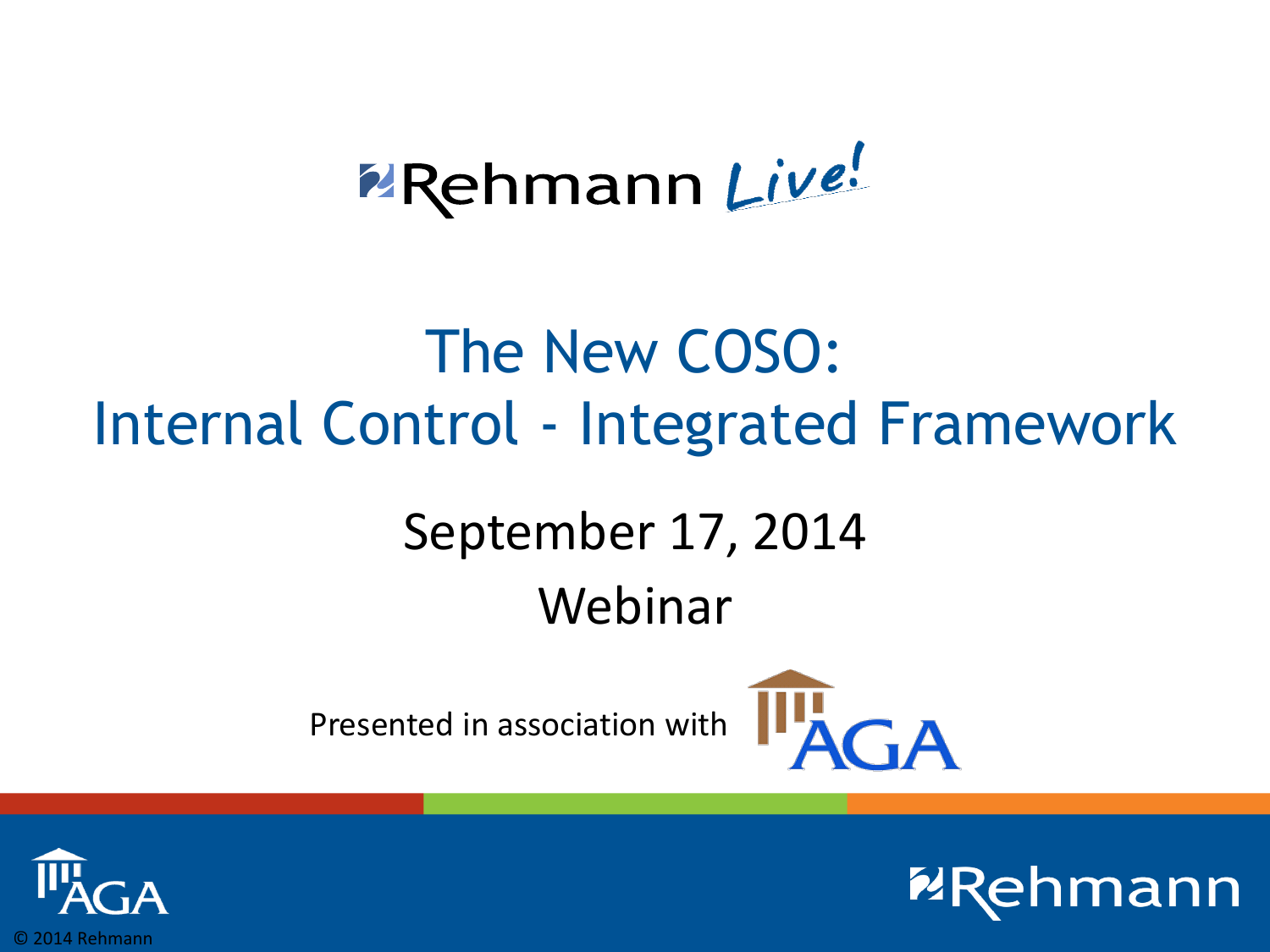### Presented by:



Stephen W. Blann, CPA, CGFM, CGMA Director of Governmental Audit Quality Rehmann



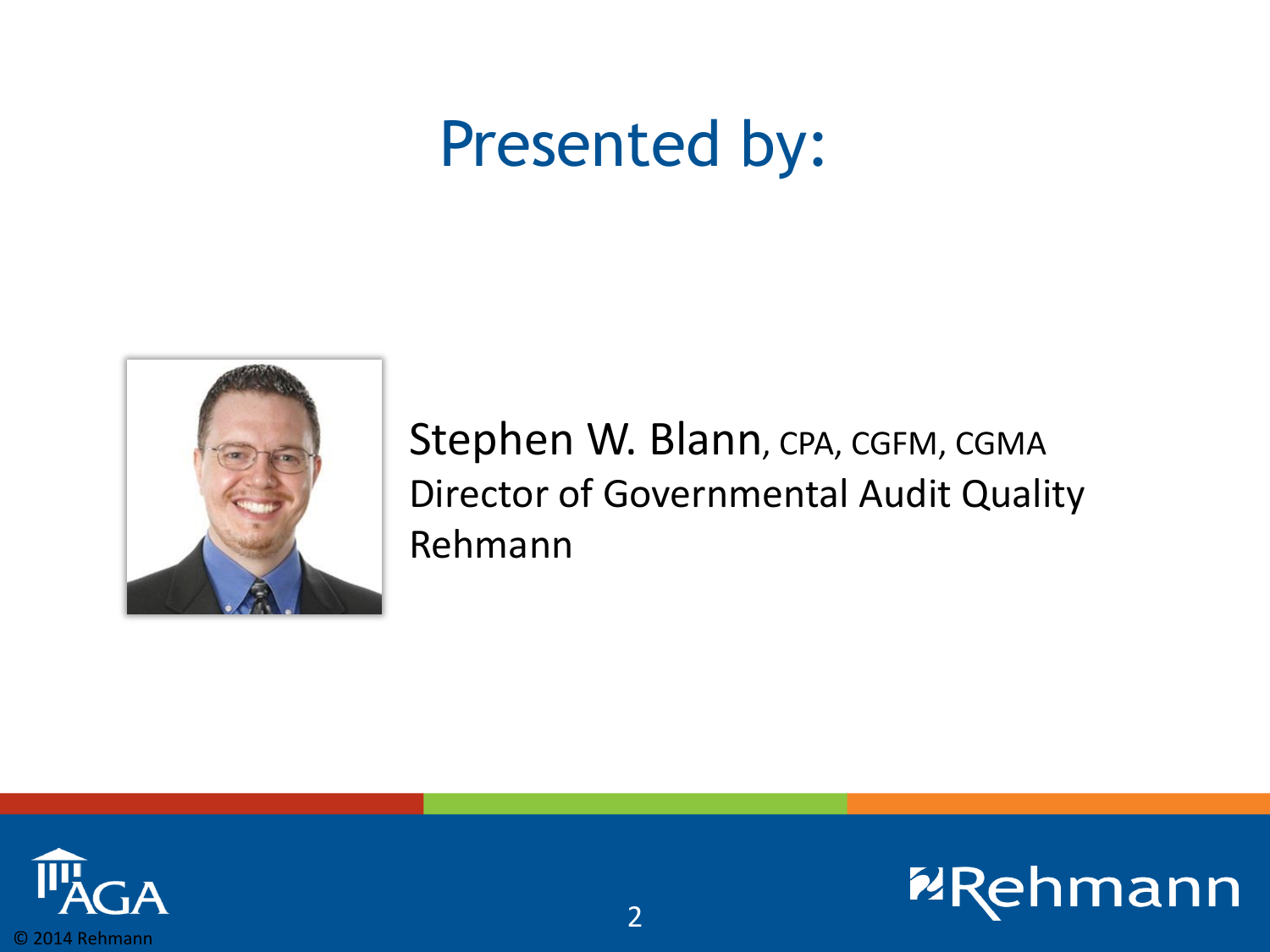### Session Outline

- Defining internal control
- Objectives, components, and principles
- Limitations on internal control
- Deficiencies in internal control
- Internal control over compliance
- Considerations for smaller entities



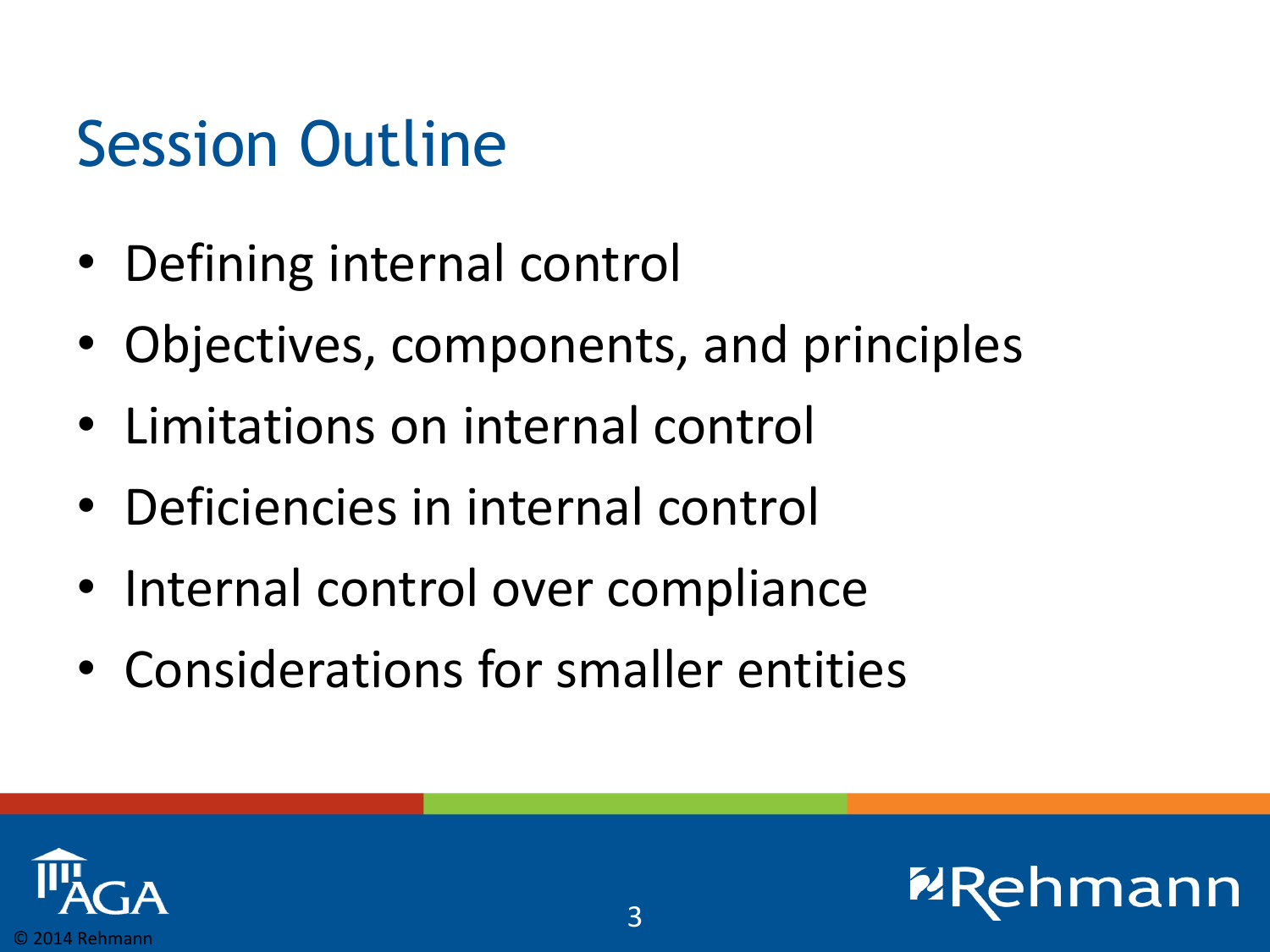### Overview of Internal Control

- Internal Control—Integrated Framework
	- COSO Report (1992 & 2013)
	- Committee of Sponsoring Organizations (AICPA, AAA, IIA, IMA, FEI)
	- Codified in Auditing Standards by AICPA, GAO, OMB, and PCAOB (SOX)

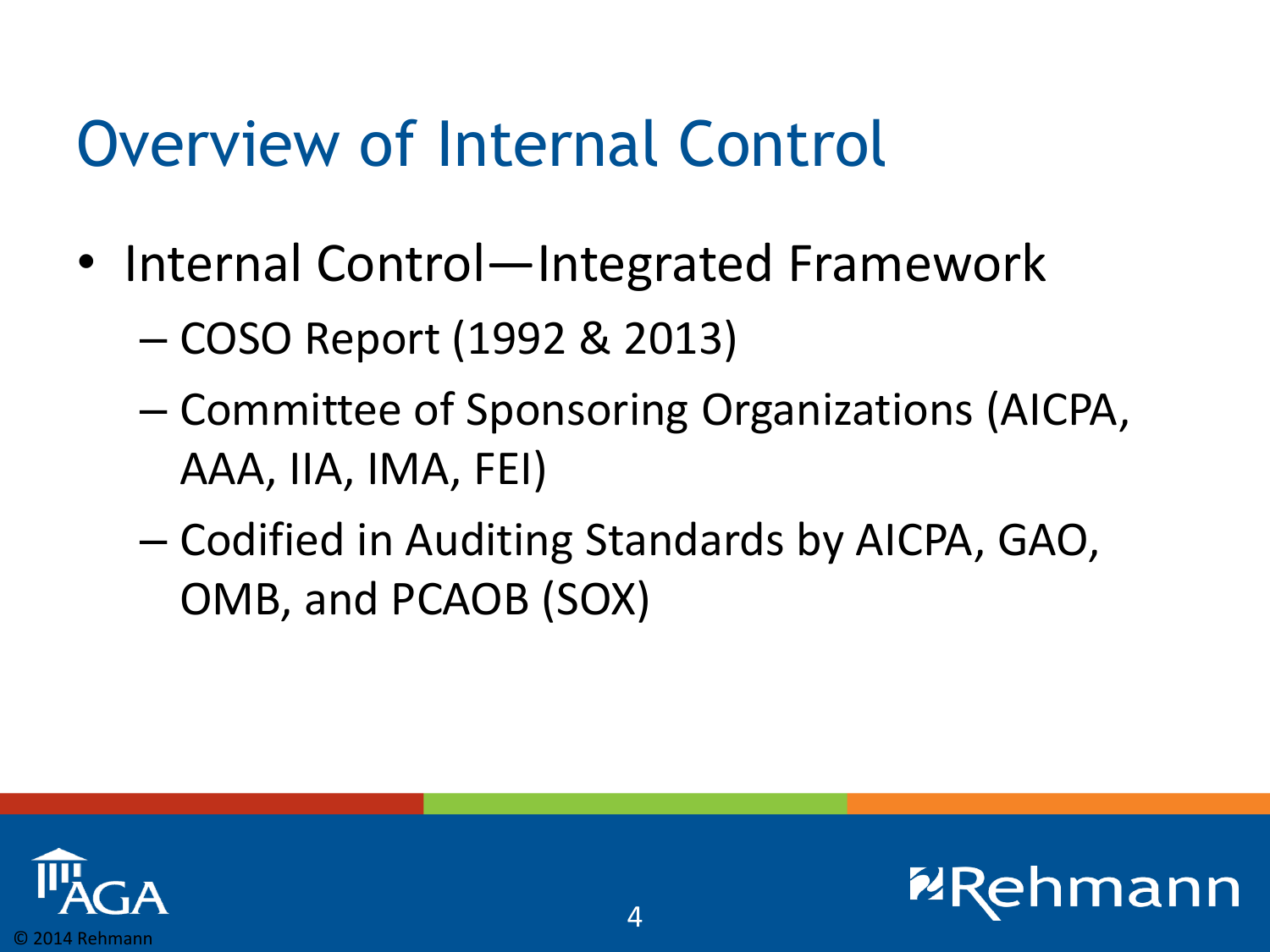• Internal control is a process, effected by an entity's board of directors, management, and other personnel, designed to provide reasonable assurance regarding the achievement of objectives relating to operations, reporting, and compliance



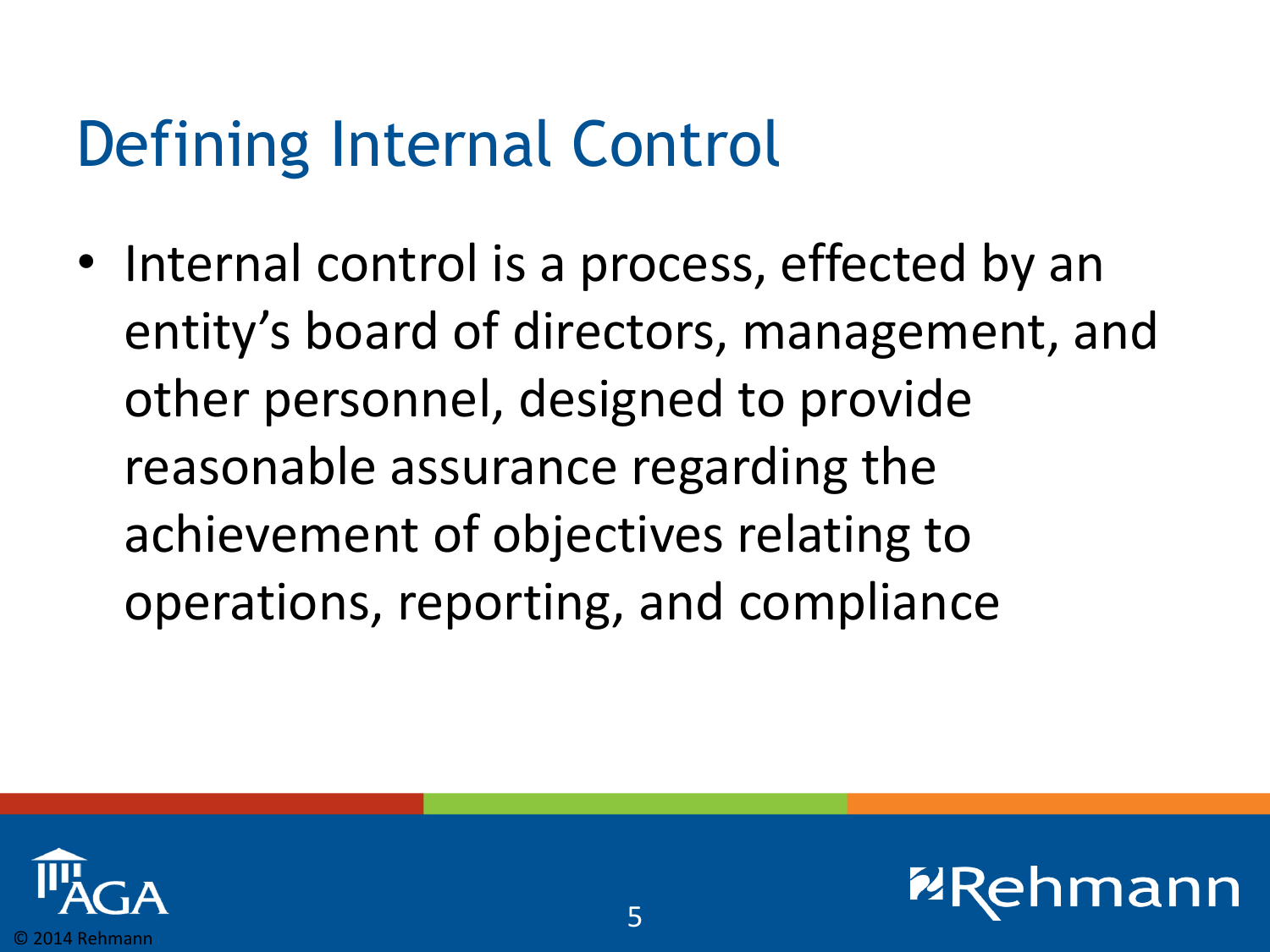- Internal control is:
	- *Geared to the achievement of objectives* in one or more separate but overlapping categories:
		- Operations
		- Reporting
		- Compliance



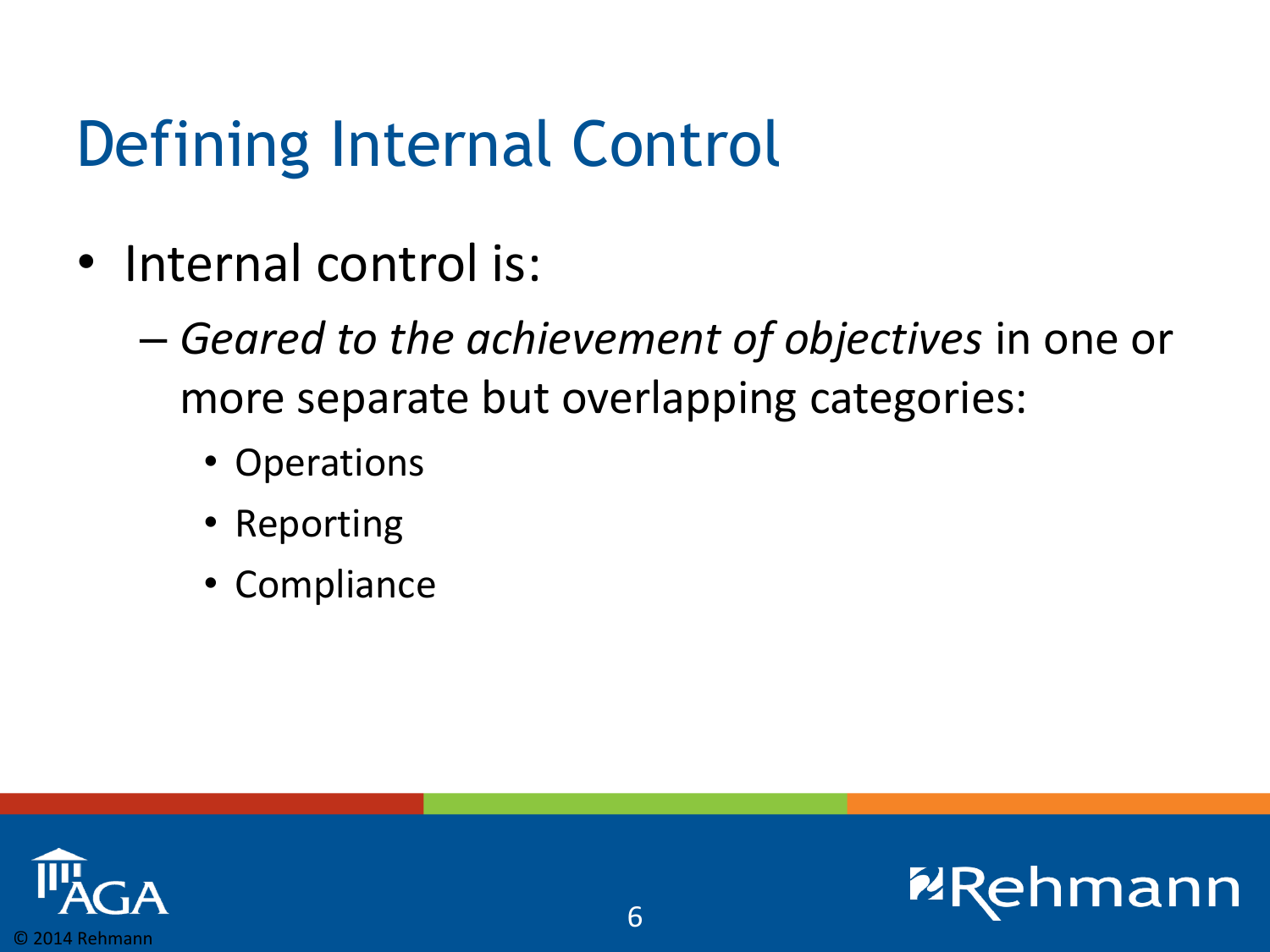• Internal control is:

– *A process* consisting of ongoing tasks and activities—a means to an end, not an end in itself



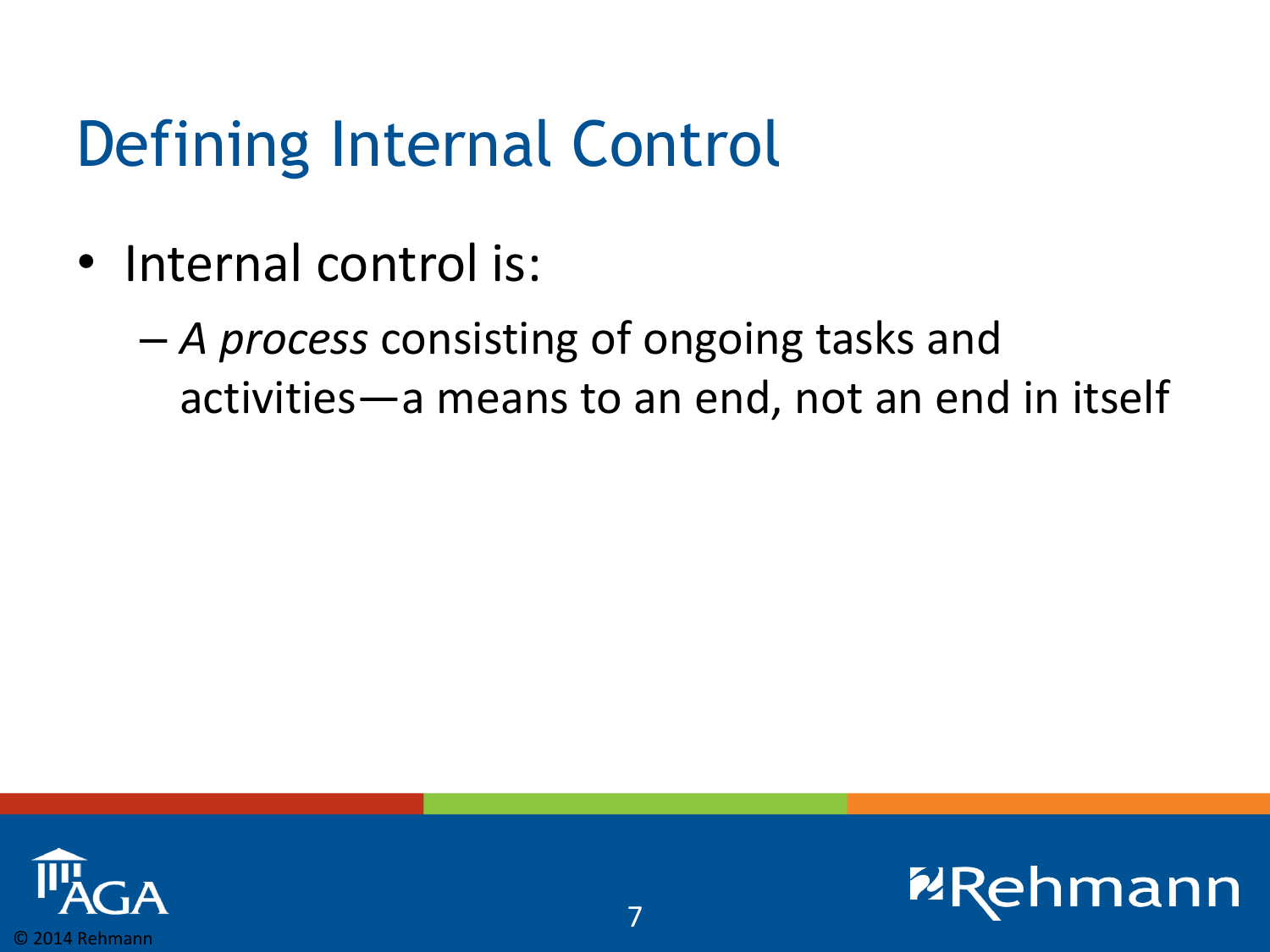- Internal control is:
	- *Effected by people*—not merely about policy and procedure manuals, systems, and forms, but about people and the actions they take at every level of an organization to effect internal control



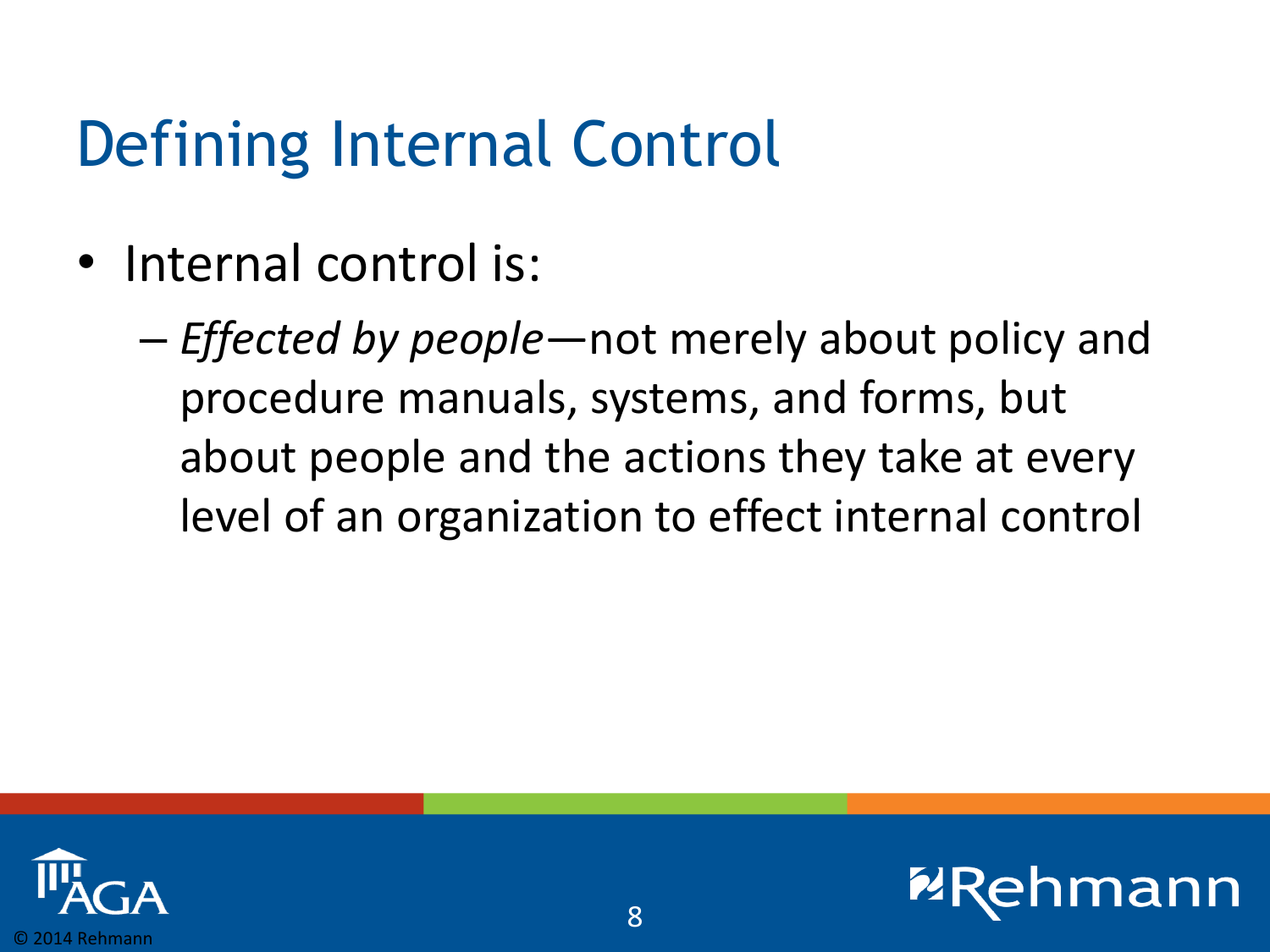- Internal control is:
	- Able to *provide reasonable assurance*—but not absolute assurance, to an entity's senior management and board of directors



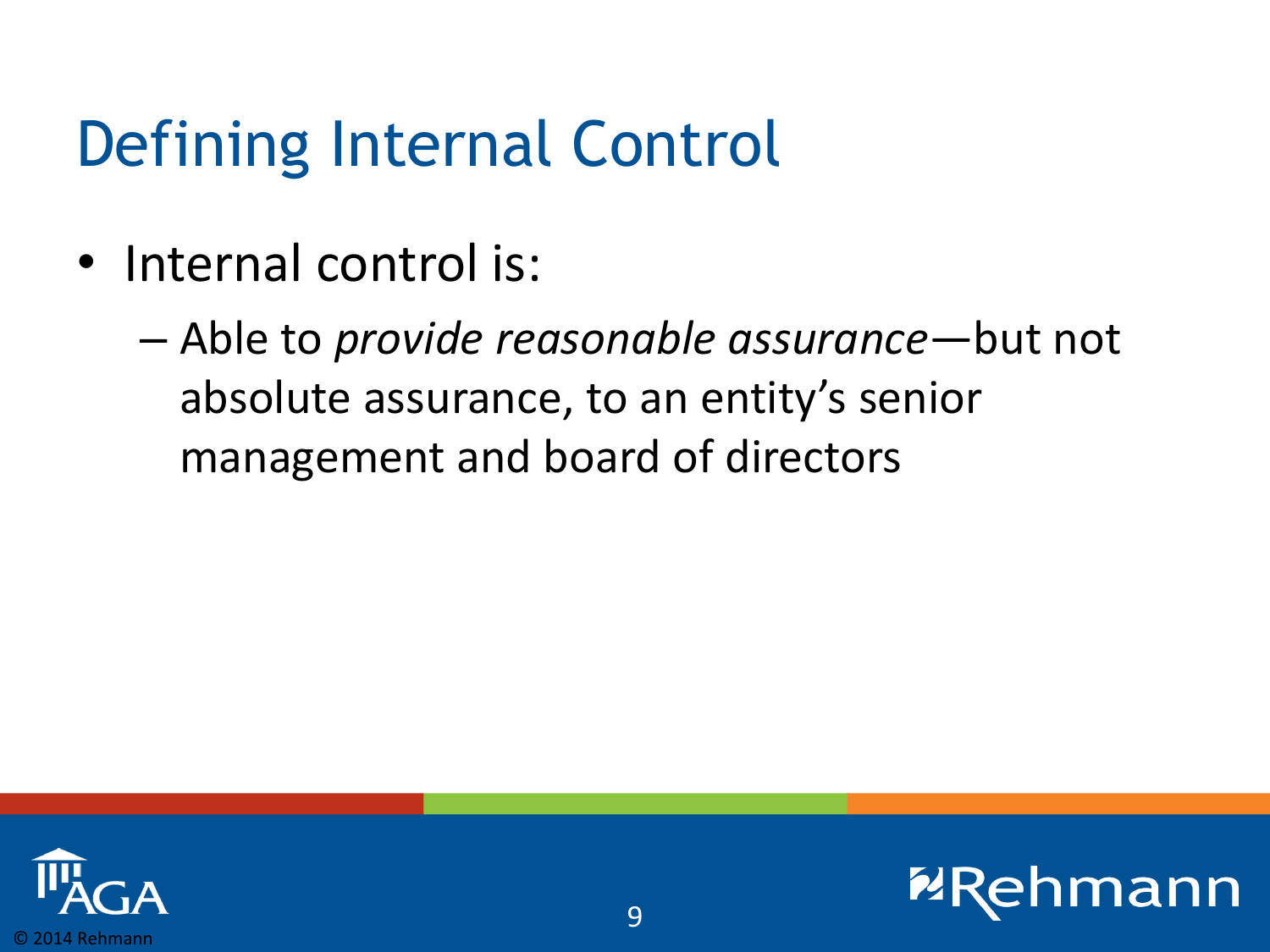• Internal control is:

– *Adaptable to the entity structure*—flexible in application for the entire entity or for a particular subsidiary, division, operating unit, or business process



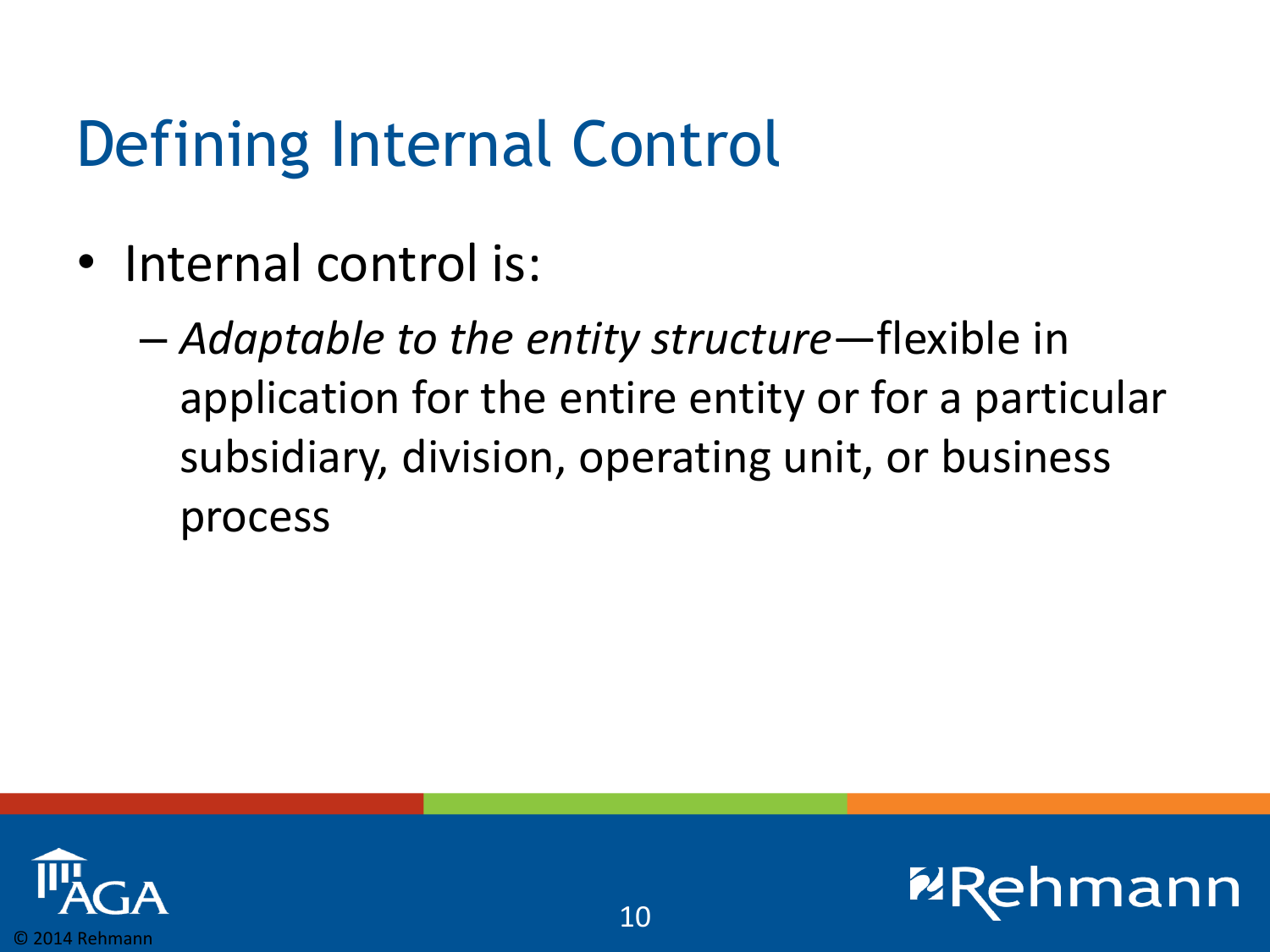## Objectives, Components, & Principles

- Objectives:
	- Operations, reporting, compliance
- Components:
	- Control environment, risk assessment, control activities, information/communication, monitoring
- Principles:
	- 17 concepts applicable to the 5 components

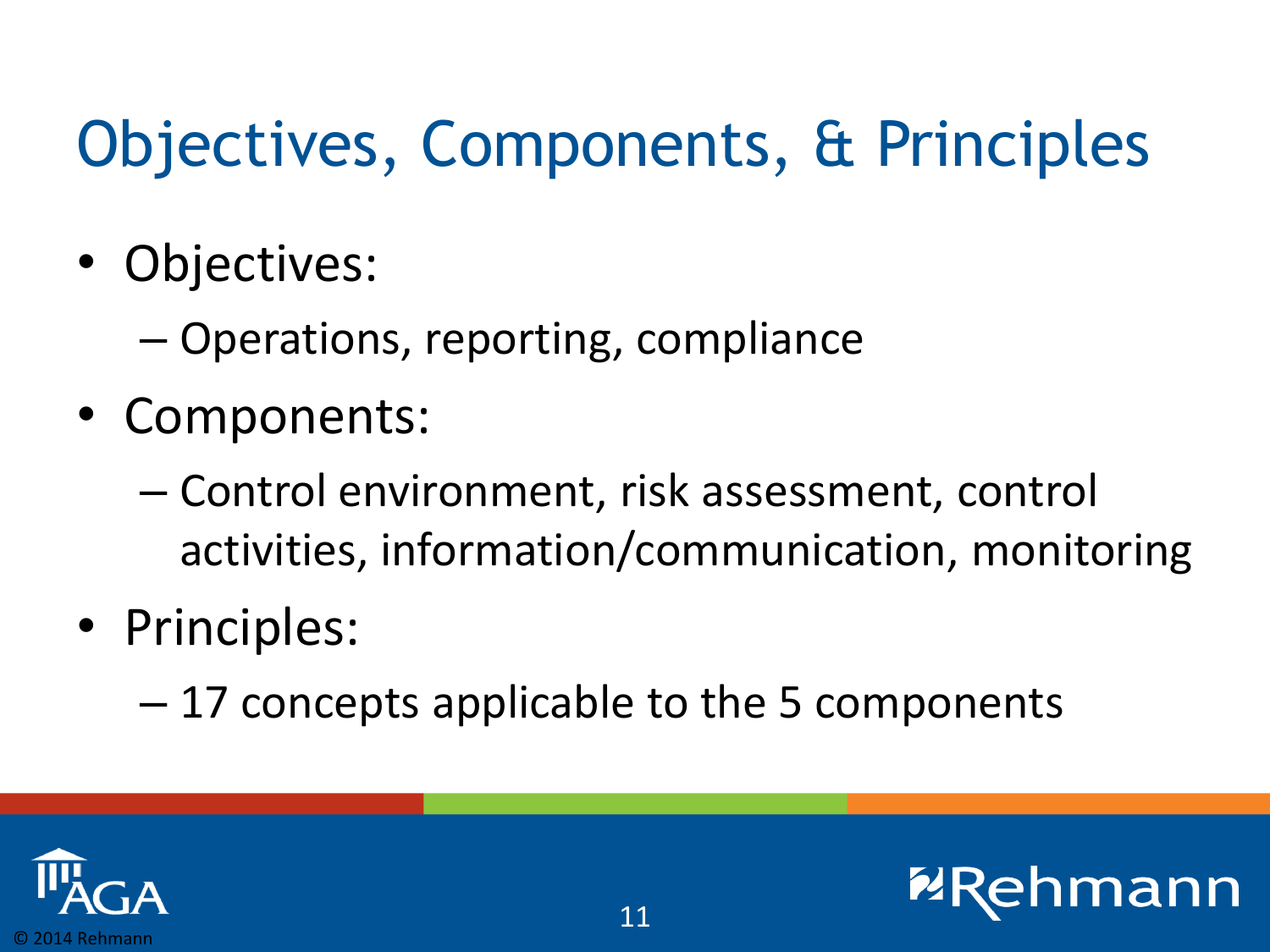## Objectives, Components, & Principles

• Each principle and component is applicable to each objective at each level of an organization



**nmann** 

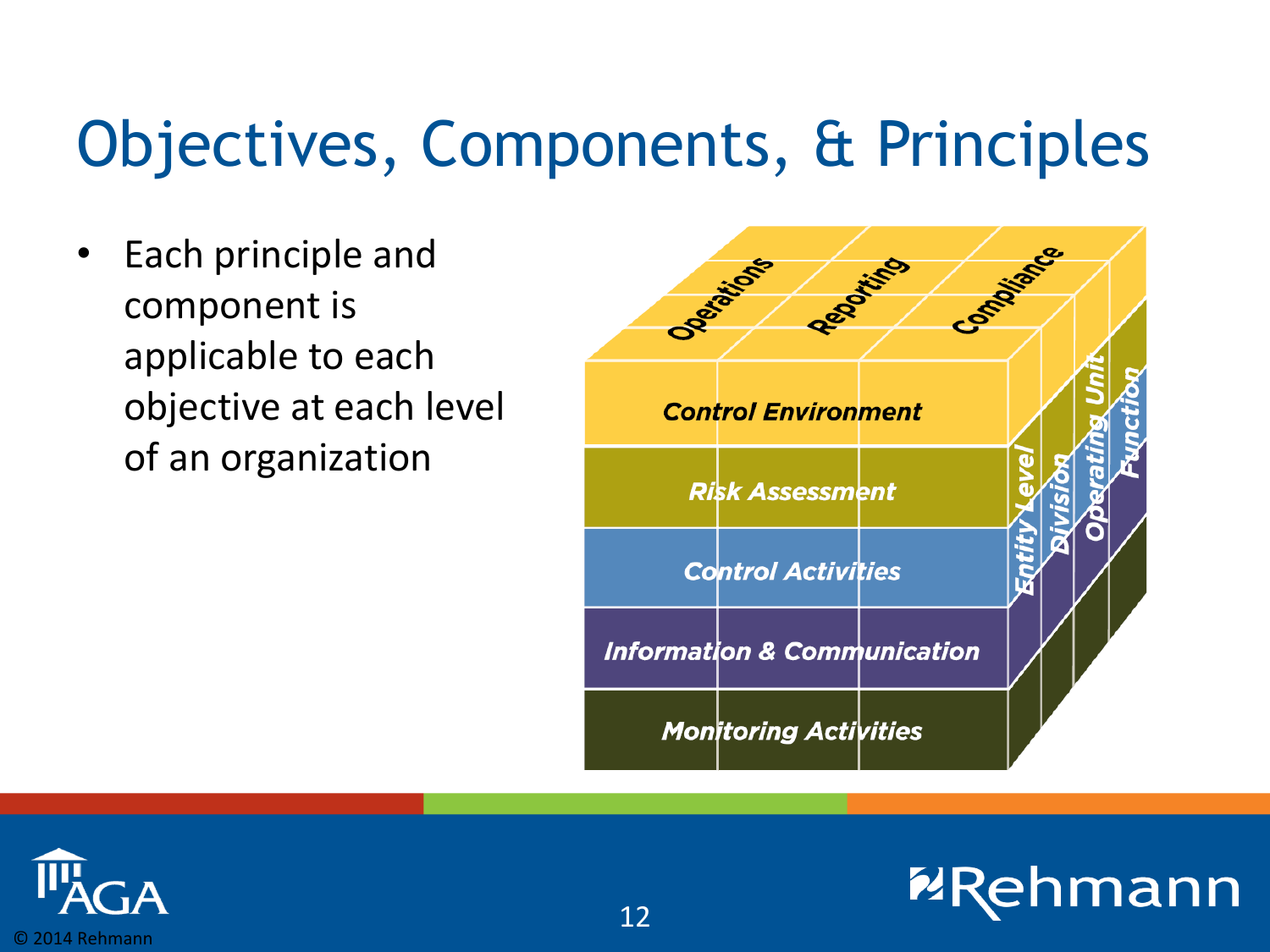## **Objectives**

- Operations objectives:
	- Achievement of the entity's basic mission and vision (effectiveness)
	- Safeguarding of assets (preservation and efficiency)



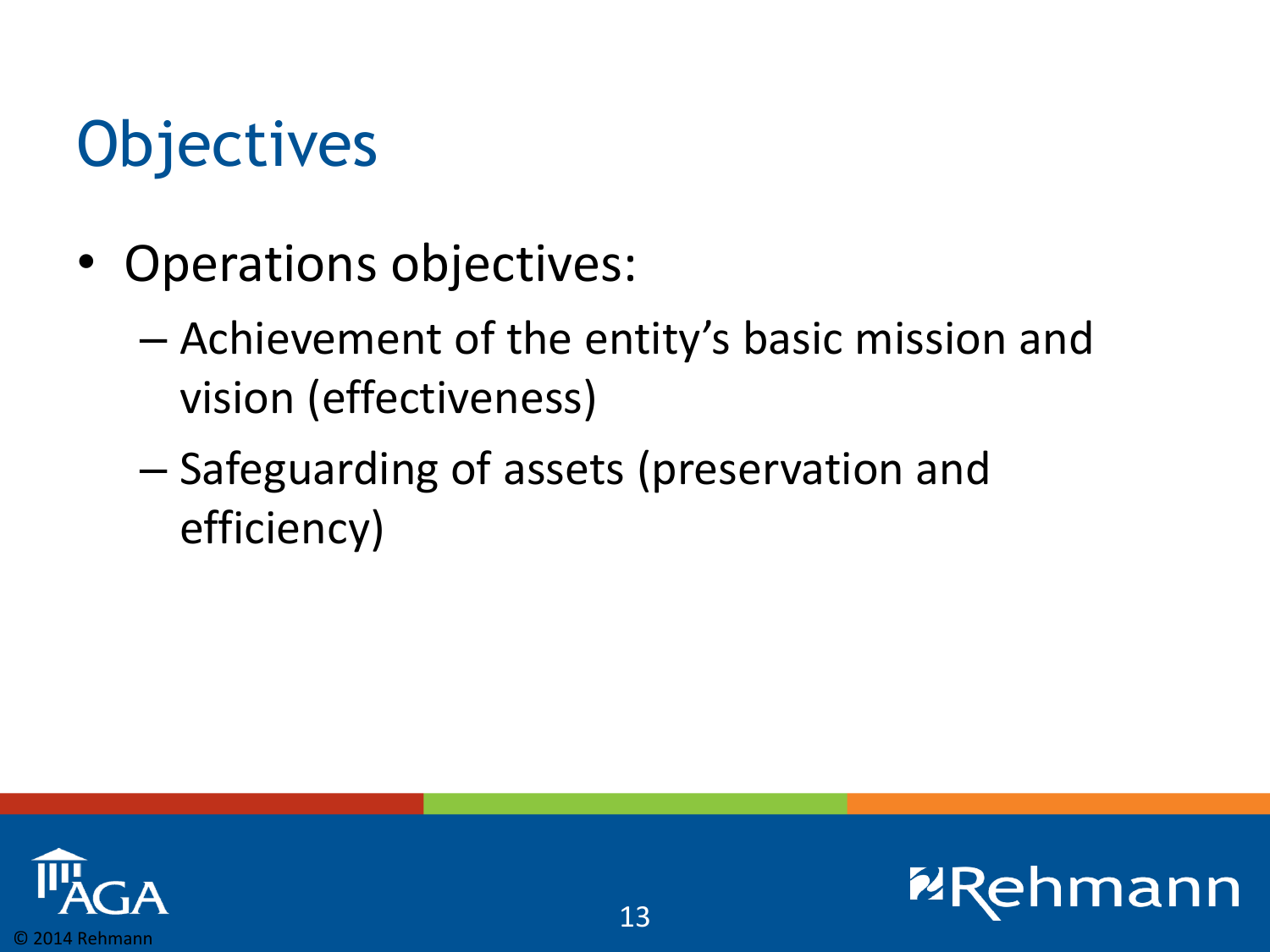### **Objectives**

- Reporting objectives:
	- External vs. internal
	- Financial vs. non-financial

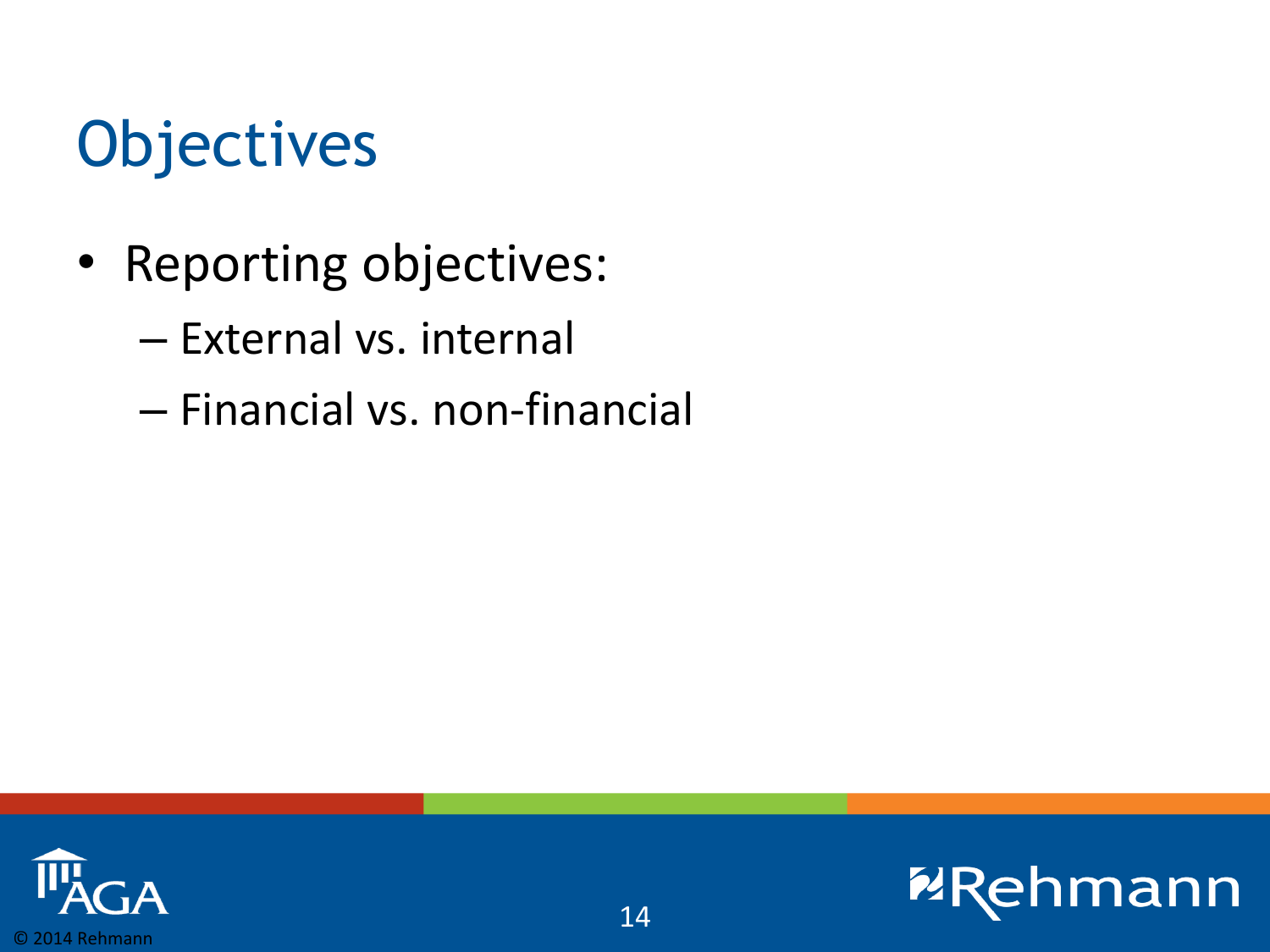## **Objectives**

- Compliance objectives:
	- Laws and regulations
	- Provisions of grant agreements



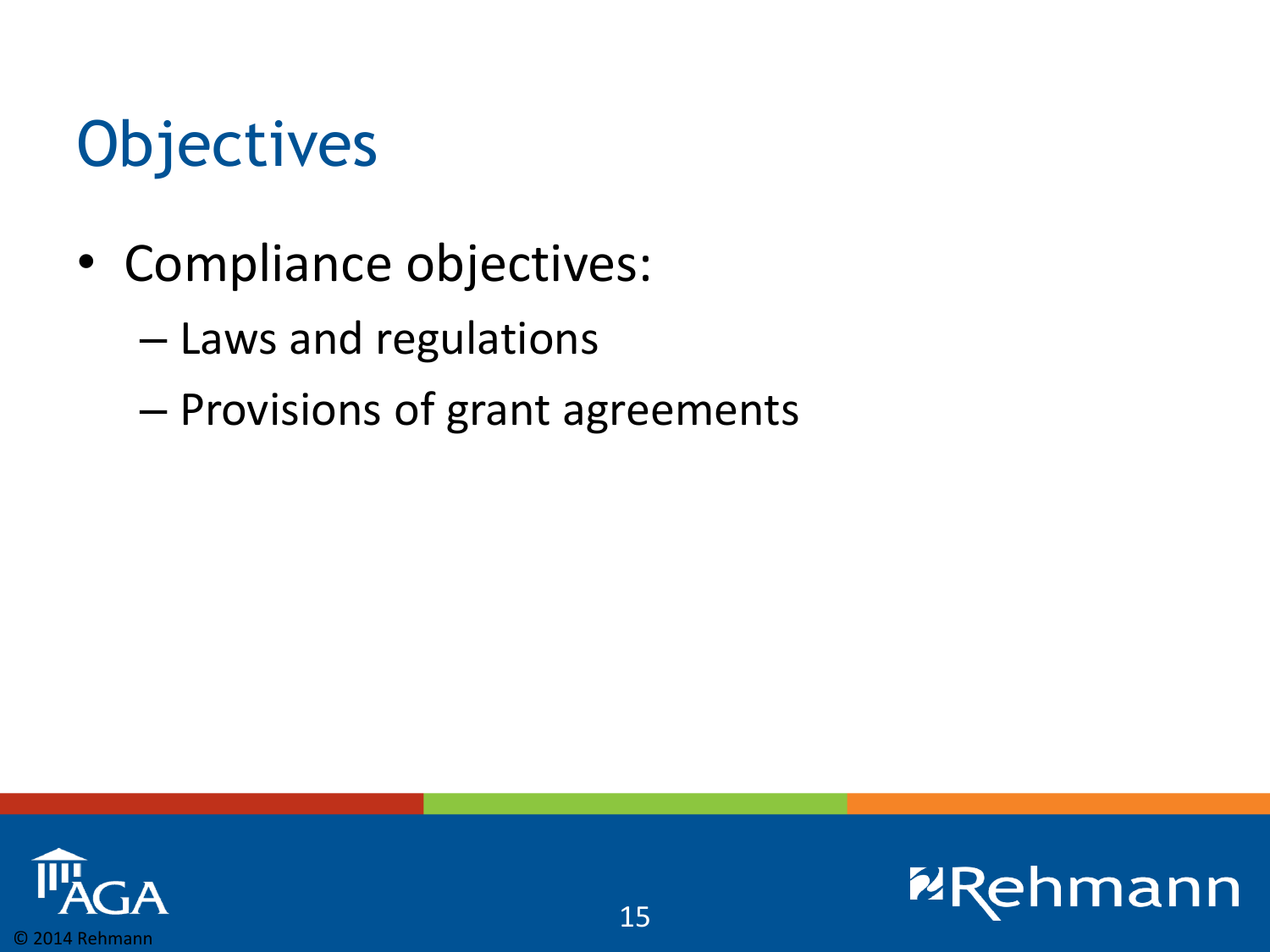• The set of standards, processes, and structures that provide the basis for carrying out internal control across the organization



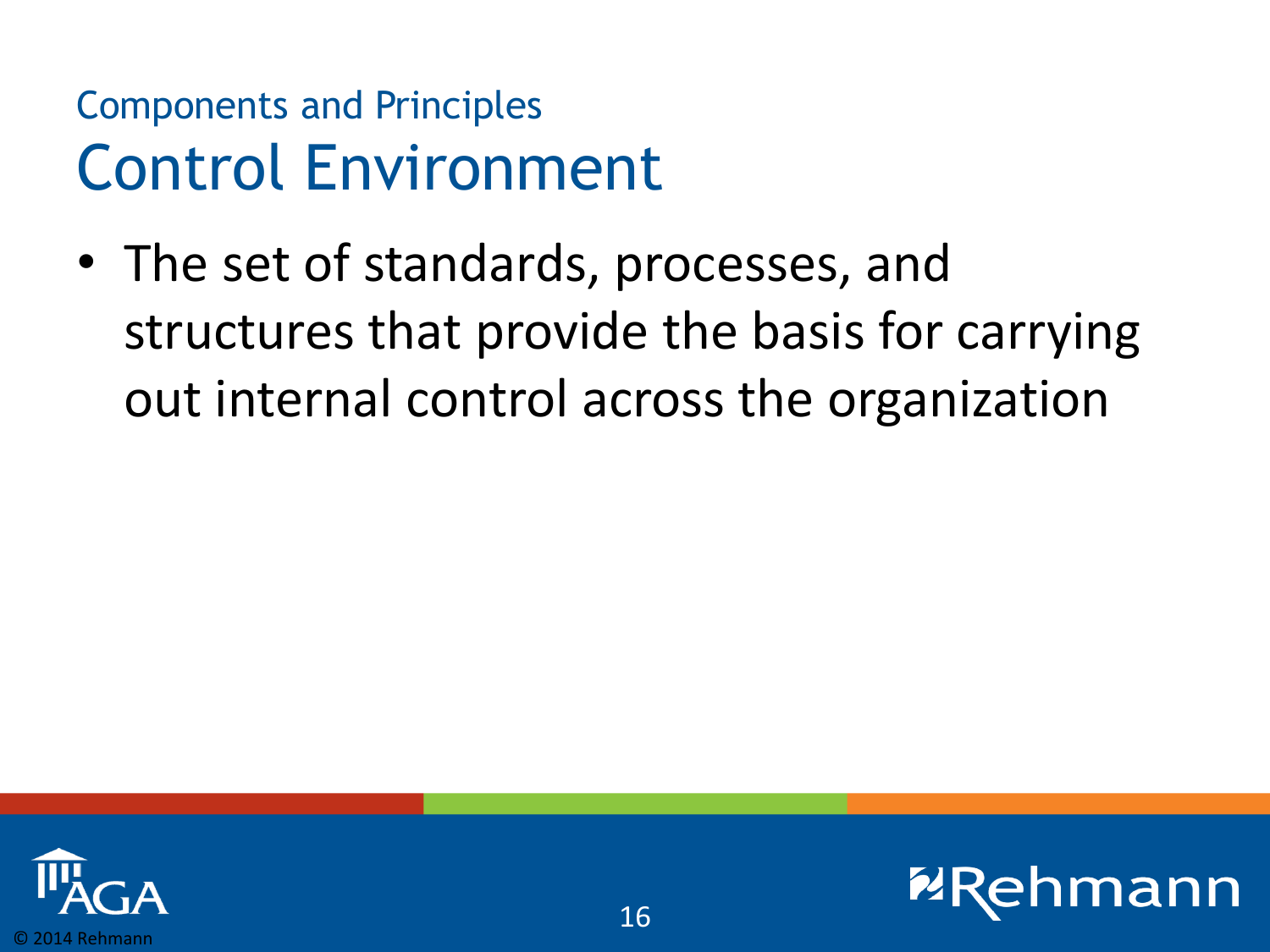• **Principle 1: Demonstrates Commitment to Integrity and Ethical Values** 

The organization demonstrates a commitment to integrity and ethical values.

- Sets the Tone at the Top
- Establishes Standards of Conduct
- Evaluates Adherence to Standards of Conduct
- Addresses Deviations in a Timely Manner

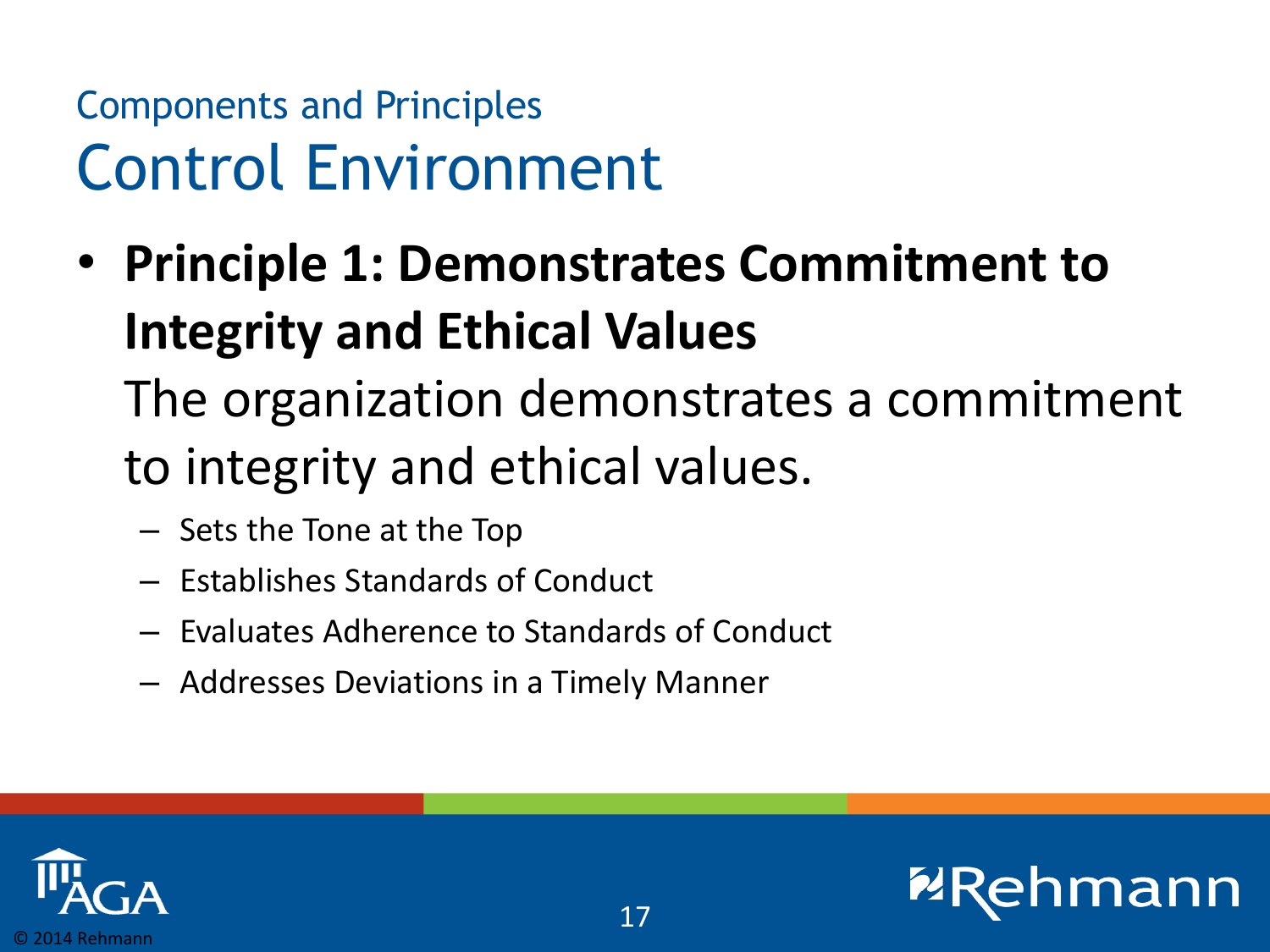- **Principle 2: Exercises Oversight Responsibility** The board of directors demonstrates independence from management and exercises oversight of the development and performance of internal control.
	- Establishes Oversight Responsibilities
	- Applies Relevant Expertise
	- Operates Independently
	- Provides Oversight for the System of Internal Control



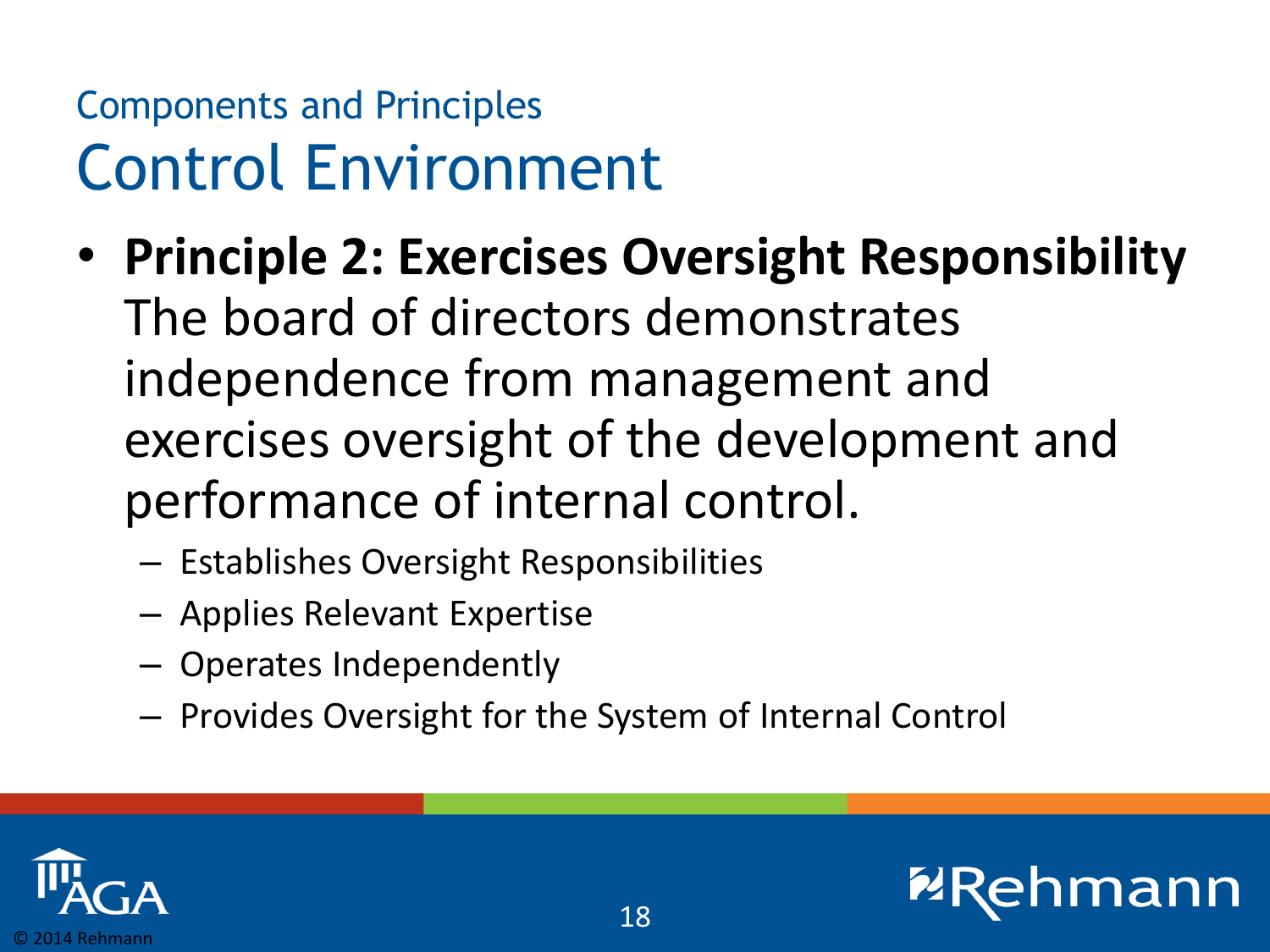• **Principle 3: Establishes Structure, Authority, and Responsibility**

Management establishes, with board oversight, structures, reporting lines, and appropriate authorities and responsibilities in the pursuit of objectives.

- Considers All Structures of the Entity
- Establishes Reporting Lines
- Defines, Assigns, and Limits Authorities and Responsibilities

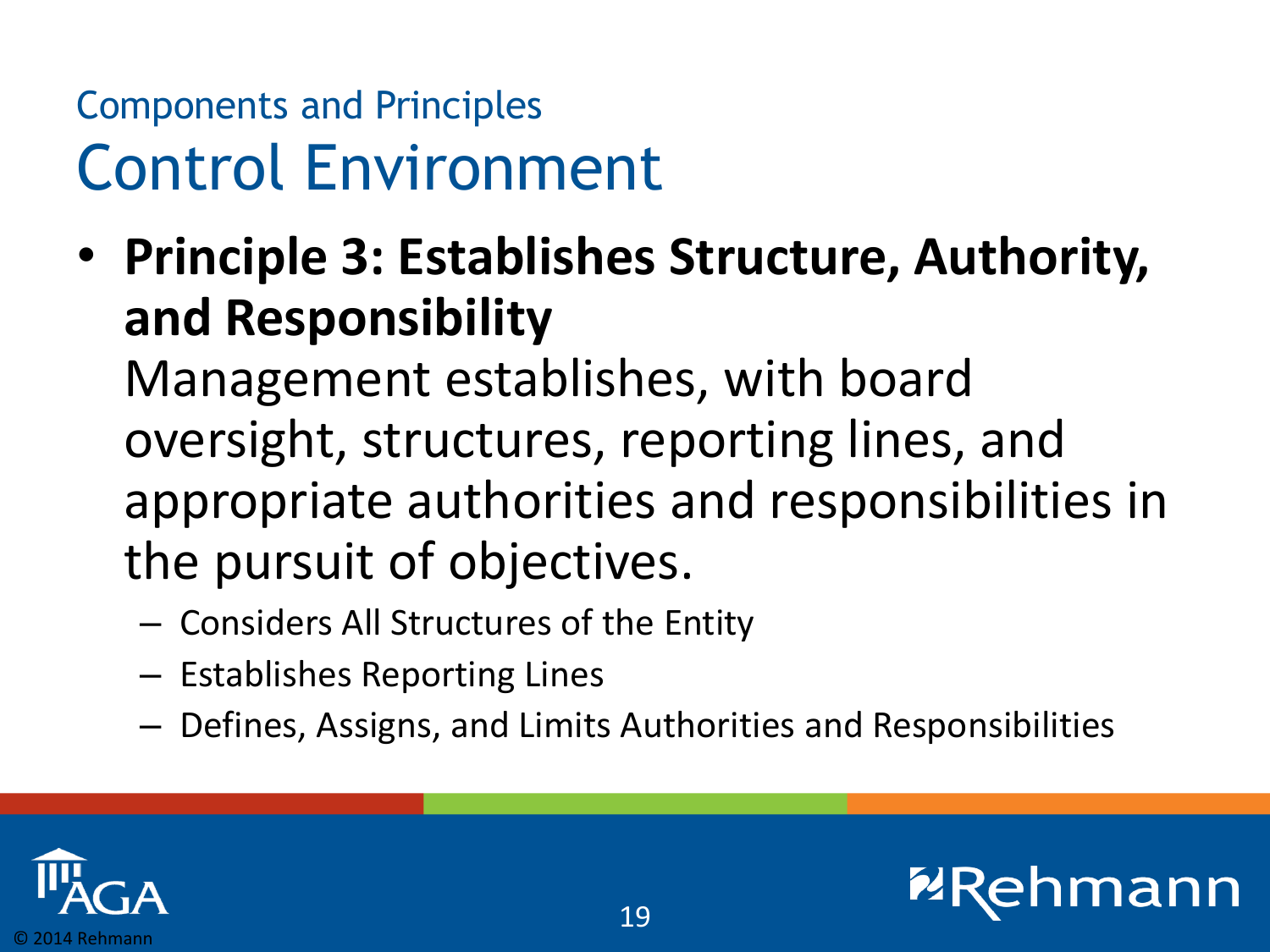• **Principle 4: Demonstrates Commitment to Competence**

The organization demonstrates a commitment to attract, develop, and retain competent individuals in alignment with objectives.

- Establishes Policies and Practices
- Evaluates Competence and Addresses Shortcomings
- Attracts, Develops, and Retains Individuals
- Plans and Prepares for Succession

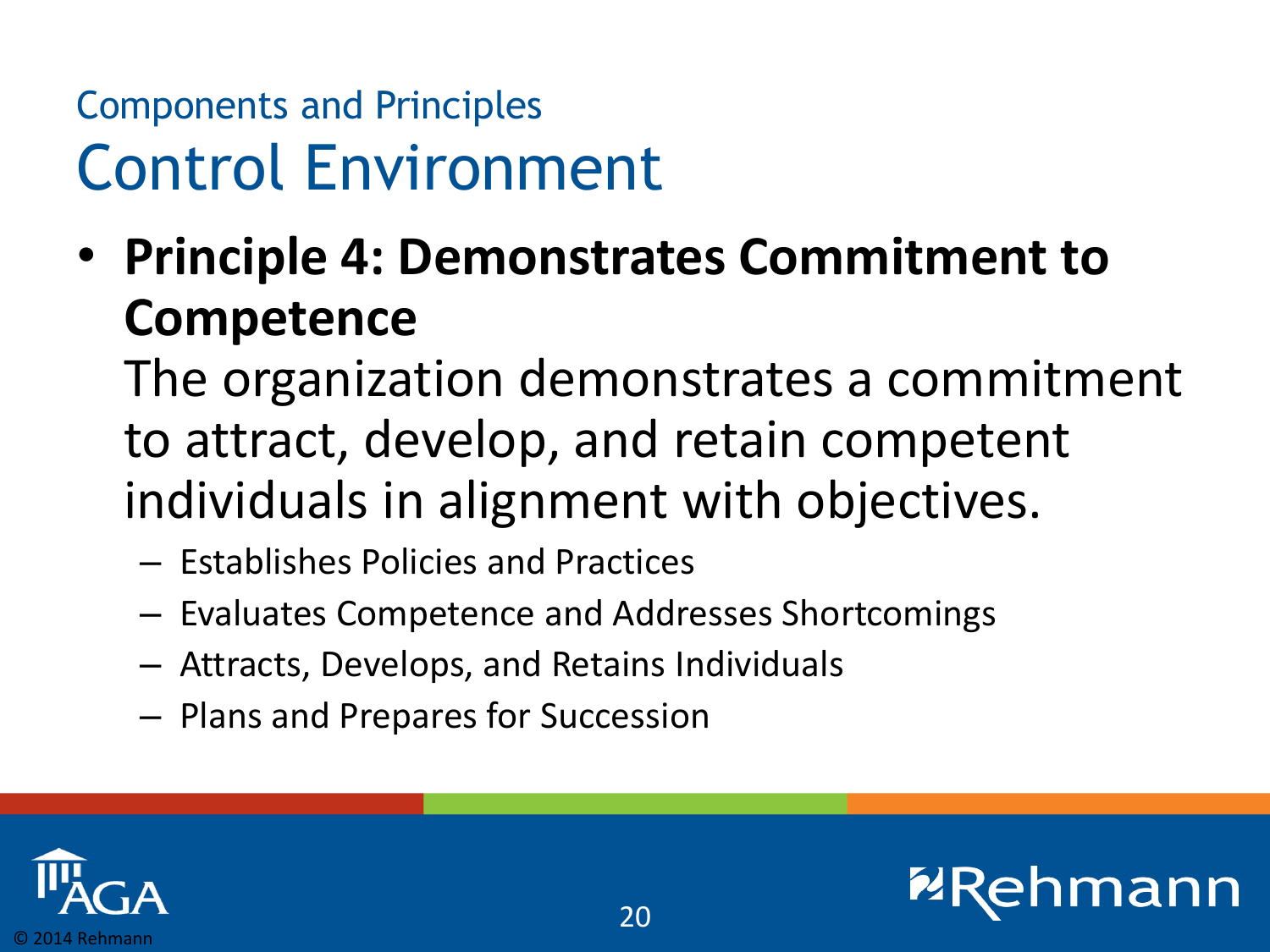• **Principle 5: Enforces Accountability**

The organization holds individuals accountable for their internal control responsibilities in the pursuit of objectives.

- Enforces Accountability
- Establishes Performance Measures, Incentives, and Rewards
- Evaluates Measures, Incentives, and Rewards for Ongoing Relevance
- Considers Excessive Pressures
- Evaluates Performance and Rewards or Disciplines Individuals

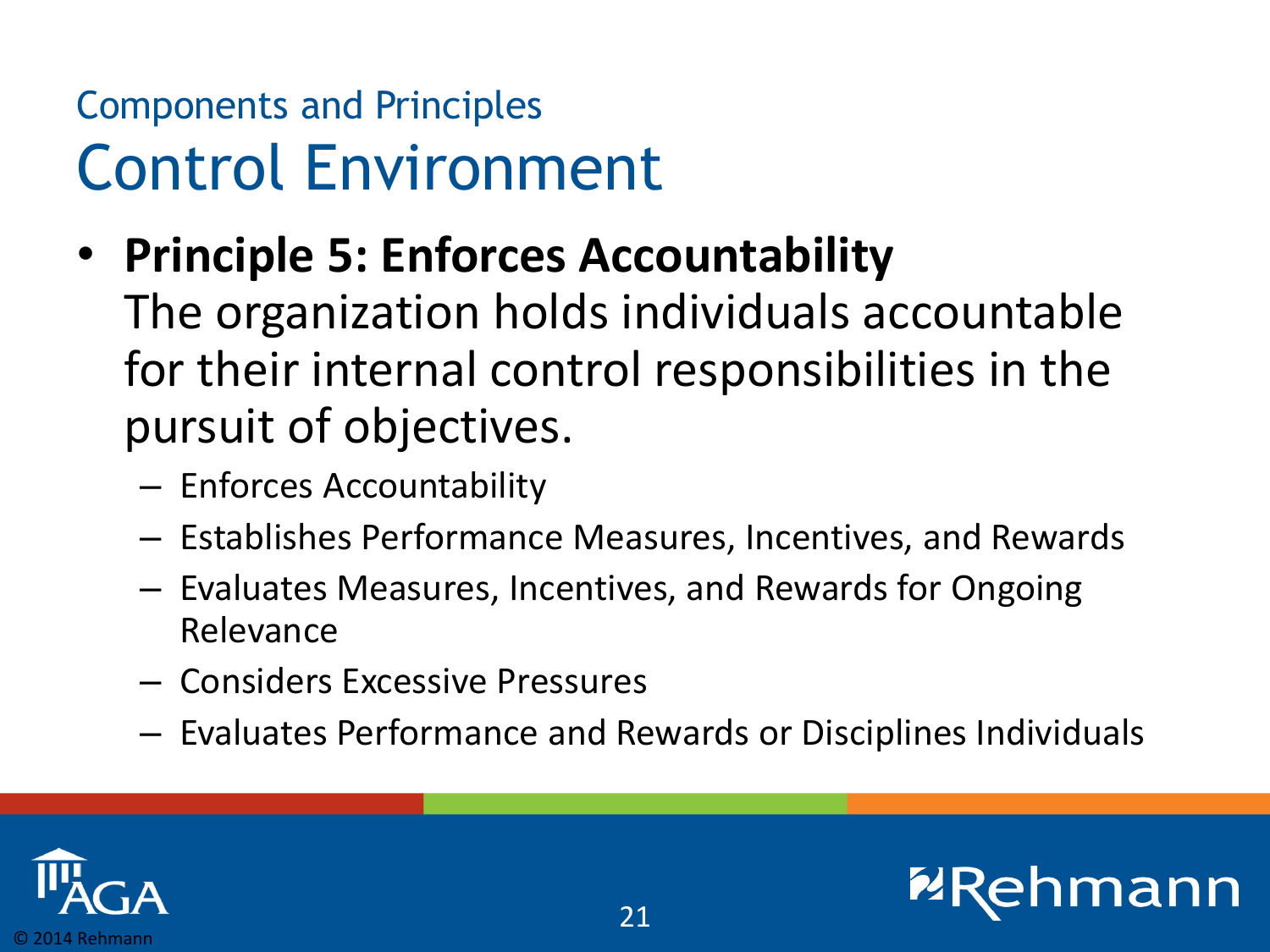• A dynamic and iterative process for identifying and assessing the possibility that an event will occur and adversely affect the achievement of objectives



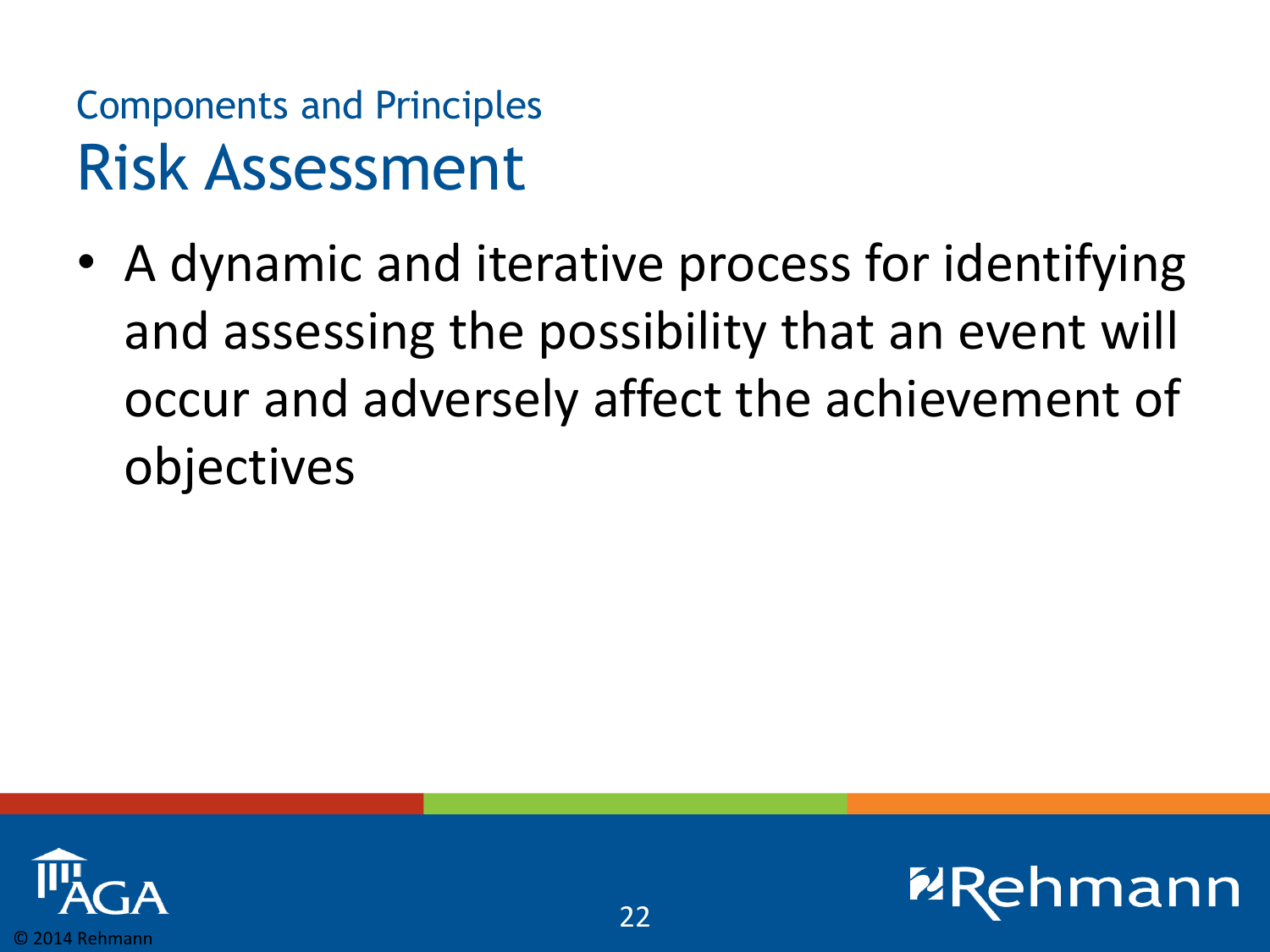- **Principle 6: Specifies Suitable Objectives** The organization specifies objectives with sufficient clarity to enable the identification and assessment of risks relating to objectives.
	- Reflects Management's Choices
	- Considers Tolerances for Risk
	- Includes Operations and Financial Performance Goals
	- Forms a Basis for Committing of Resources
	- Complies with reporting/compliance frameworks

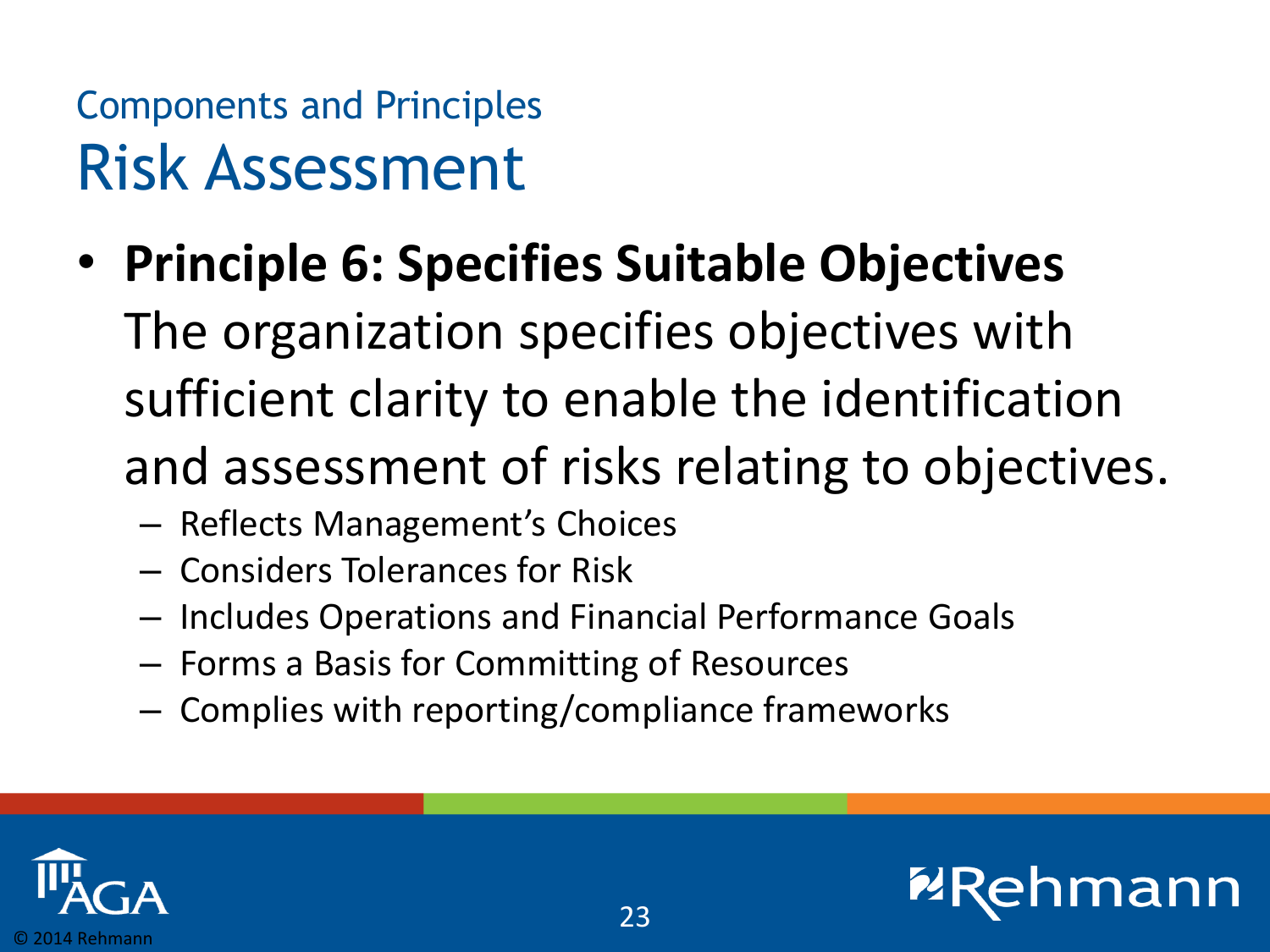- **Principle 7: Identifies and Analyzes Risk** The organization identifies risks to the achievement of its objectives across the entity and analyzes risks as a basis for determining how the risks should be managed.
	- Includes Entity, Subsidiary, Division, Operating Unit, & Functional Levels
	- Analyzes Internal and External Factors
	- Involves Appropriate Levels of Management
	- Estimates Significance of Risks Identified
	- Determines How to Respond to Risks



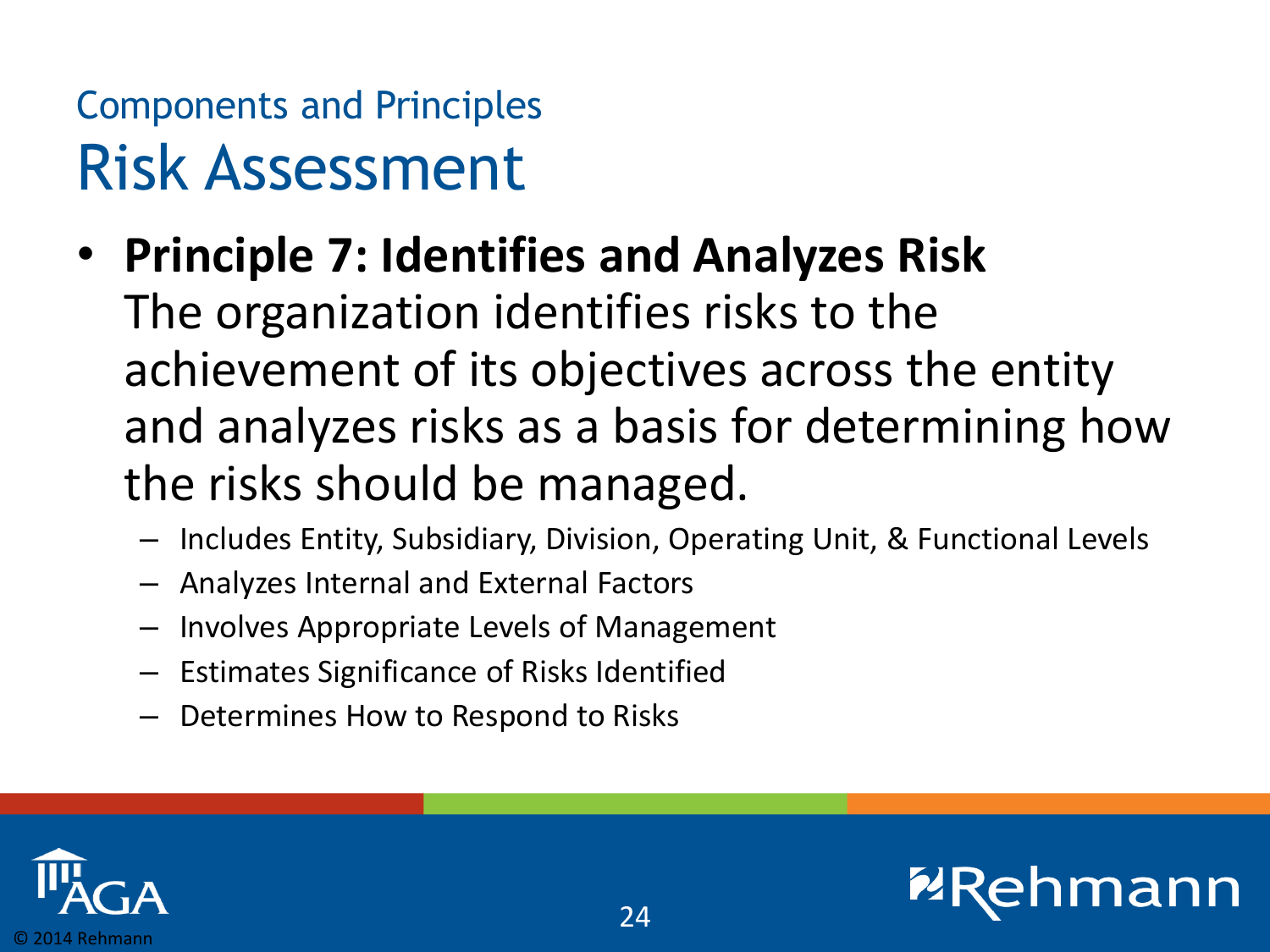• **Principle 8: Assesses Fraud Risk**

The organization considers the potential for fraud in assessing risks to the achievement of objectives.

- Considers Various Types of Fraud
- Assesses Incentive and Pressures
- Assesses Opportunities
- Assesses Attitudes and Rationalizations



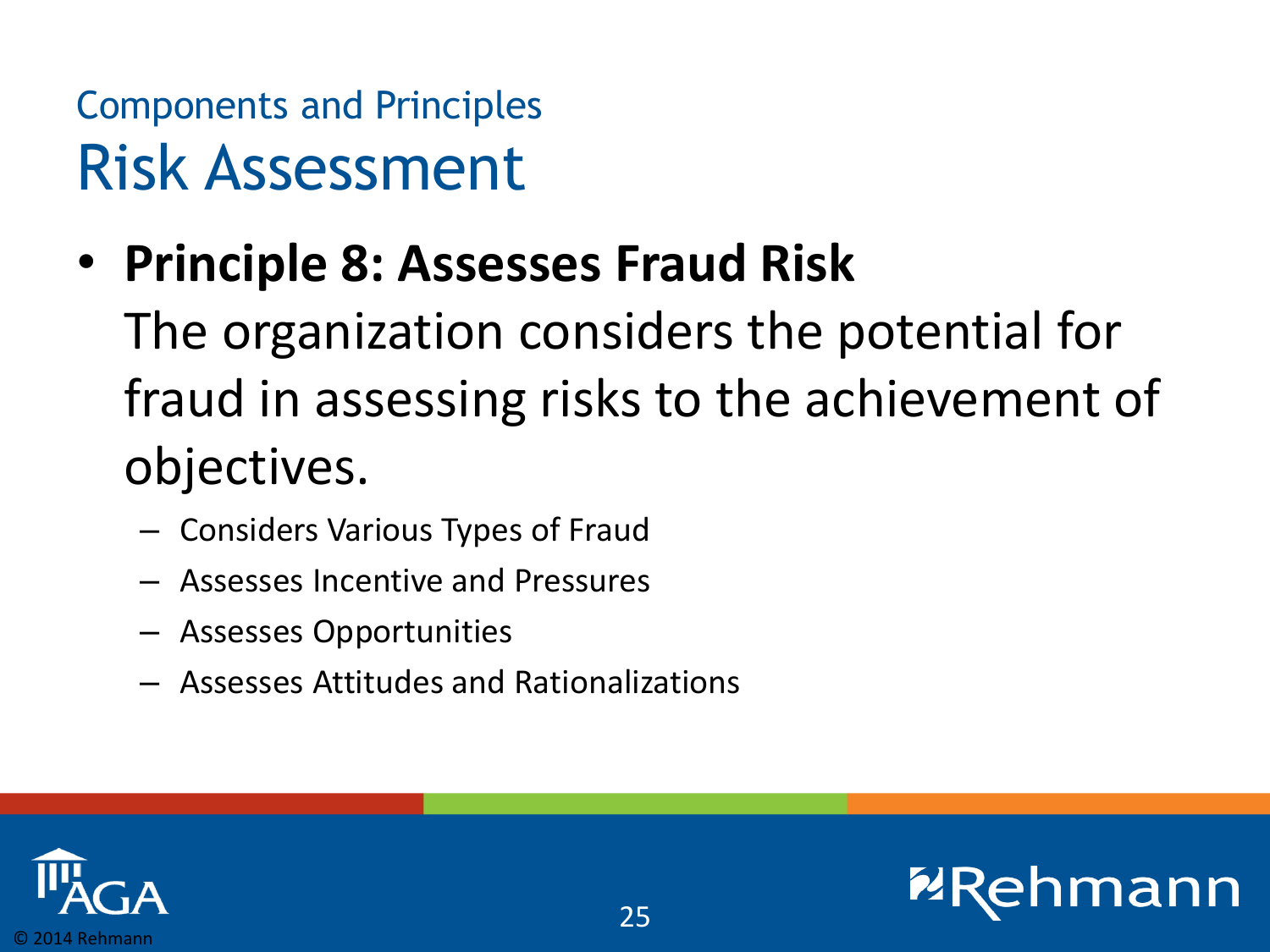• **Principle 9: Identifies and Analyzes Significant Change**

The organization identifies and assesses changes that could significantly impact the system of internal control.

- Assesses Changes in the External Environment
- Assesses Changes in the Business Model
- Assesses Changes in Leadership



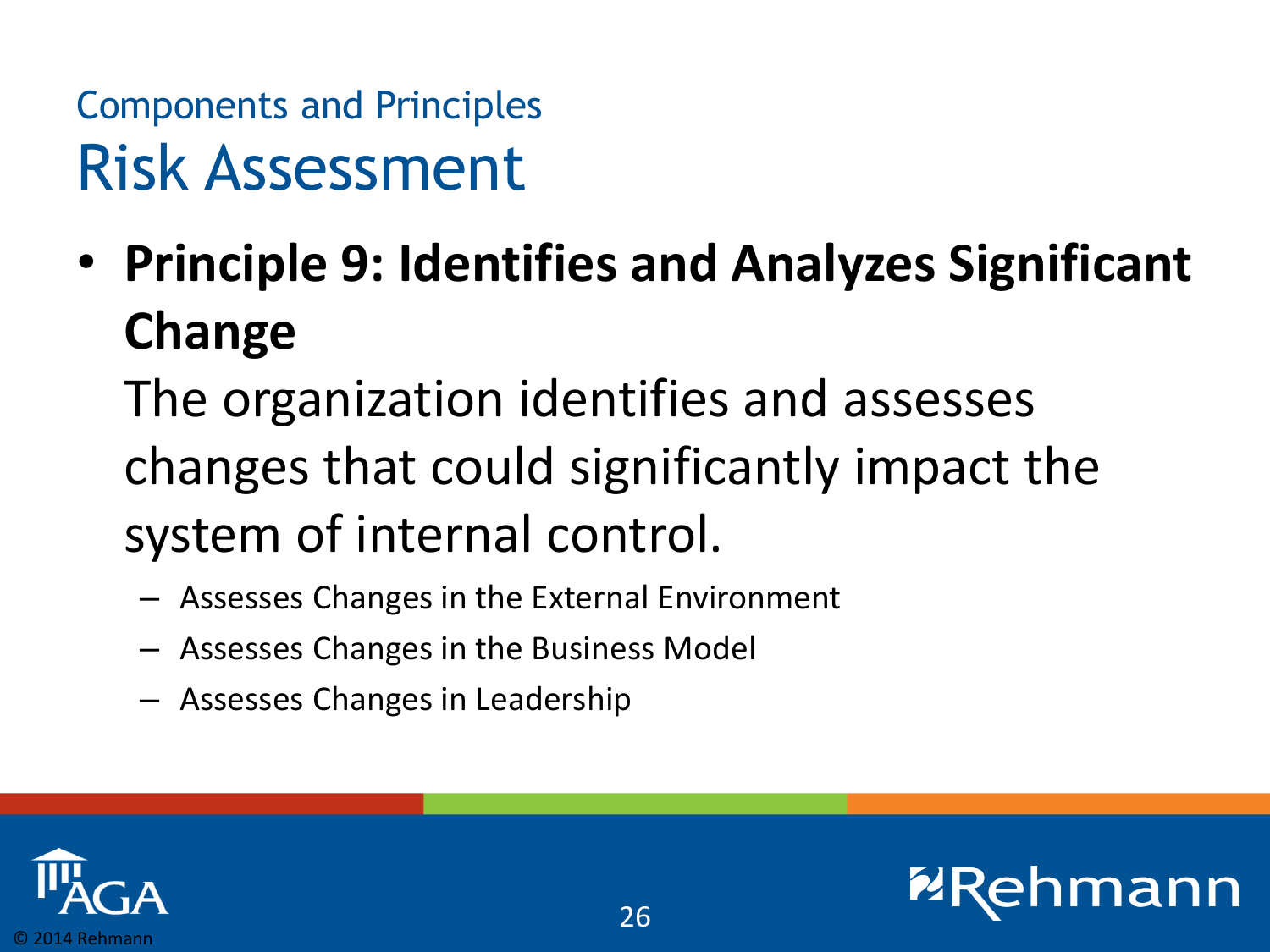• The actions established through policies and procedures that help ensure that management's directives to mitigate risks to the achievement of objectives are carried out

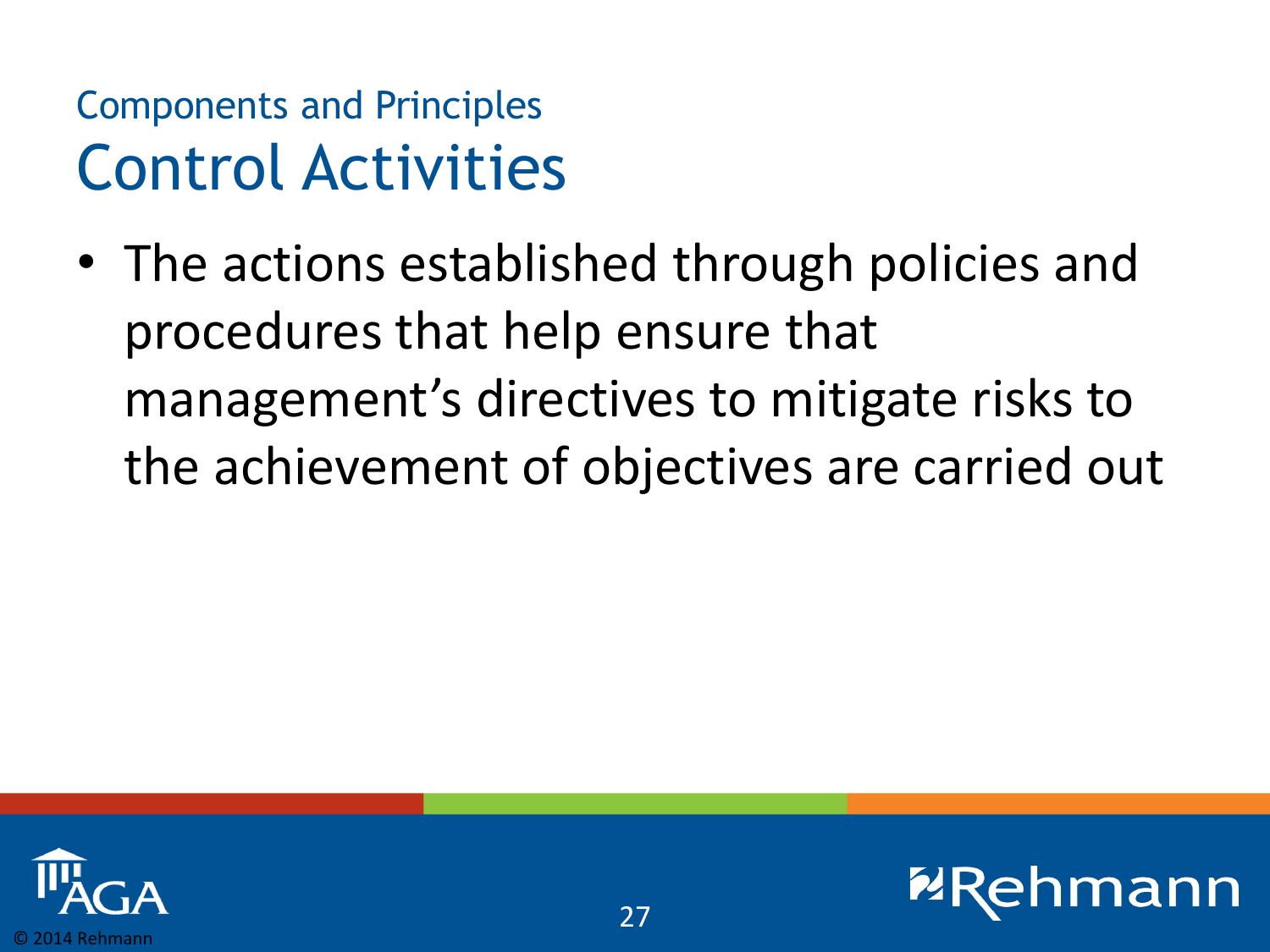- **Principle 10: Selects/Develops Control Activities** The organization selects and develops control activities that contribute to the mitigation of risks to the achievement of objectives to acceptable levels.
	- Integrates with Risk Assessment
	- Considers Entity-Specific Factors
	- Determines Relevant Business Processes
	- Evaluates a Mix of Control Activity Types
	- Considers at What Level Activities Are Applied
	- Addresses Segregation of Duties

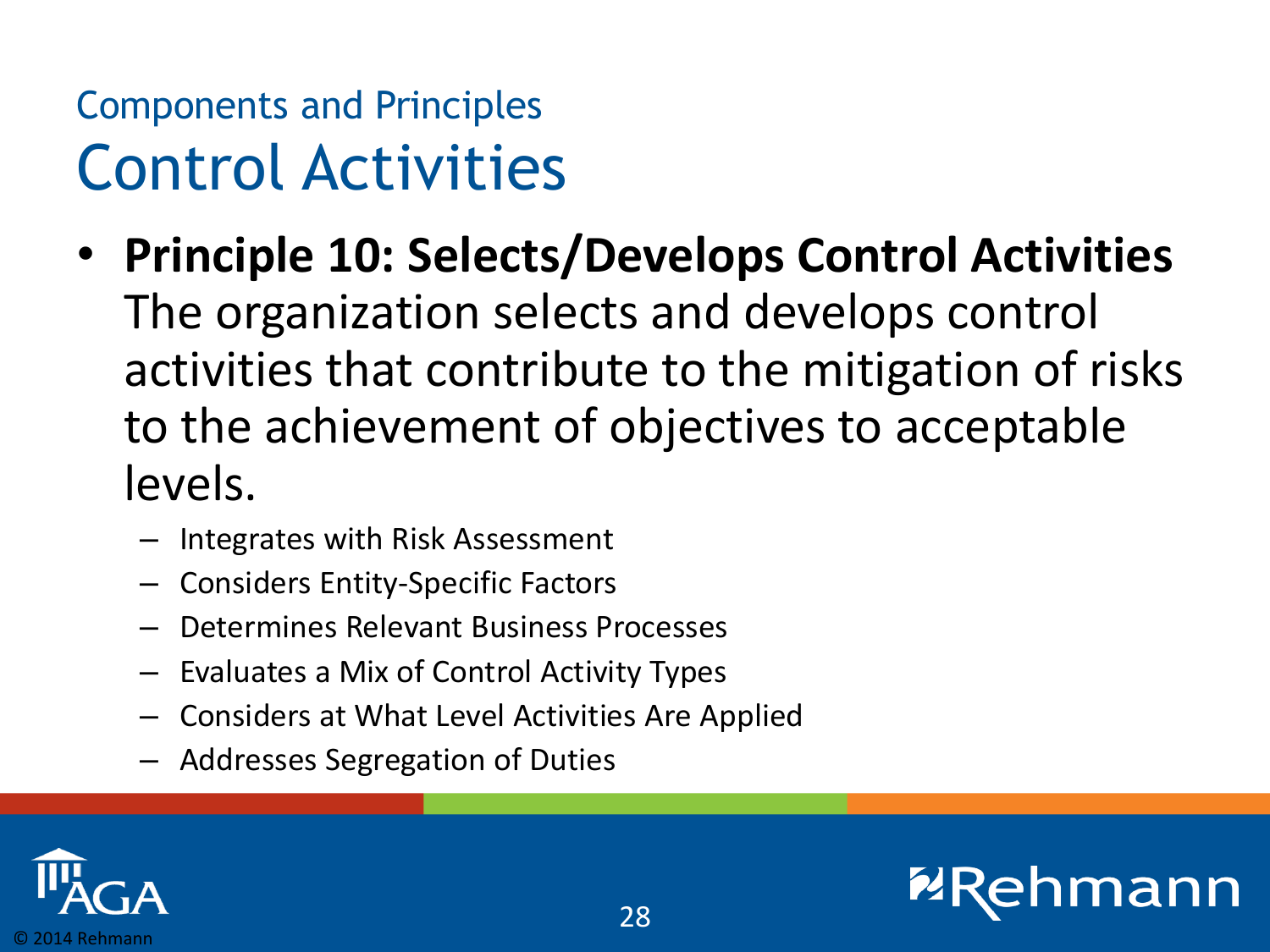• **Principle 11: Selects and Develops General Controls over Technology**

The organization selects and develops general control activities over technology to support the achievement of objectives.

- Determines Dependency between the Use of Technology in Business Processes and Technology General Controls
- Establishes Relevant Technology Infrastructure Control Activities
- Establishes Relevant Security Management Process Control Activities
- Establishes Relevant Technology Acquisition, Development, and Maintenance Process Control Activities



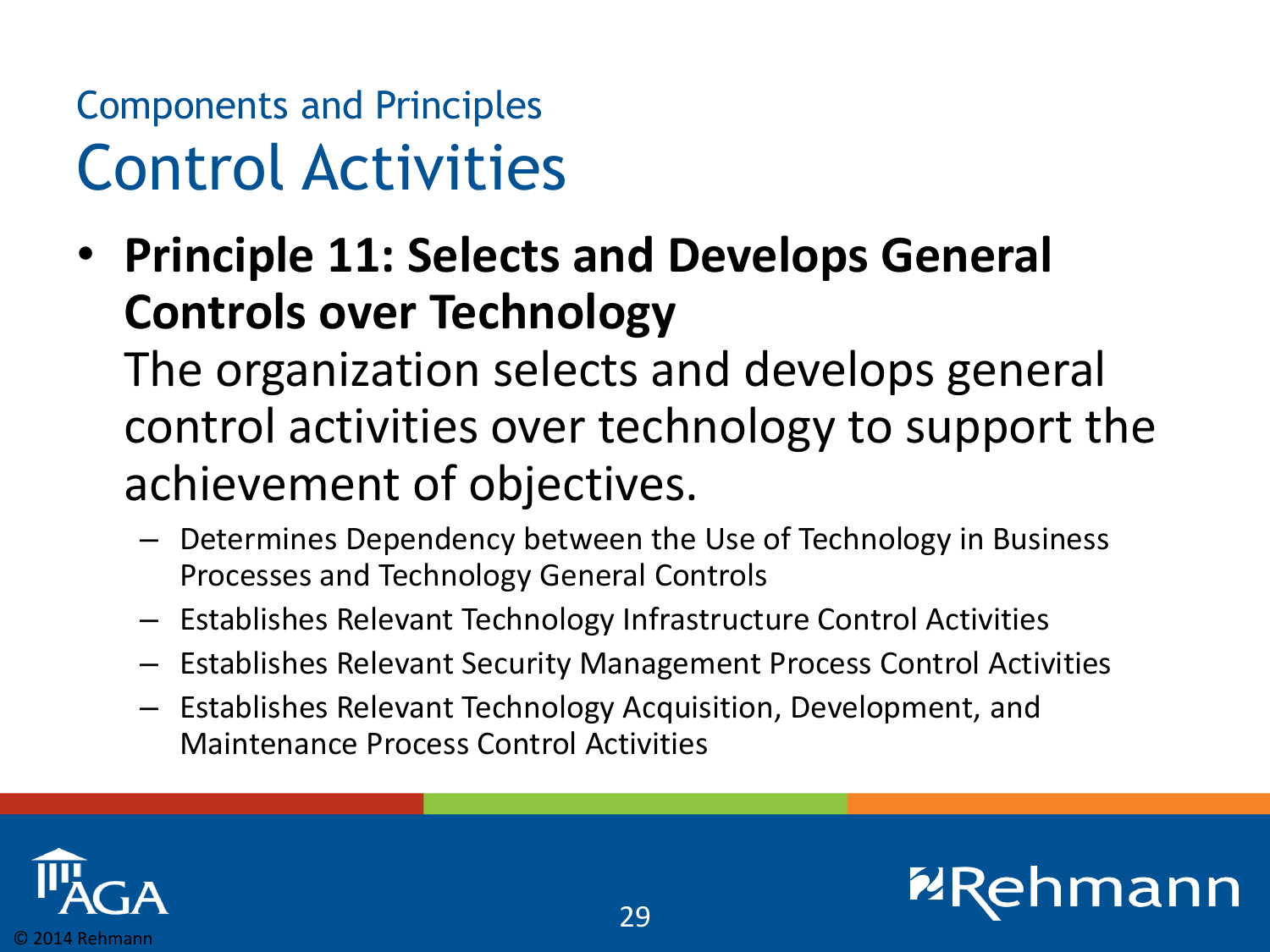• **Principle 12: Deploys Policies and Procedures** The organization deploys control activities through policies that establish what is expected and procedures that put policies into action.



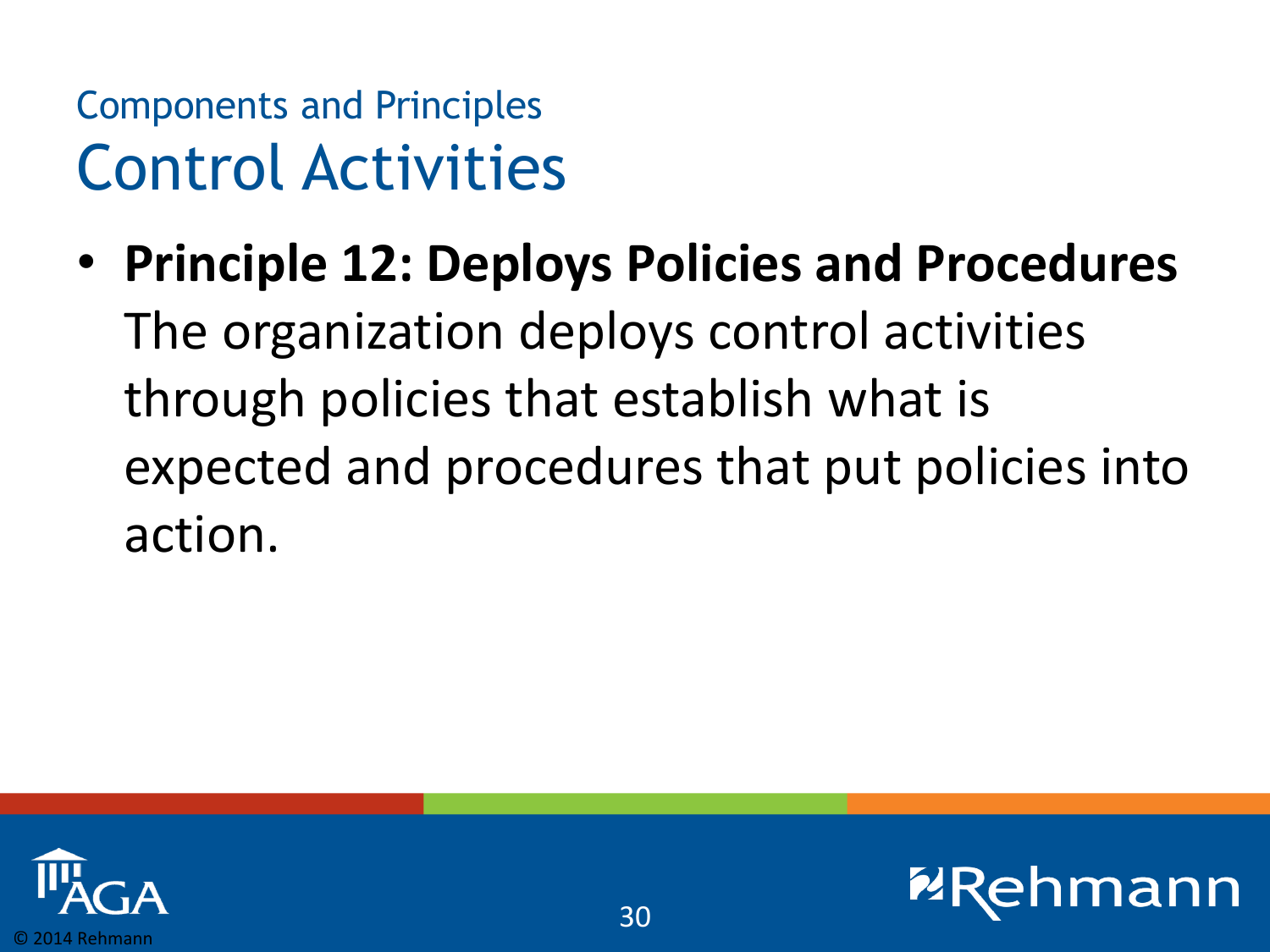• The continual, iterative process of providing, sharing, and obtaining necessary information to carry out internal control responsibilities to support the achievement of the entity's objectives

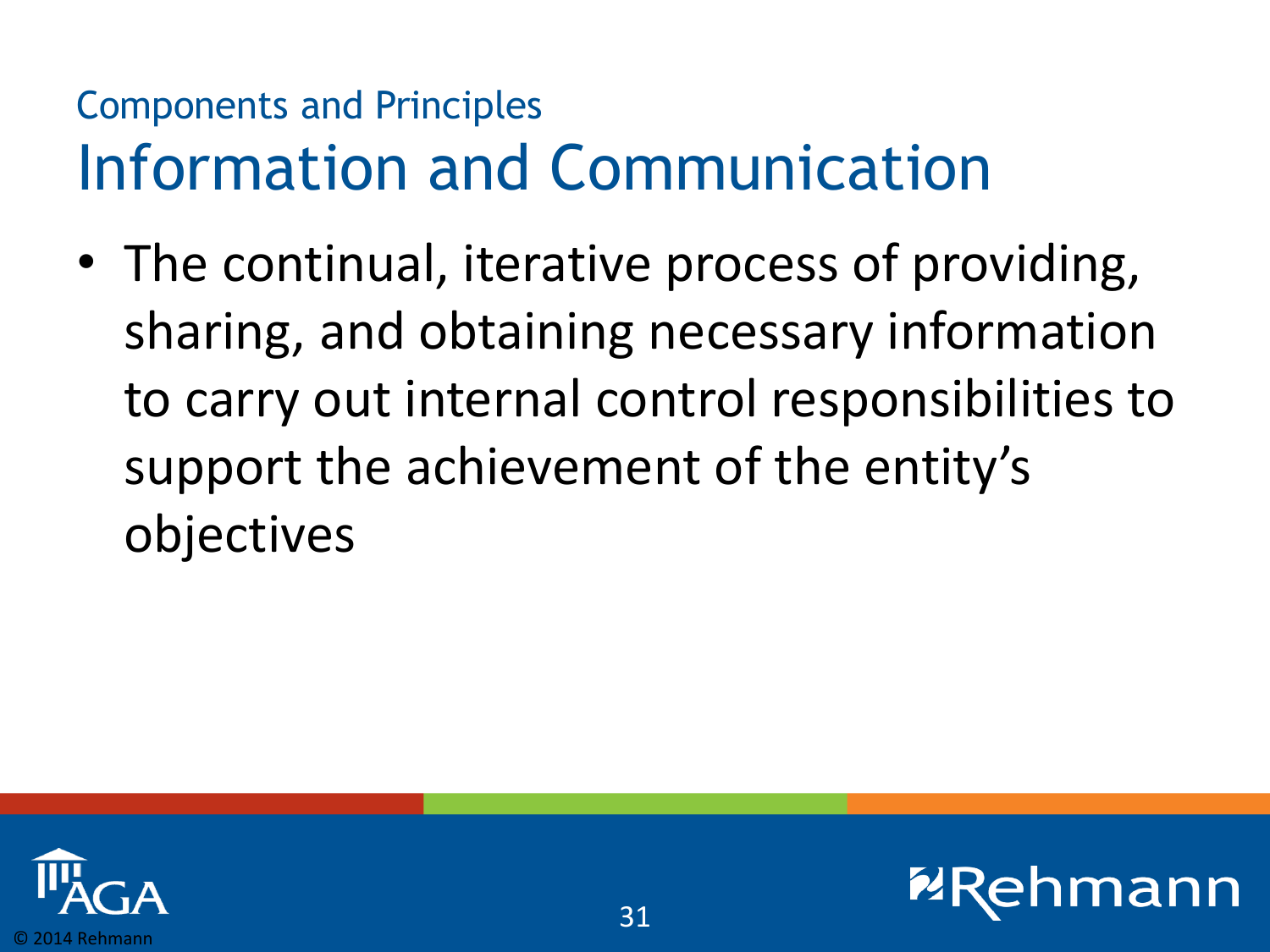- **Principle 13: Uses Relevant Information** The organization obtains or generates and uses relevant, quality information to support the functioning of internal control.
	- Identifies Information Requirements
	- Captures Internal and External Sources of Data
	- Processes Relevant Data into Information
	- Maintains Quality throughout Processing
	- Considers Costs and Benefits

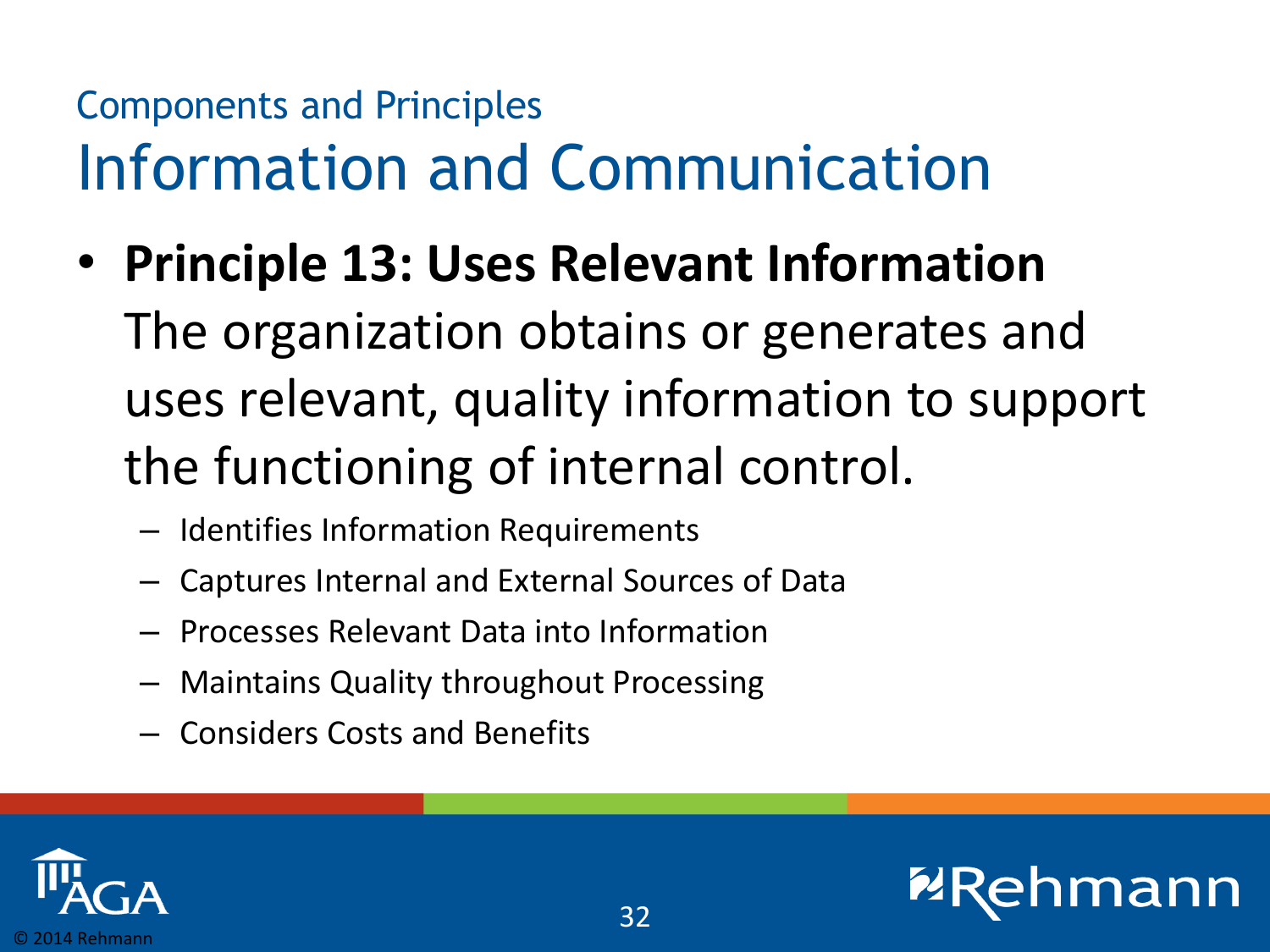- **Principle 14: Communicates Internally** The organization internally communicates information, including objectives and responsibilities for internal control, necessary to support the functioning of internal control.
	- Communicates Internal Control Information
	- Communicates with the Board of Directors
	- Provides Separate Communication Lines
	- Selects Relevant Method of Communication

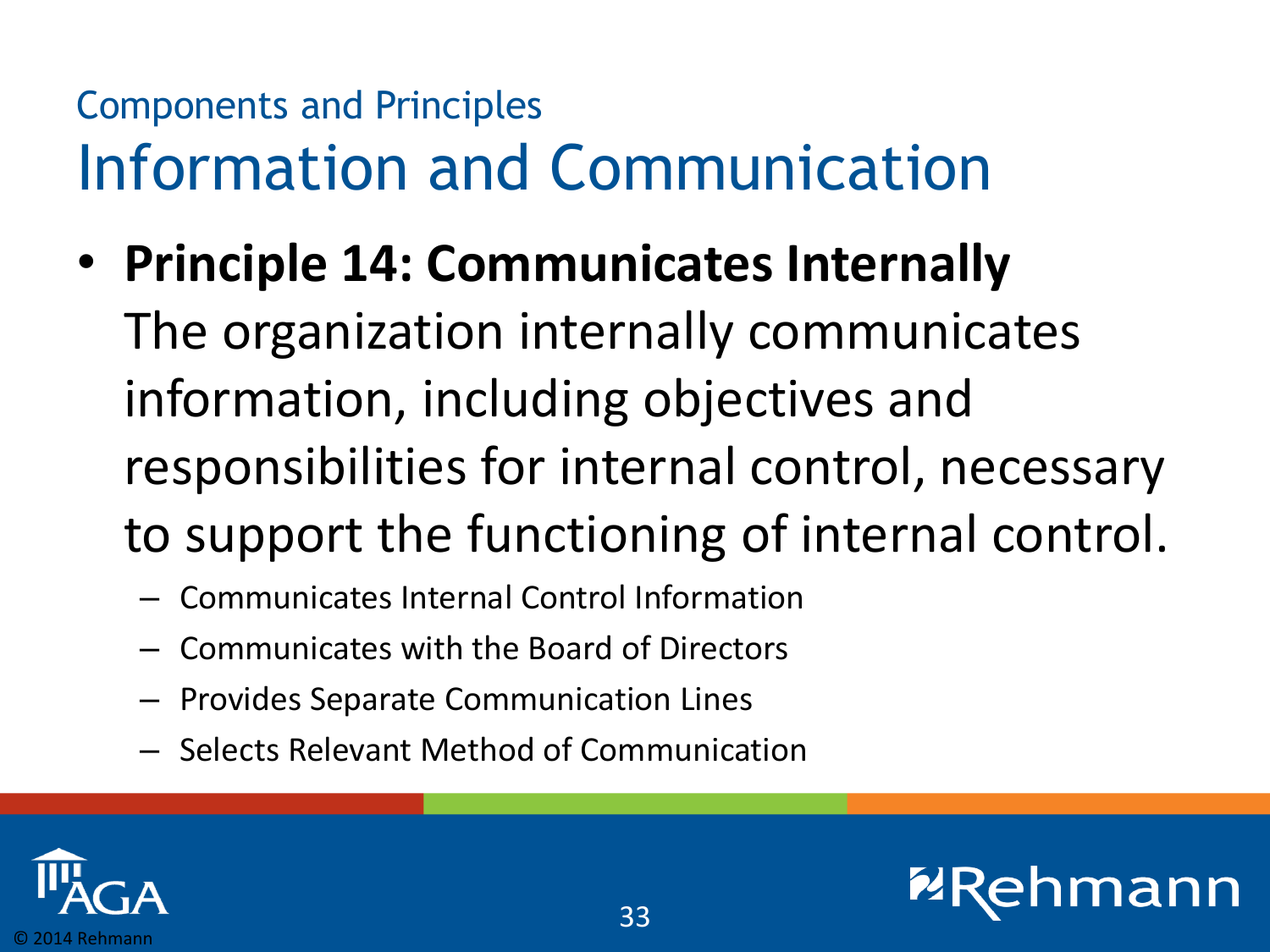- **Principle 15: Communicates Externally** The organization communicates with external parties regarding matters affecting the functioning of internal control.
	- Communicates to External Parties
	- Enables Inbound Communications
	- Communicates with the Board of Directors
	- Provides Separate Communication Lines
	- Selects Relevant Method of Communication



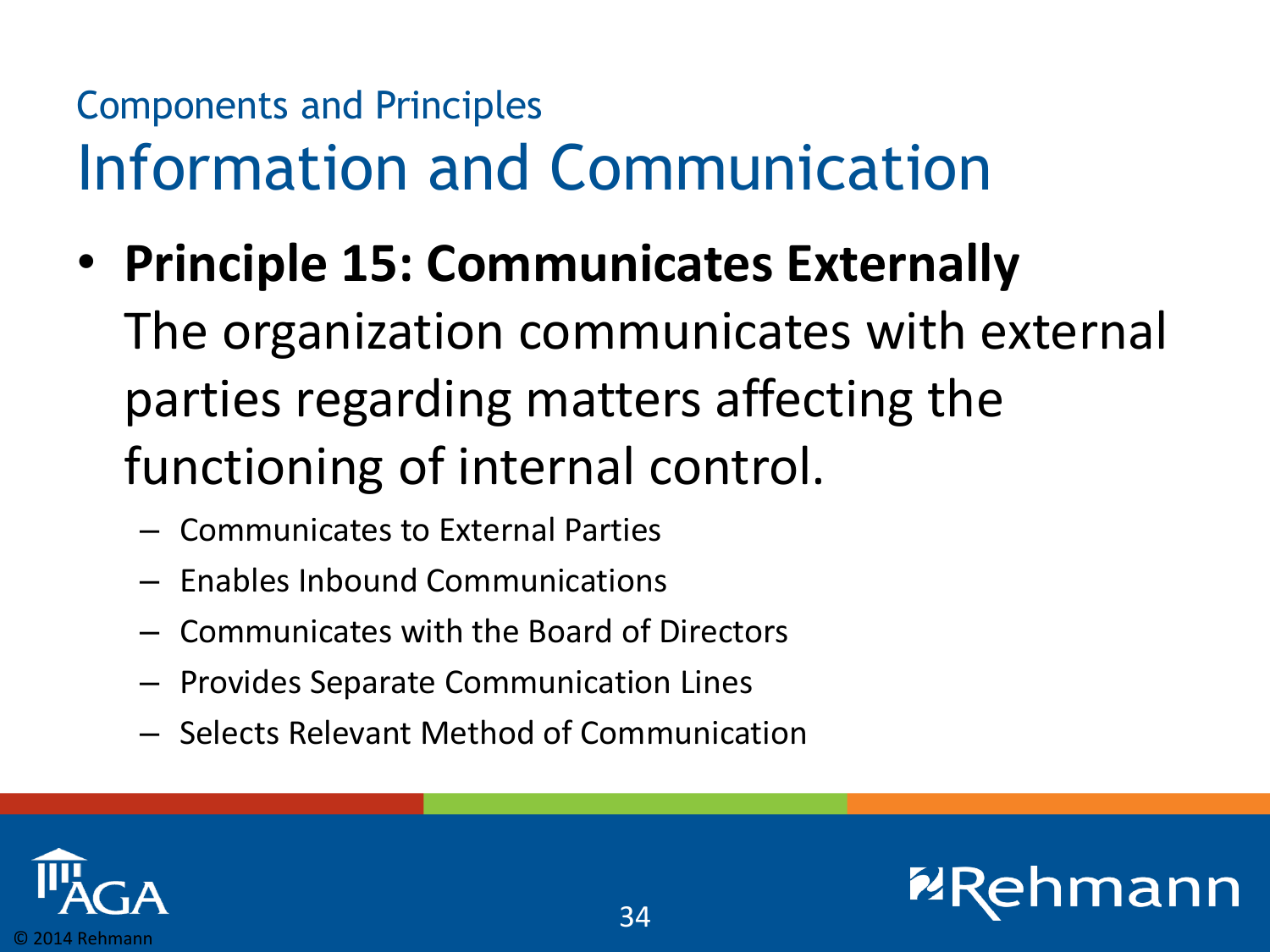#### Components and Principles Monitoring Activities

• Ongoing evaluations, separate evaluations, or some combination of the two are used to ascertain whether each of the five components of internal control, including controls to effect the principles within each component, is present and functioning

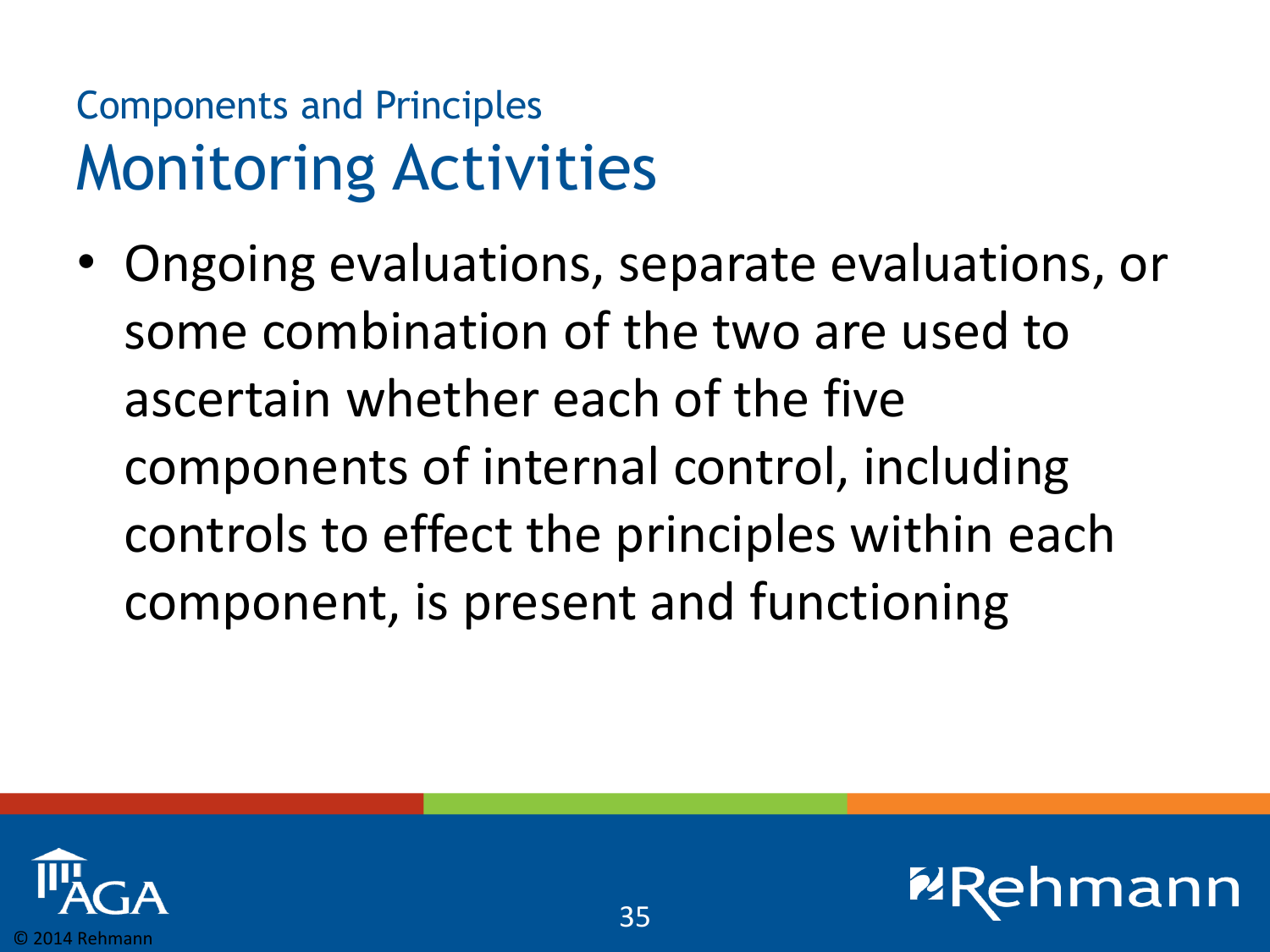#### Components and Principles Monitoring Activities

- **Principle 16: Conducts Ongoing / Separate Evaluations** The organization selects, develops, and performs ongoing and/or separate evaluations to ascertain whether the components of internal control are present and functioning.
	- Considers a Mix of Ongoing and Separate Evaluations
	- Considers Rate of Change
	- Establishes Baseline Understanding
	- Uses Knowledgeable Personnel
	- Integrates with Business Processes
	- Adjusts Scope and Frequency
	- Objectively Evaluates



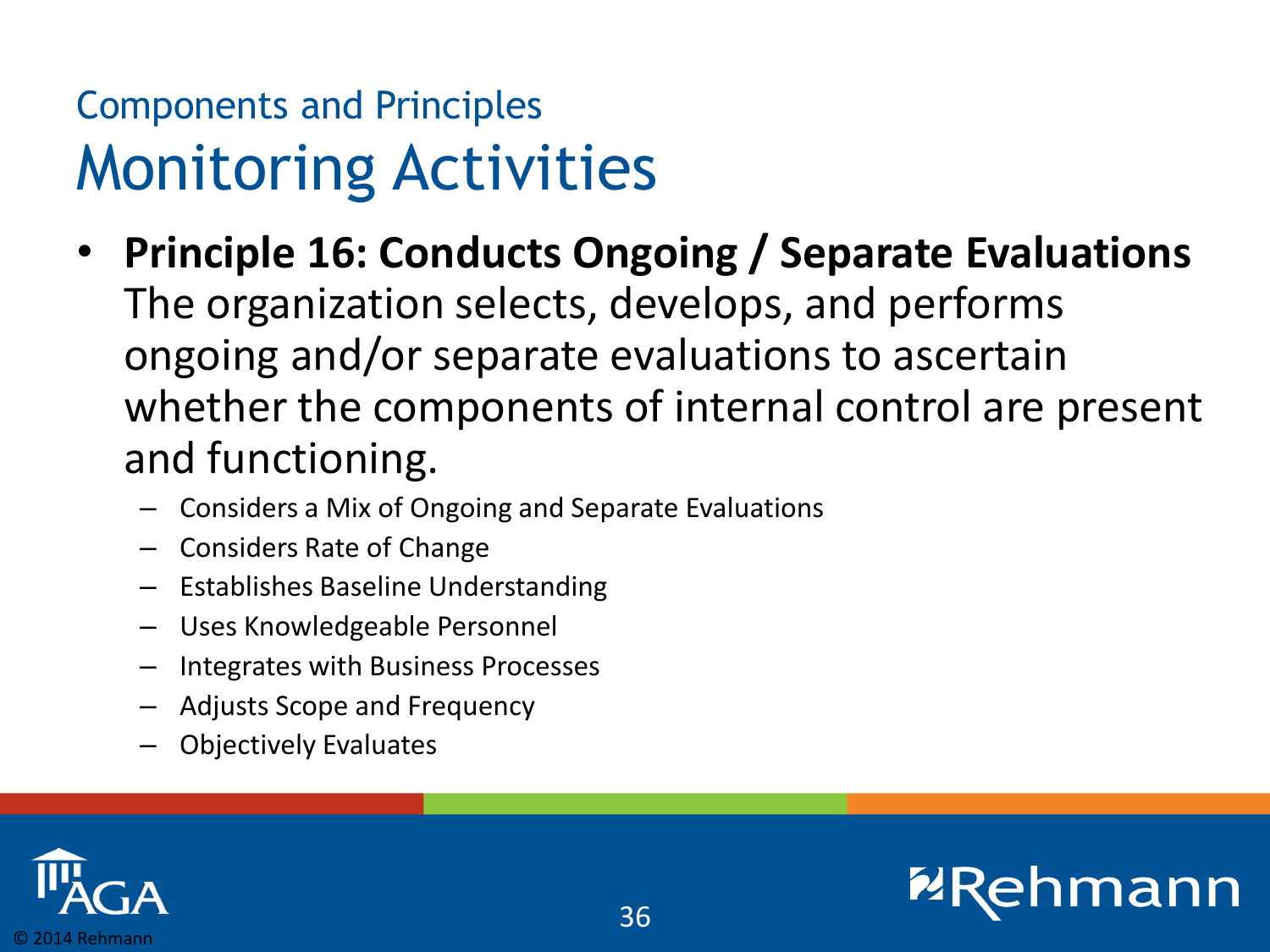#### Components and Principles Monitoring Activities

• **Principle 17: Evaluates and Communicates Deficiencies**

The organization evaluates and communicates internal control deficiencies in a timely manner to those parties responsible for taking corrective action, including senior management and the board of directors, as appropriate.

- Assesses Results
- Communicates Deficiencies
- Monitors Corrective Actions

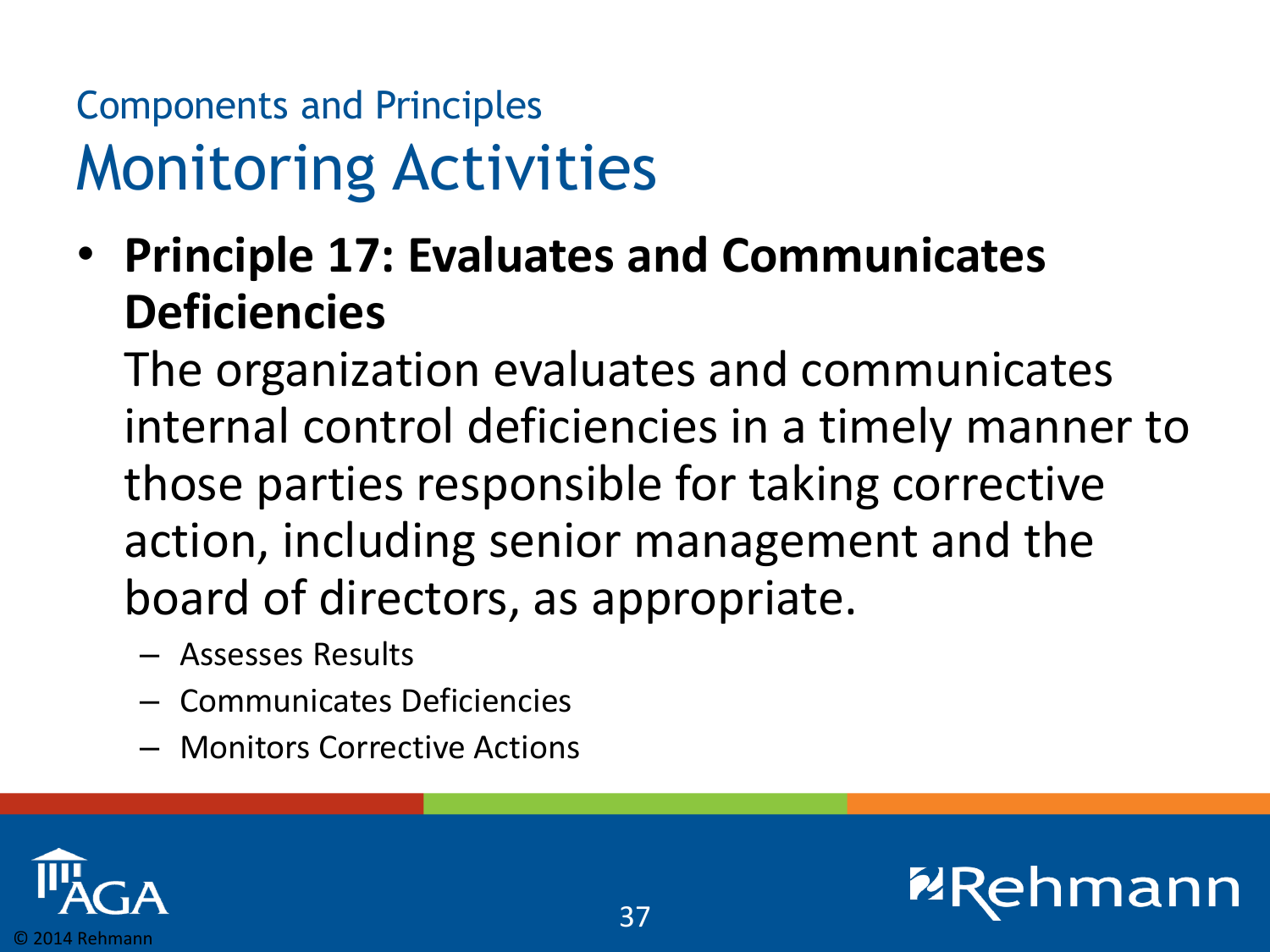### Limitations of Internal Control

• Internal control, no matter how well designed, implemented and conducted, can provide only *reasonable assurance* to management and the board of directors of the achievement of an entity's objectives.



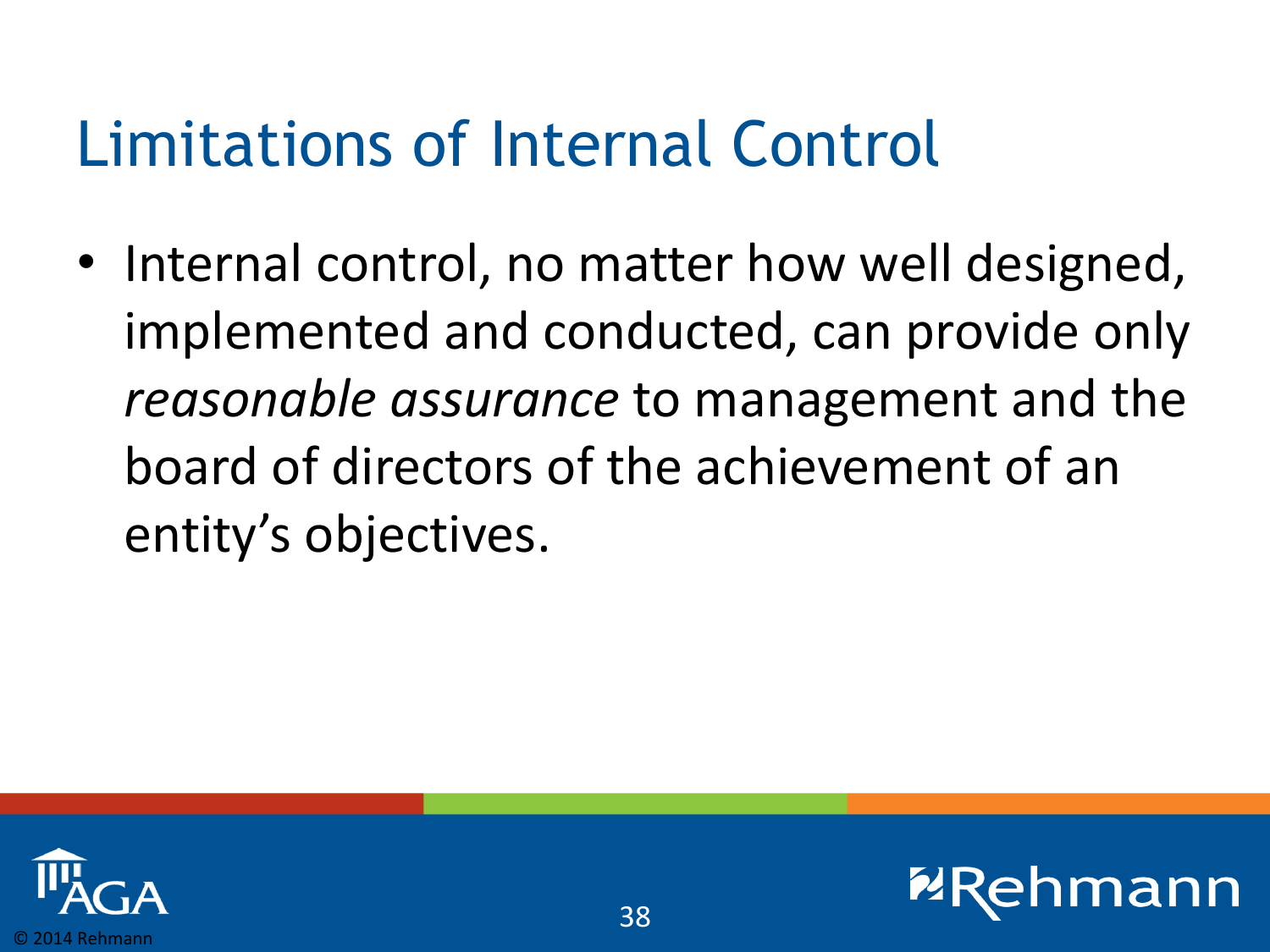## Limitations of Internal Control

- Judgment
- External events
- Breakdowns
- Management override
- Collusion

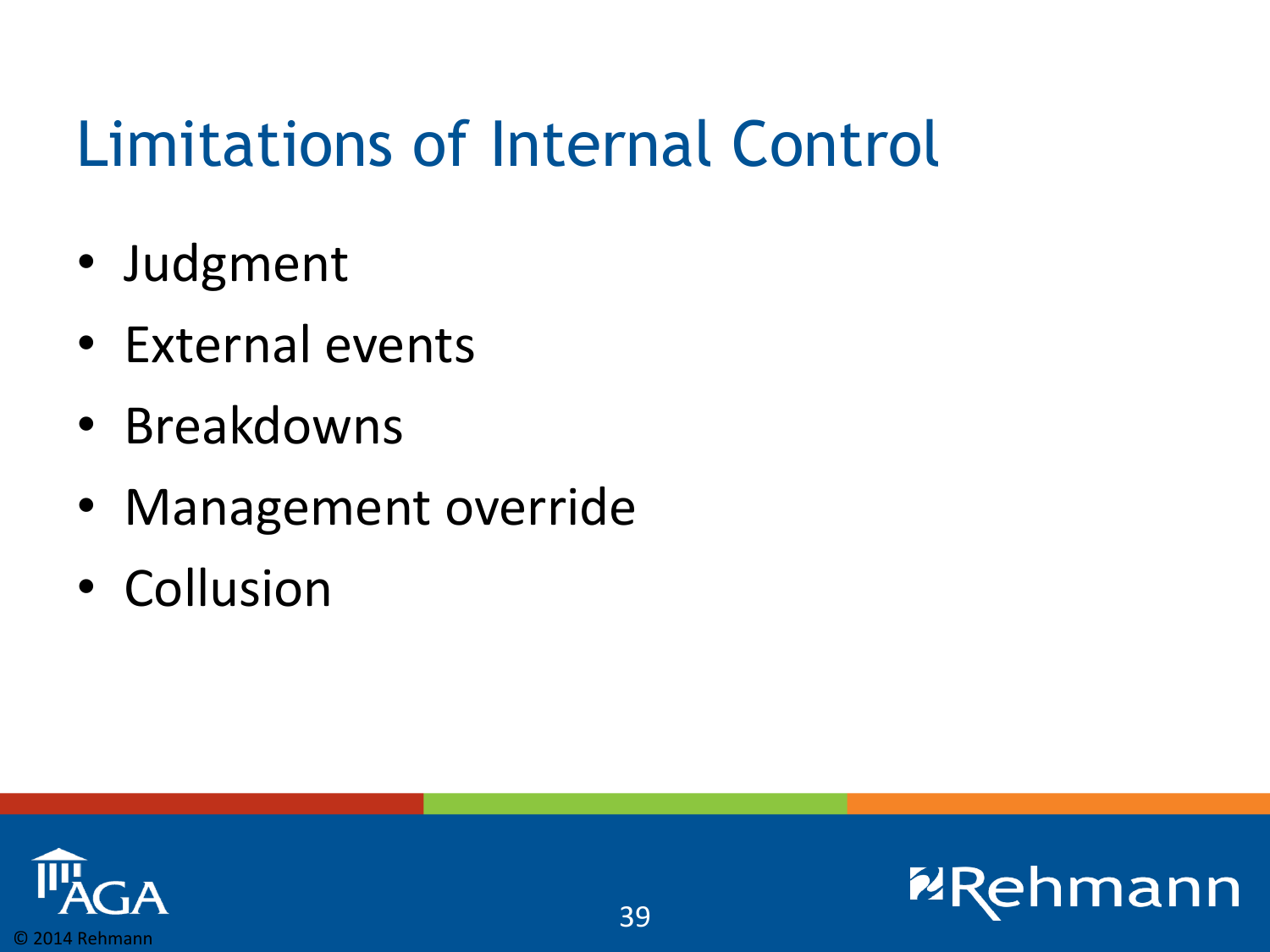### Deficiencies in Internal Control

- Internal control deficiency
	- a shortcoming in a component or components and relevant principle(s) that reduces the likelihood of an entity achieving its objectives
- Major deficiency
	- an internal control deficiency or combination of deficiencies that severely reduces the likelihood that the entity can achieve its objectives



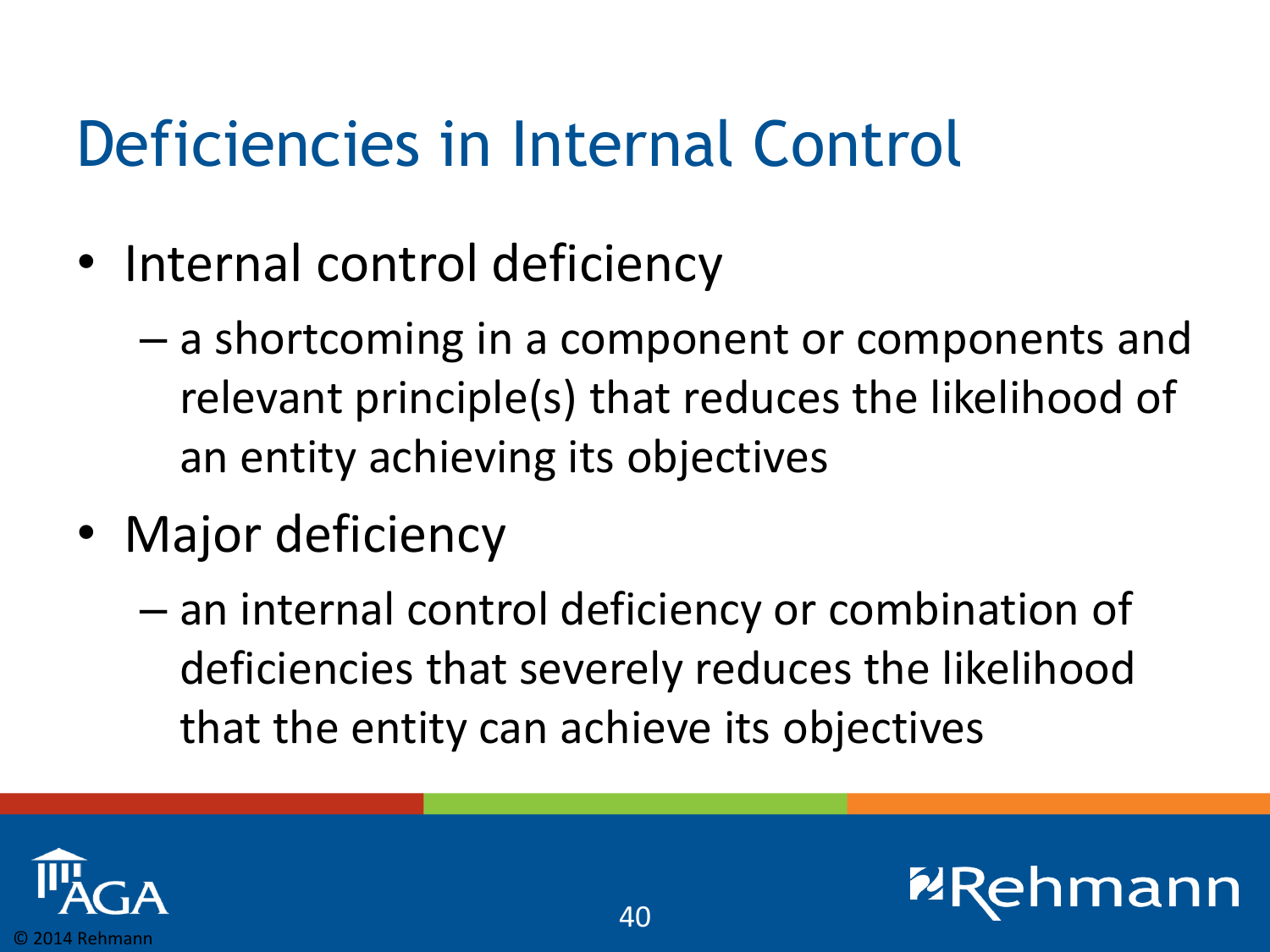### Deficiencies in Internal Control

• Assessing severity





**NR** 

**Imann**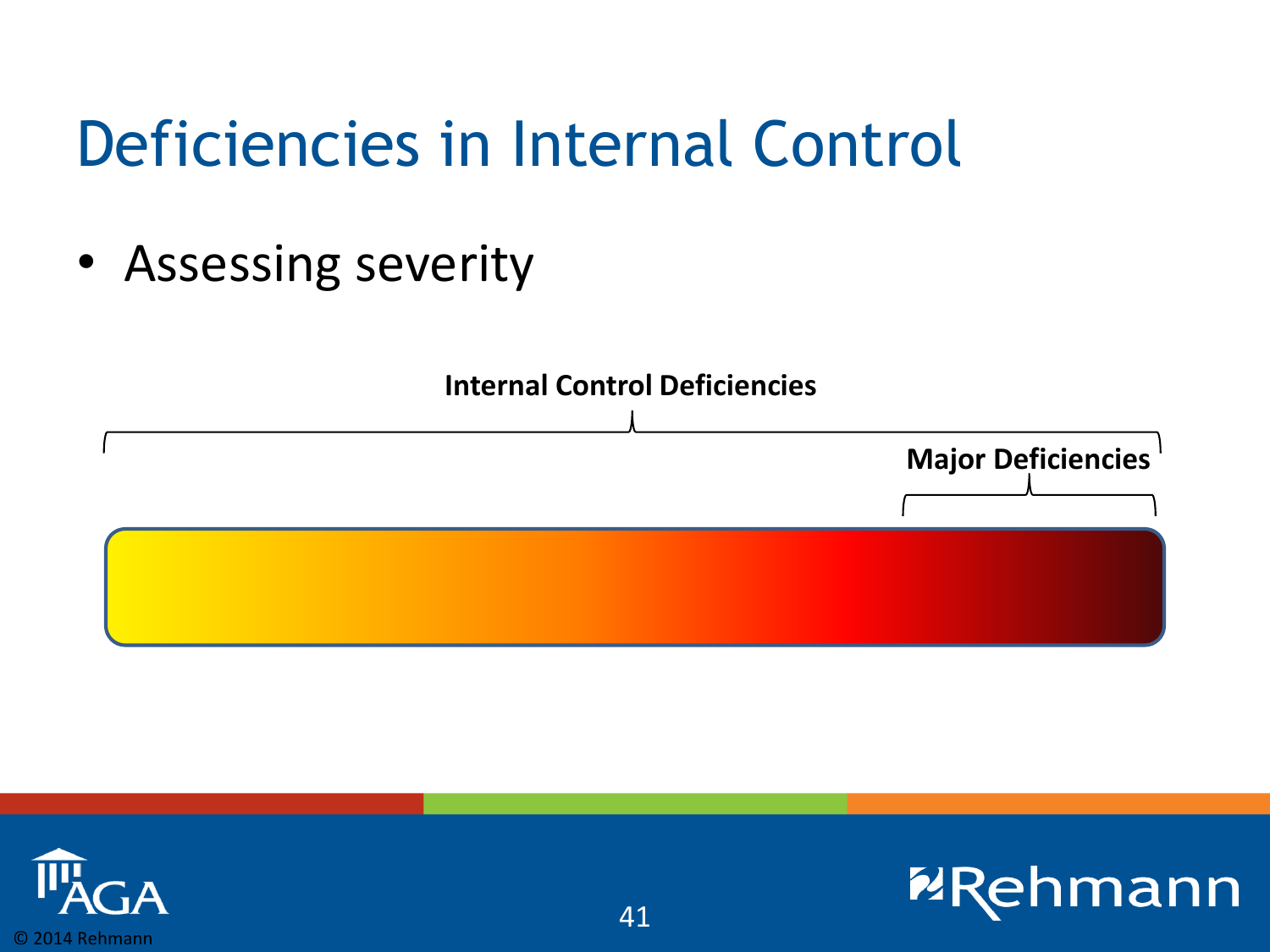### Deficiencies in Internal Control

- Responding to identified deficiencies
	- Consider the control environment
	- Assess risks
	- Establish/revise policies and procedures
	- Communicate changes
	- Monitor results

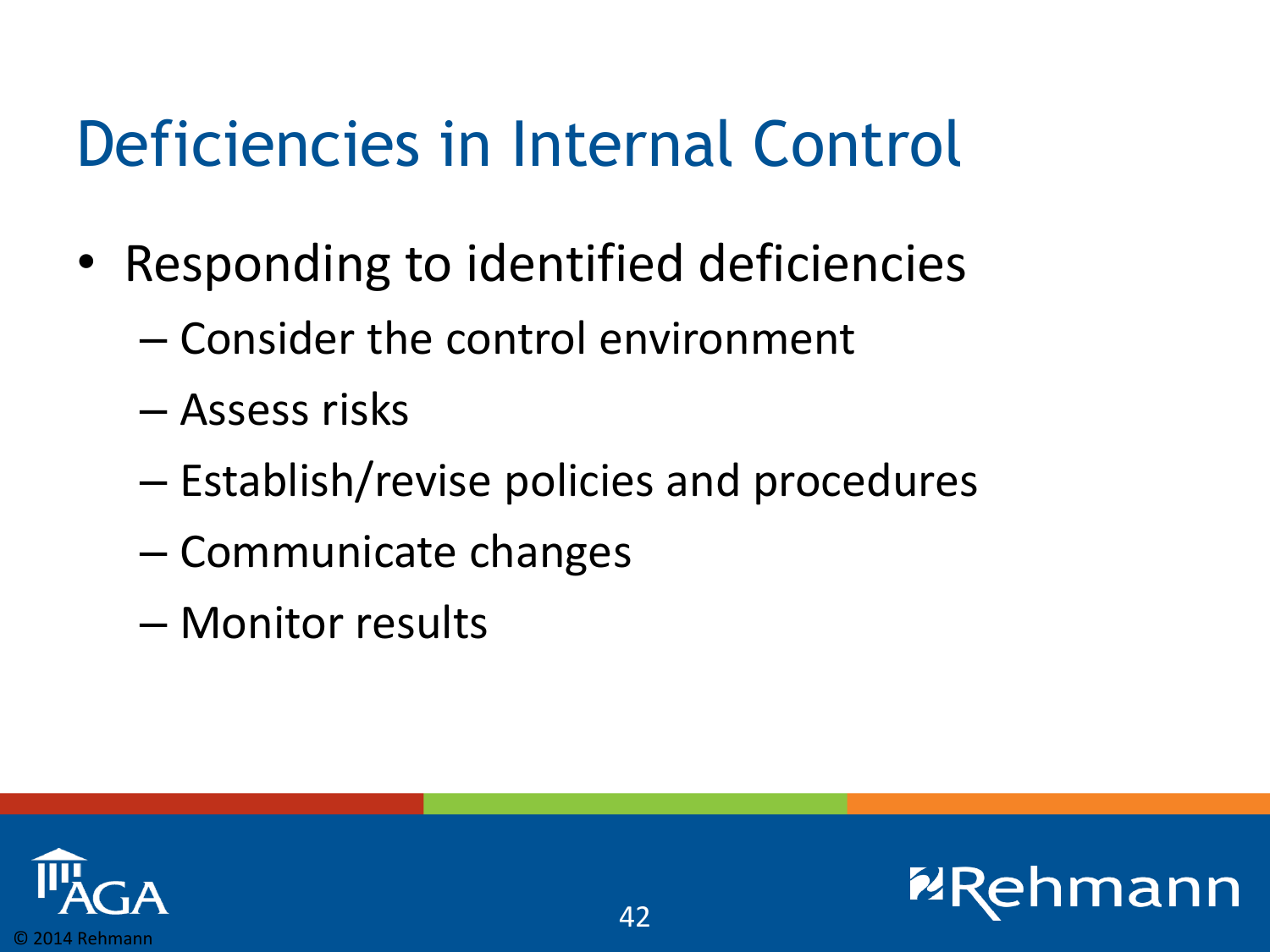- Differences and similarities with IC over financial reporting
- Existing and new requirements for grants
- Auditor involvement / testing



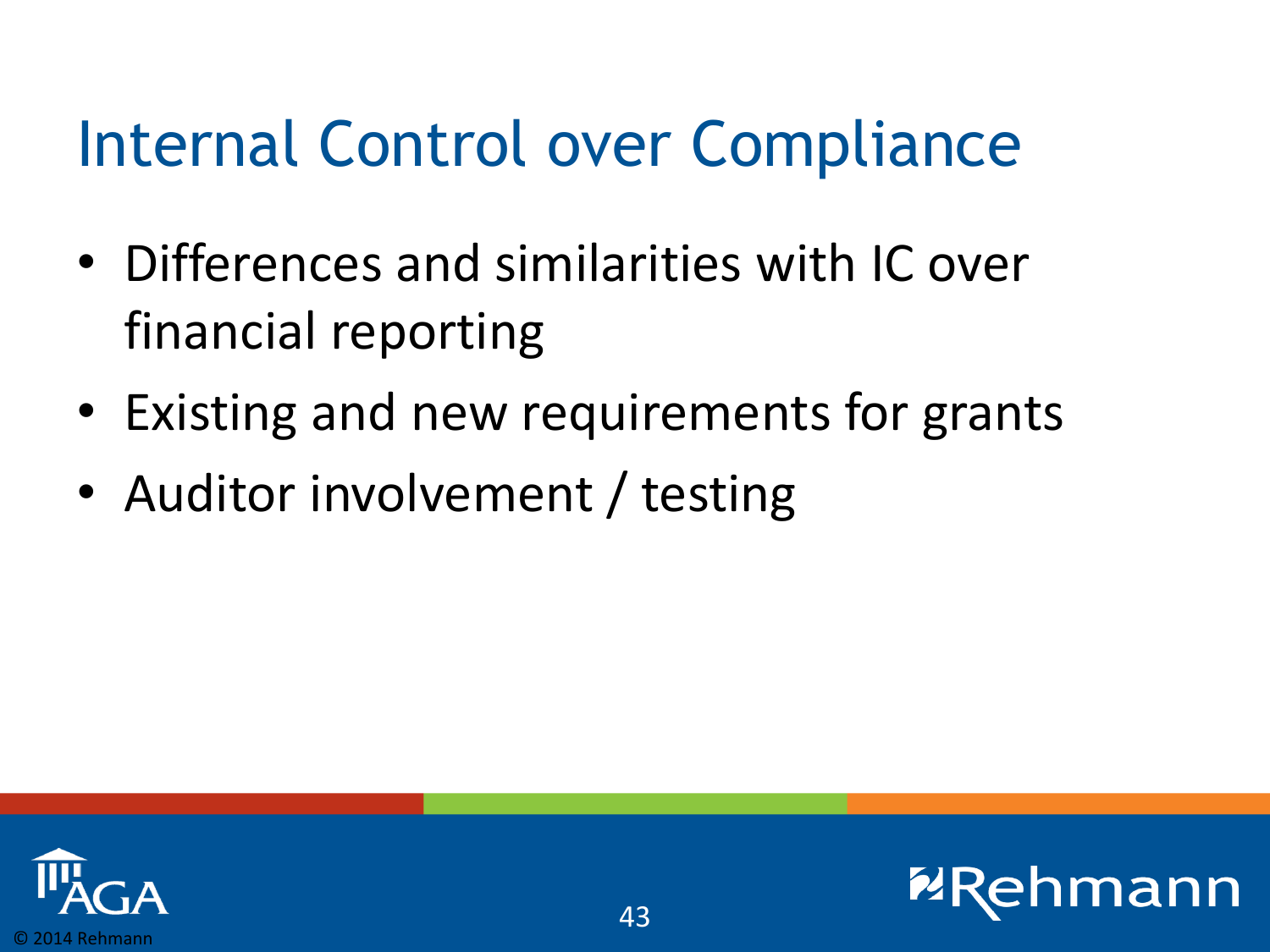- Existing grant requirements:
	- OMB Circulars A-102 Common Rule and A-110 Administrative Requirements
	- Requires management to establish and maintain internal controls designed to provide reasonable assurance of compliance with Federal laws, regulations and program compliance requirements



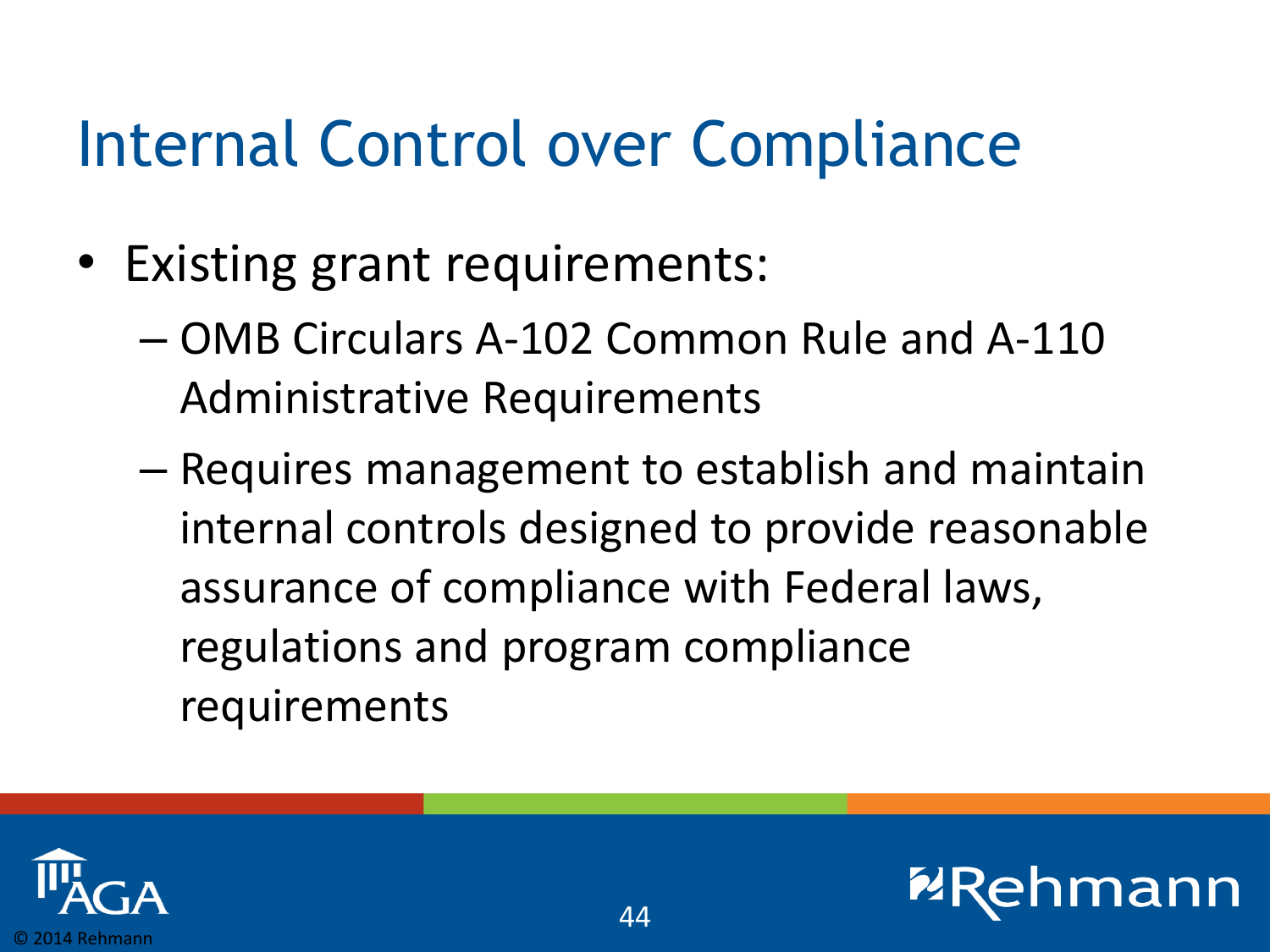- New Uniform Grant Guidance (2 CFR 200):
	- Establish and maintain effective internal control over the Federal award that provides reasonable assurance that the non-Federal entity is managing the Federal award in compliance with Federal statutes, regulations, and the terms and conditions of the Federal award
	- Follow COSO's Integrated Framework
	- Include written procedures



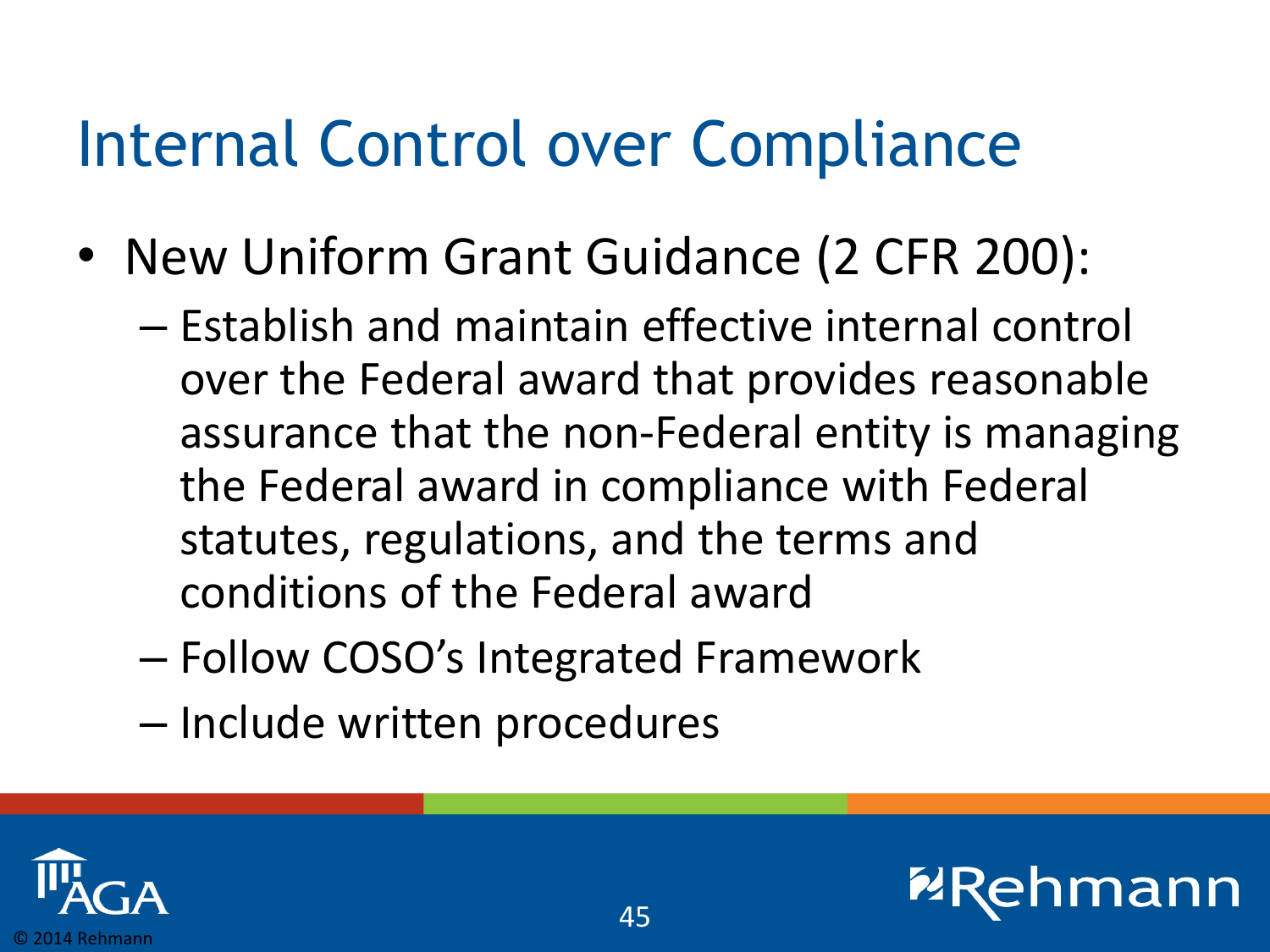- Auditor involvement / testing
	- Yellow Book engagements (material to financial statements)
	- Single audit (material to major federal programs)
	- Other (Medicare, etc.)



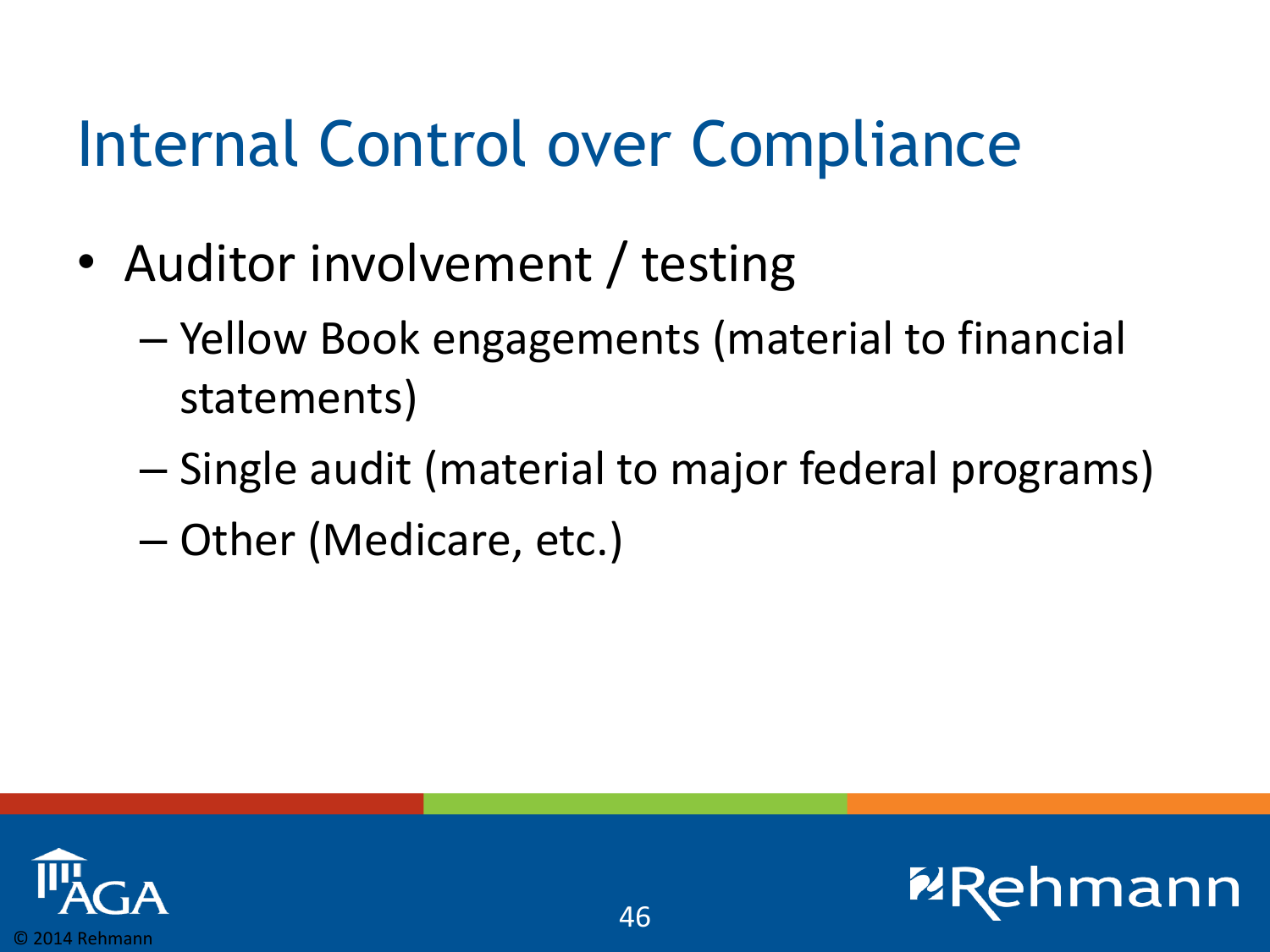#### Considerations for Smaller Entities COSO – One Size Fits All?

- In 2006, COSO issued a tailored version of its 1992 report, entitled Guidance for Smaller Public Companies (now in Appendix C)
- Not specifically targeted at governments, but helpful nonetheless
- Emphasizes the cost vs. benefit principle of internal control



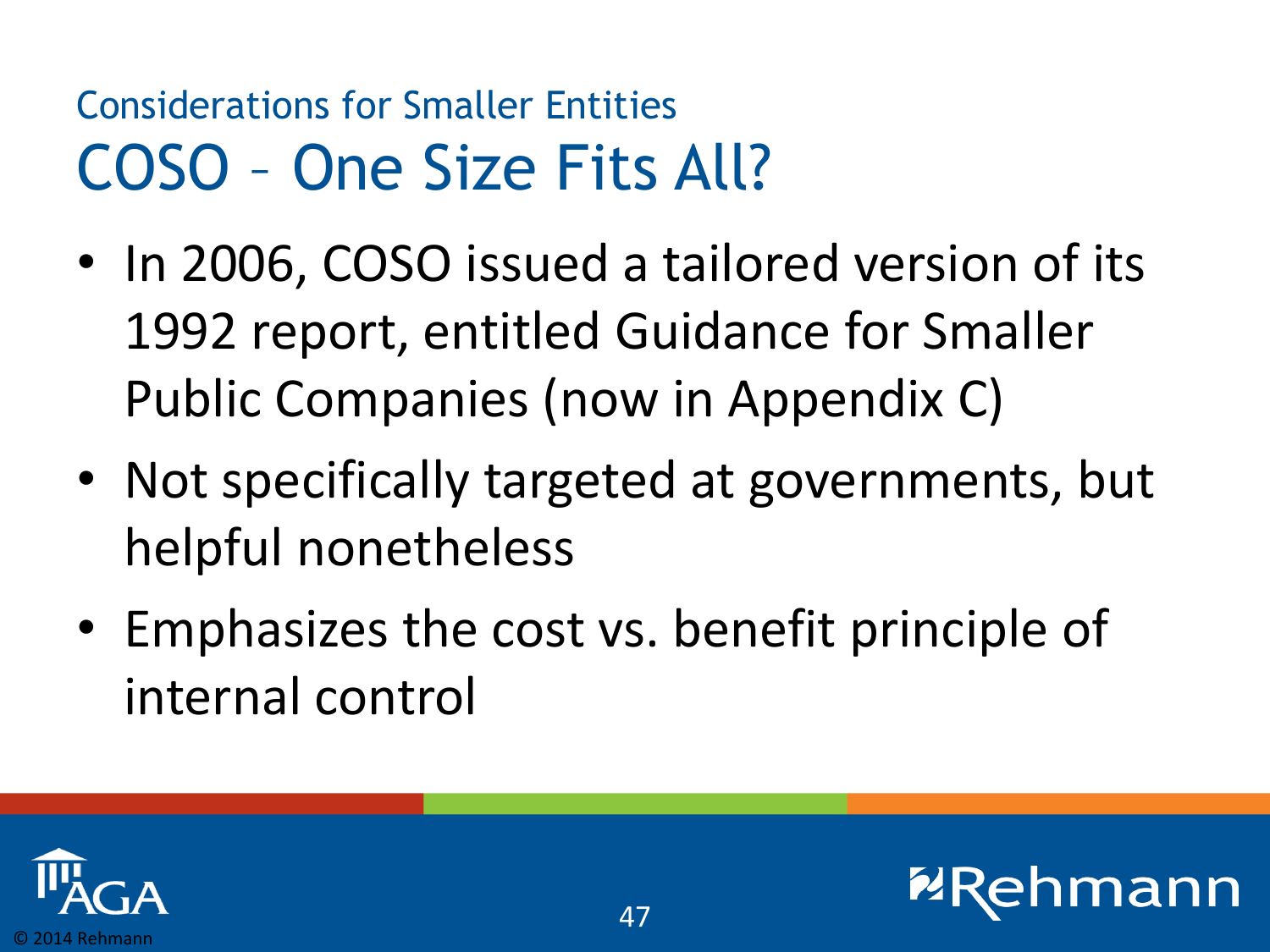#### Considerations for Smaller Entities Cost vs. Benefit

- Entities always have limits on human and capital resources and constraints on how much they can spend, and therefore they will often consider the costs relative to the benefits of alternative approaches in managing internal control options
	- Cost alone is not an acceptable reason to avoid implementing internal control



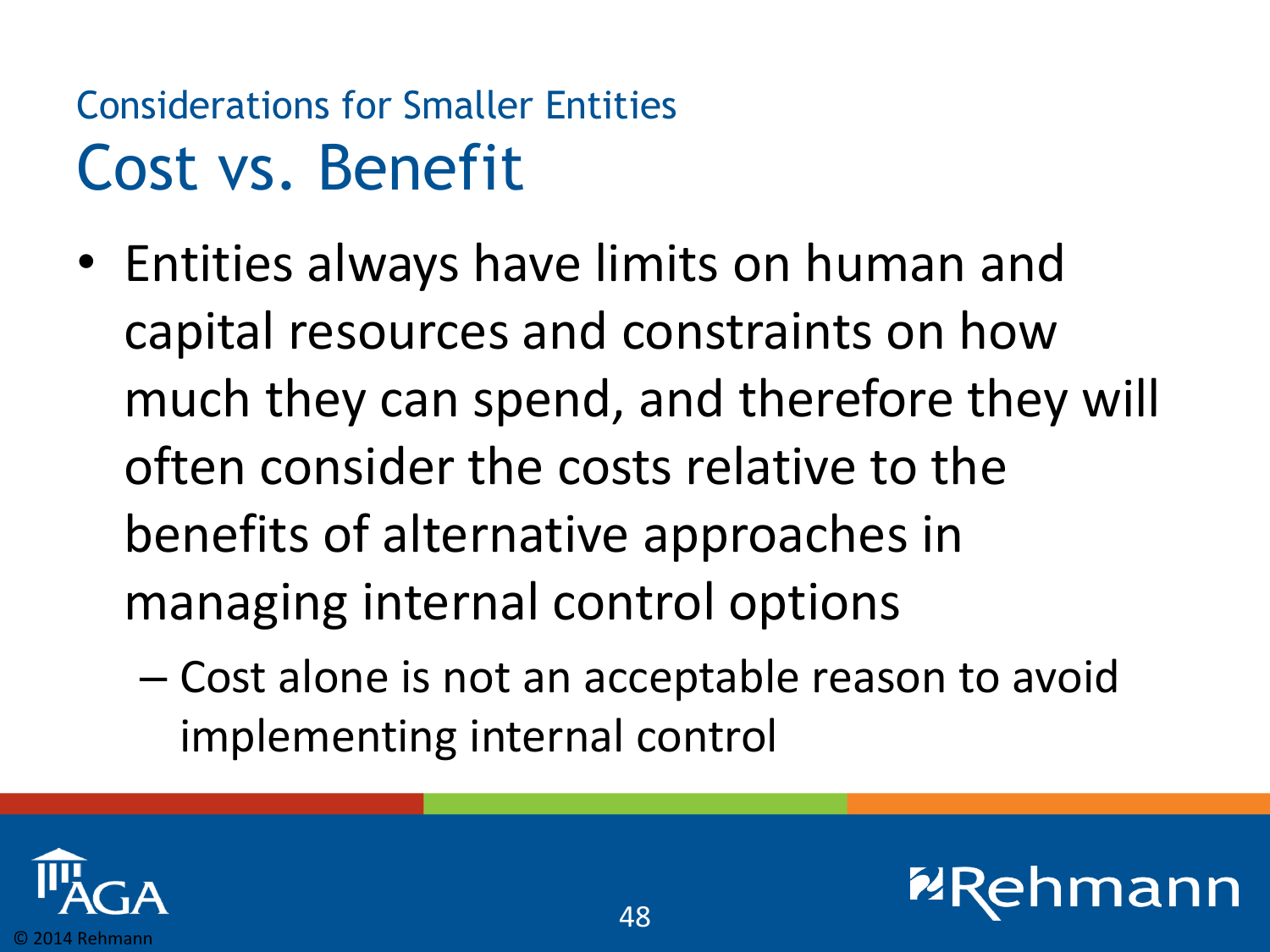#### Considerations for Smaller Entities "Small" vs. "Smaller"

- There is no "bright line" to define governments as small, medium-size or large
	- Fewer types of services provided
	- Fewer personnel, many having a wider range of duties
	- Fewer levels of management, with wider spans of control
	- Less complex transaction processing systems and protocols



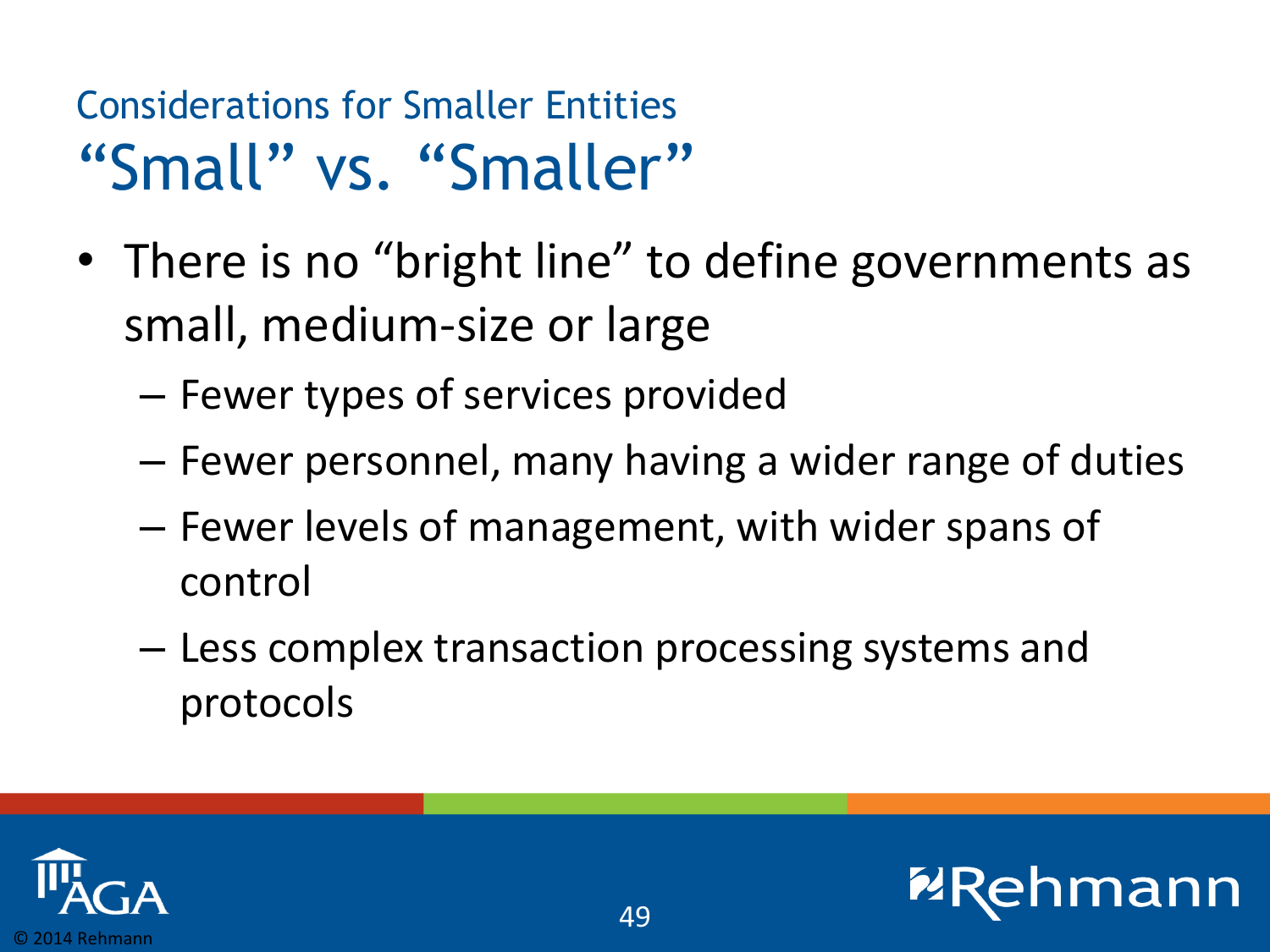### Considerations for Smaller Entities Challenges for Smaller Governments

- Maintaining cost-effective internal control:
	- Managers that view internal control as a burden, rather than a benefit
	- Obtaining sufficient resources for adequate segregation of duties
	- Management's ability to dominate activities and override internal control
	- Recruiting/retaining personnel with sufficient experience and skill in financial reporting and/or computer information systems

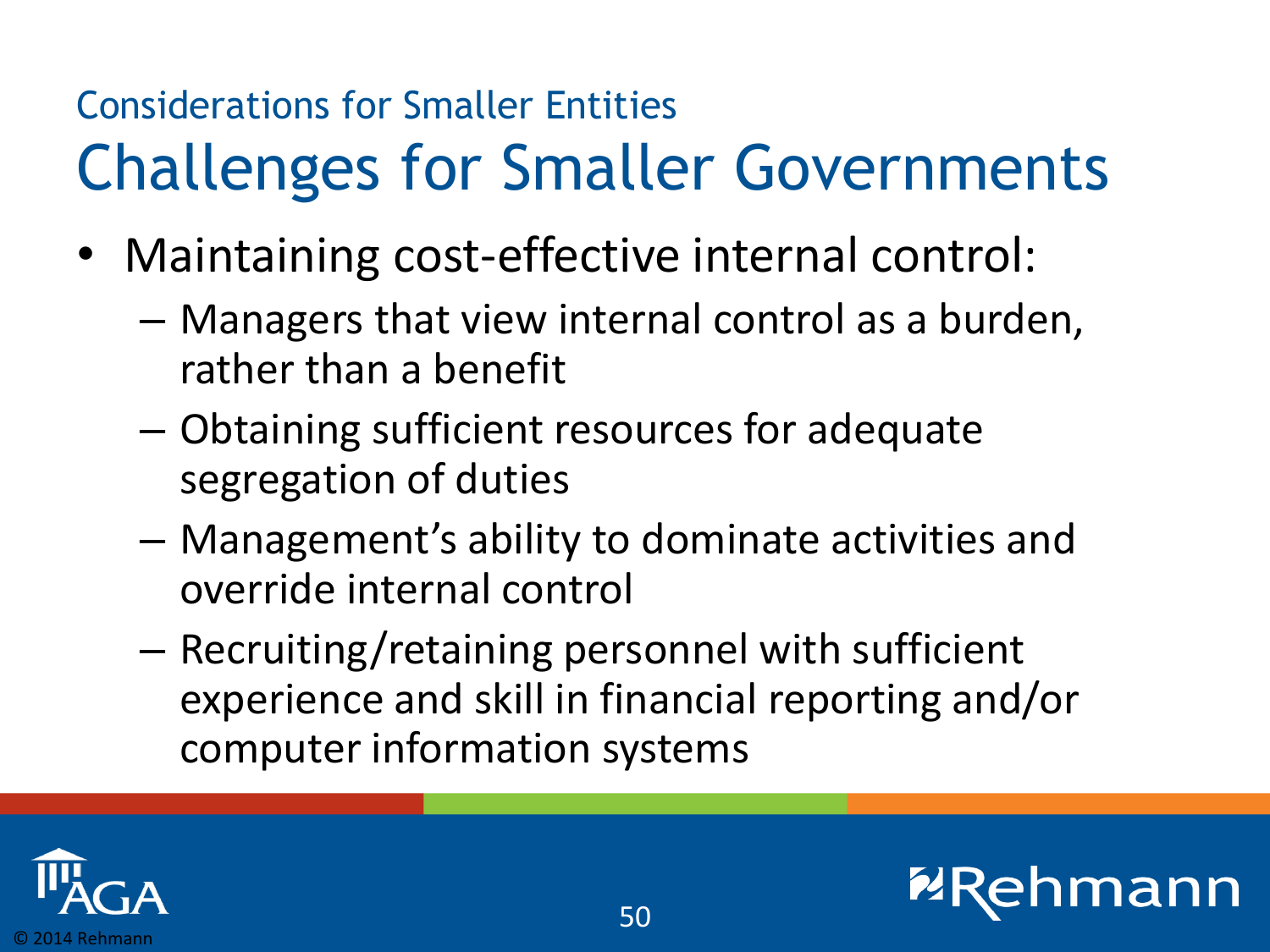### Considerations for Smaller Entities Challenges for Smaller Governments

- Potential solutions:
	- Wide and direct control from the top
	- Effective governing bodies
	- Compensating for limited segregation of duties
	- Information technology
	- Monitoring activities

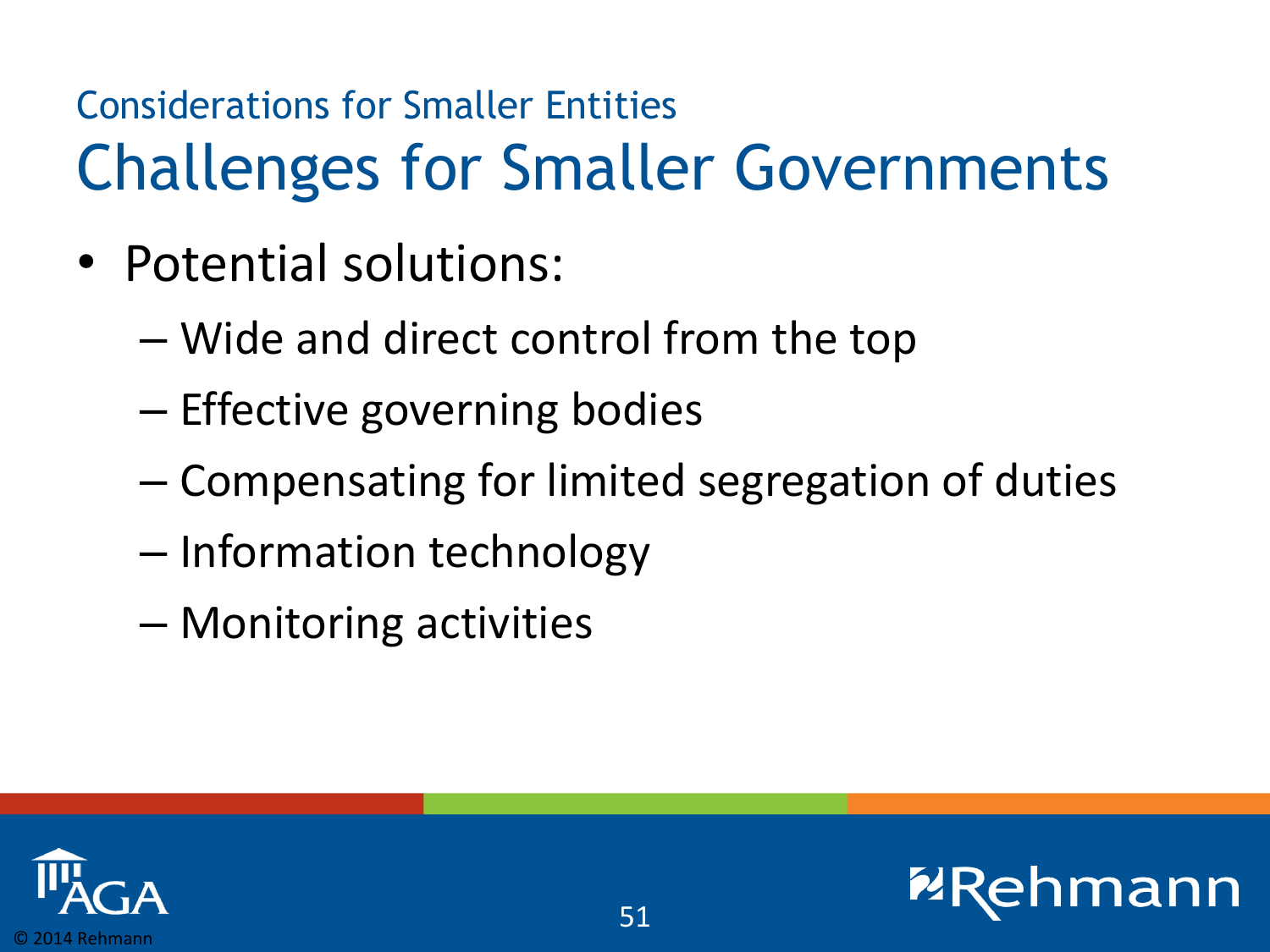#### Considerations for Smaller Entities Control from the Top

- Smaller governments may have one or more members of senior management that have an in-depth understanding of virtually all of the government's operations
	- Can enhance effectiveness of internal control
	- Enables leaders to know what to expect and follow up on differences
	- Adds to risk of management override



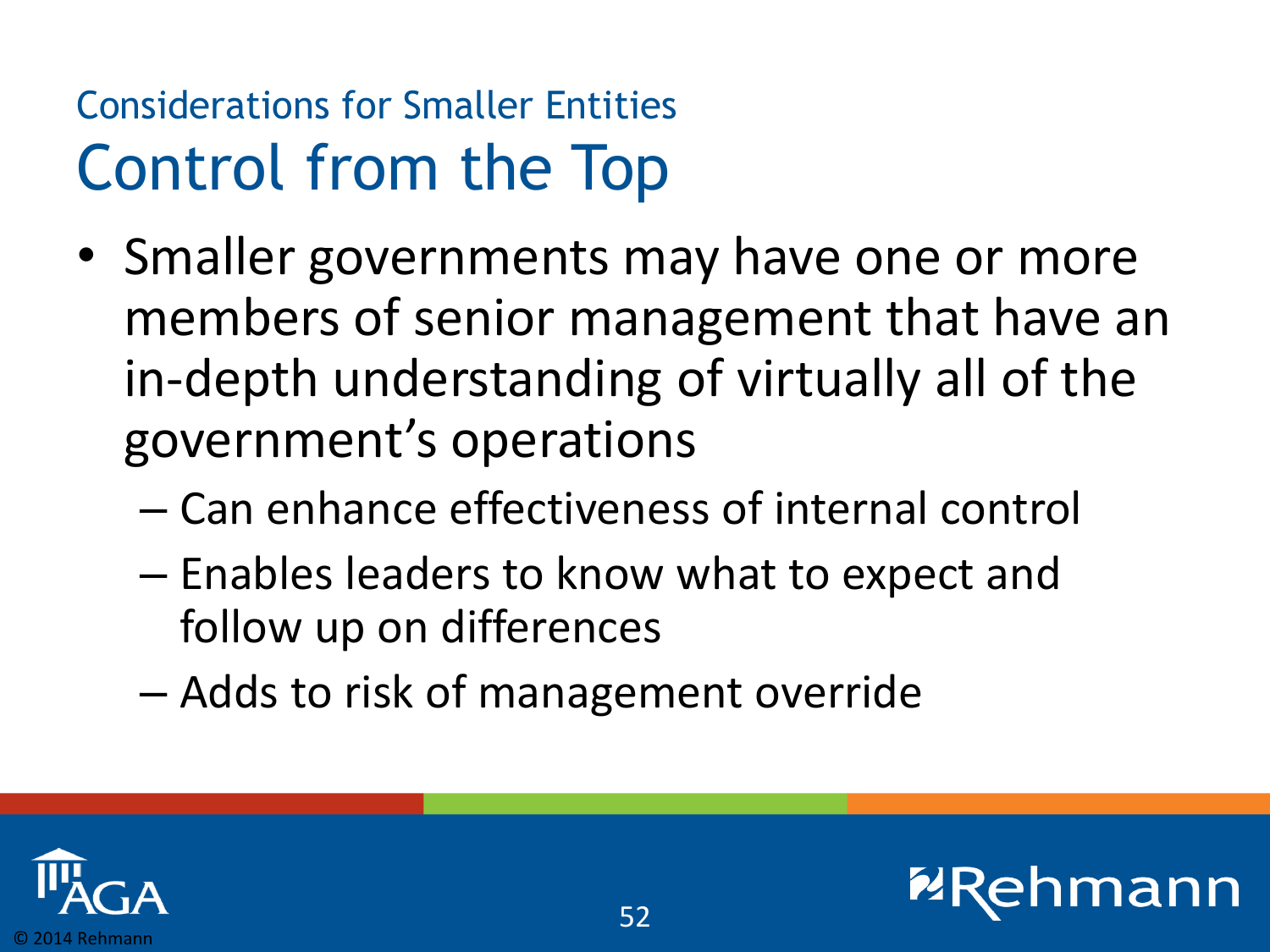#### Considerations for Smaller Entities Effective Governing Bodies

- Smaller governments have less complex structures, and may have more involved boards
	- Direct exposure to management
	- Careful review of monthly reporting, with followup questions
	- Extensive public transparency



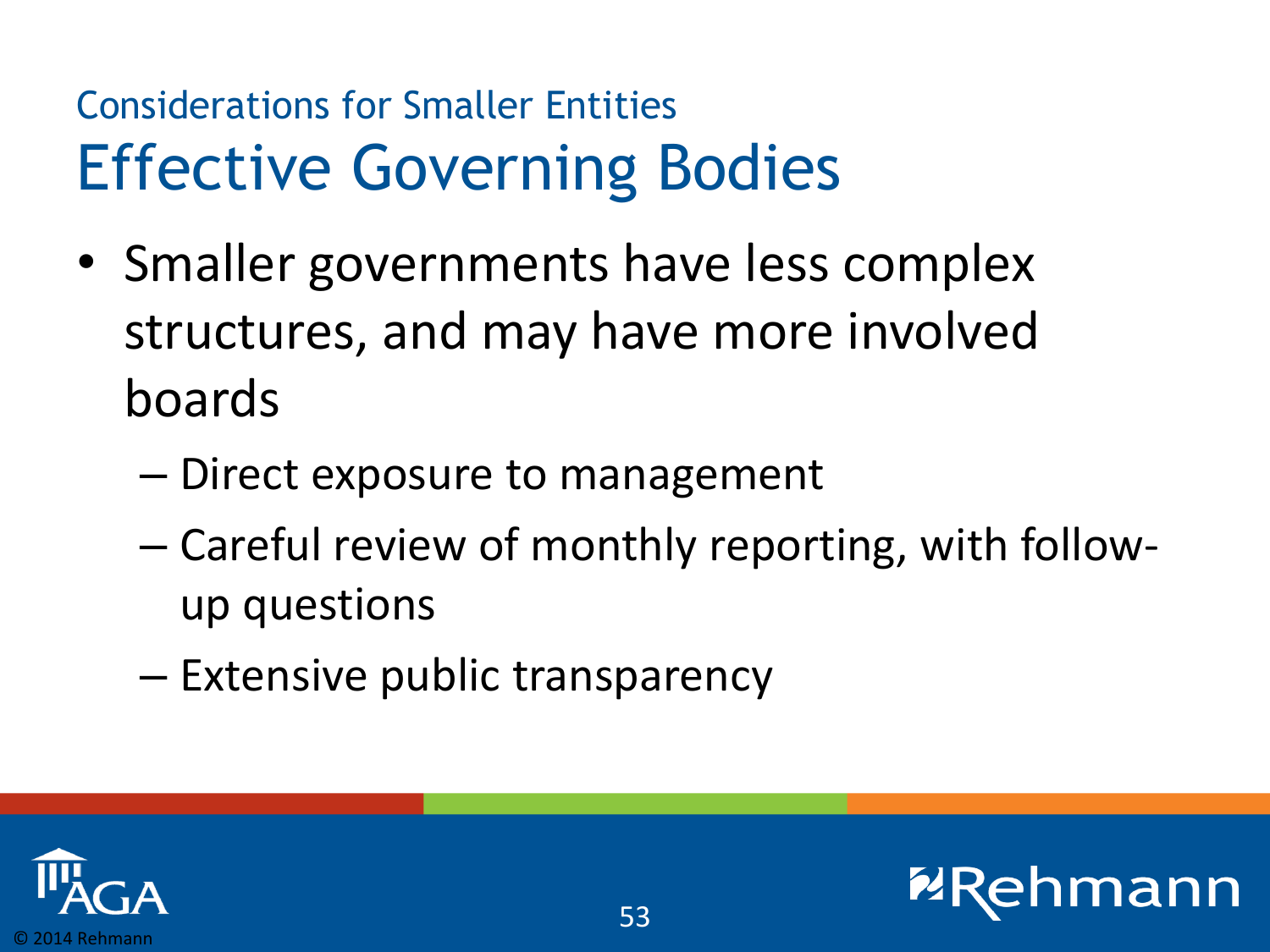#### Considerations for Smaller Entities Compensating for Limited SoD

- When it isn't practical to fully segregate all duties, introduce supervision and review
	- Two sets of eyes are better than one

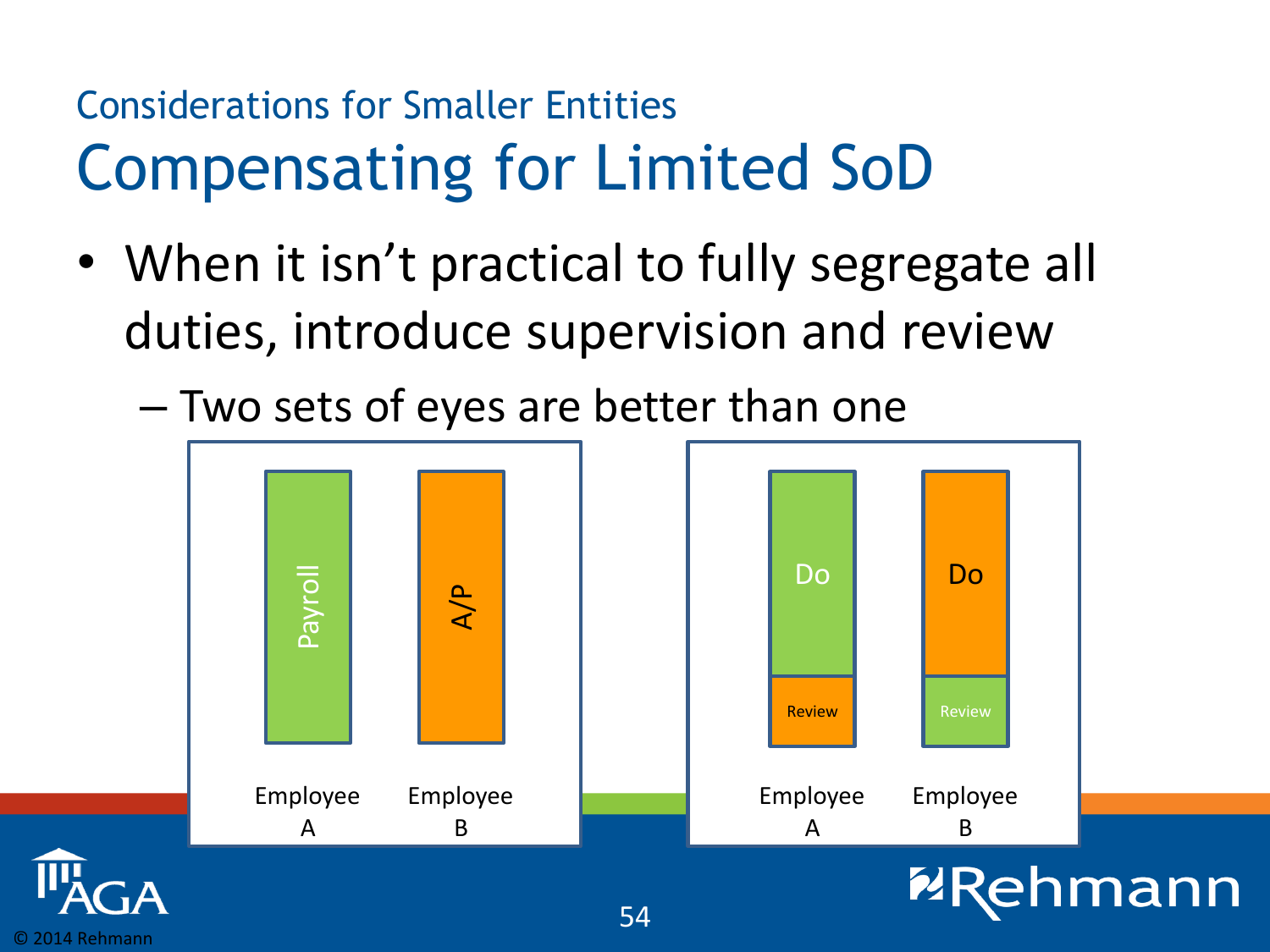#### Considerations for Smaller Entities Information Technology

- Smaller governments tend to rely on "off-theshelf" software
	- Not risk-free, but lower risk
	- Built-in features for limiting access
	- Be sure to use audit-trails, flags, and exception reports if available



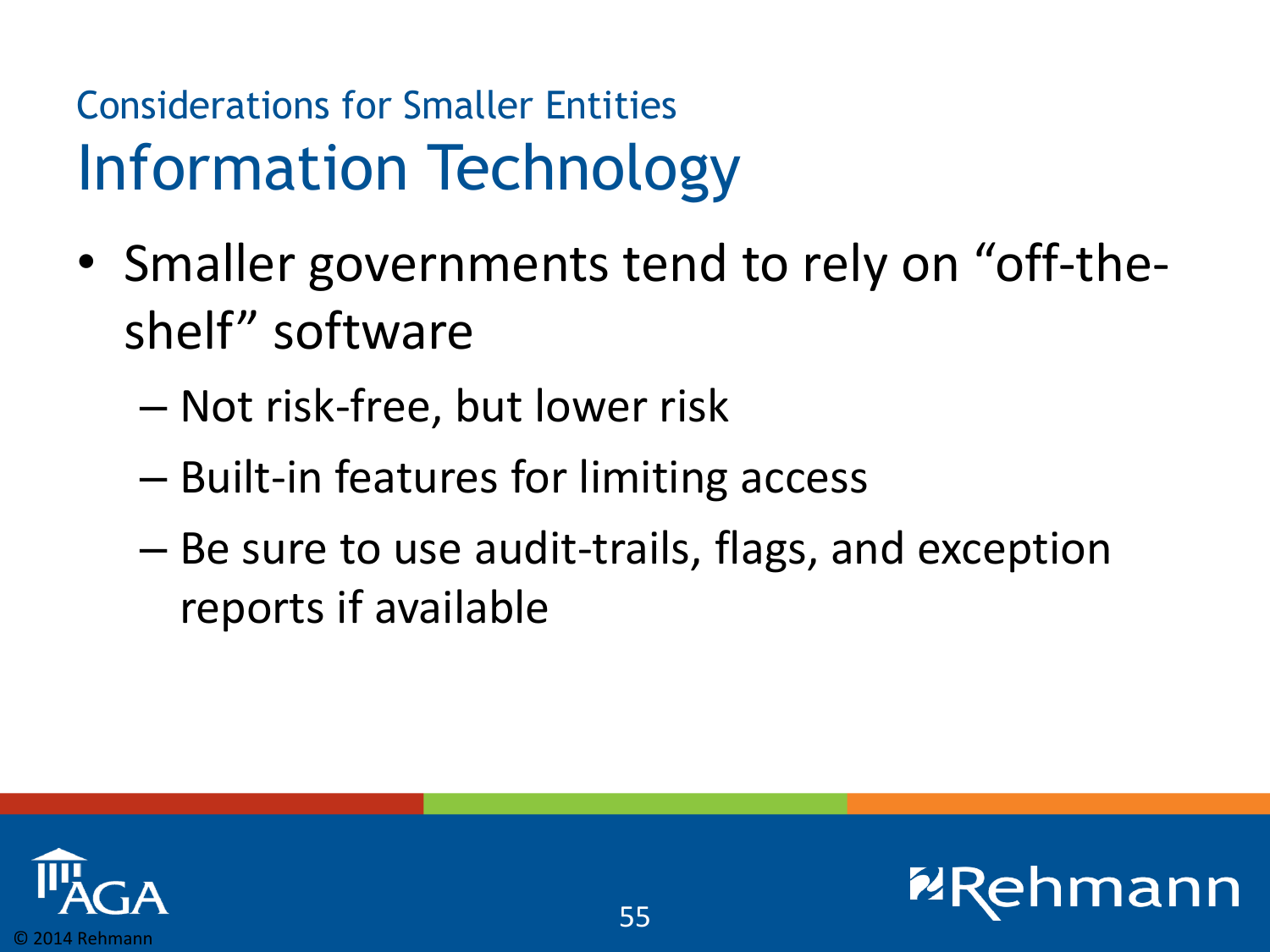#### Considerations for Smaller Entities Information Technology

• Securing important spreadsheets from accidental or unauthorized changes

| <b>X</b> Save As                            |                                                             |                             |                                                                    | $\mathbf{x}$                         |                       |
|---------------------------------------------|-------------------------------------------------------------|-----------------------------|--------------------------------------------------------------------|--------------------------------------|-----------------------|
| $\bigodot$                                  | > Computer > OS (C:) > Temp > GFOA > 2014 Annual Conference |                             | $\bullet$ $\bullet$ $\bullet$ Search 2014 Annual Conference $\rho$ |                                      |                       |
| New folder<br>Organize $\blacktriangledown$ |                                                             |                             |                                                                    | $\circledcirc$<br>888 ▼              |                       |
| <b>X</b> Microsoft Excel                    | Name                                                        | Date modified               | Type<br>Size                                                       |                                      |                       |
| <b>X</b> Favorites                          |                                                             | No items match your search. |                                                                    | <b>General Options</b>               | $\sqrt{3}$<br>$\ x\ $ |
| Libraries                                   |                                                             |                             |                                                                    | Always create backup<br>File sharing |                       |
| Computer                                    |                                                             |                             |                                                                    | Password to open:                    |                       |
| <b>G</b> Network                            |                                                             |                             |                                                                    | Password to modify:                  |                       |
|                                             |                                                             |                             |                                                                    |                                      | Read-only recommended |
| File name:                                  | <b>Important Spreadsheet.xlsx</b>                           |                             |                                                                    |                                      | OK<br>Cancel          |
|                                             | Save as type: Excel Workbook (*.xlsx)                       |                             |                                                                    |                                      |                       |
| Authors: Stephen W. Blann                   |                                                             | Tags: Add a tag             | Title: Add a title                                                 |                                      |                       |
|                                             | Save Thumbnail                                              |                             |                                                                    |                                      |                       |
| Hide Folders                                |                                                             |                             | Tools $\star$<br>Save                                              | Cancel                               |                       |
| GA                                          |                                                             |                             |                                                                    |                                      | <b>ERehman</b>        |
|                                             |                                                             | 56                          |                                                                    |                                      |                       |
| © 2014 Rehmann                              |                                                             |                             |                                                                    |                                      |                       |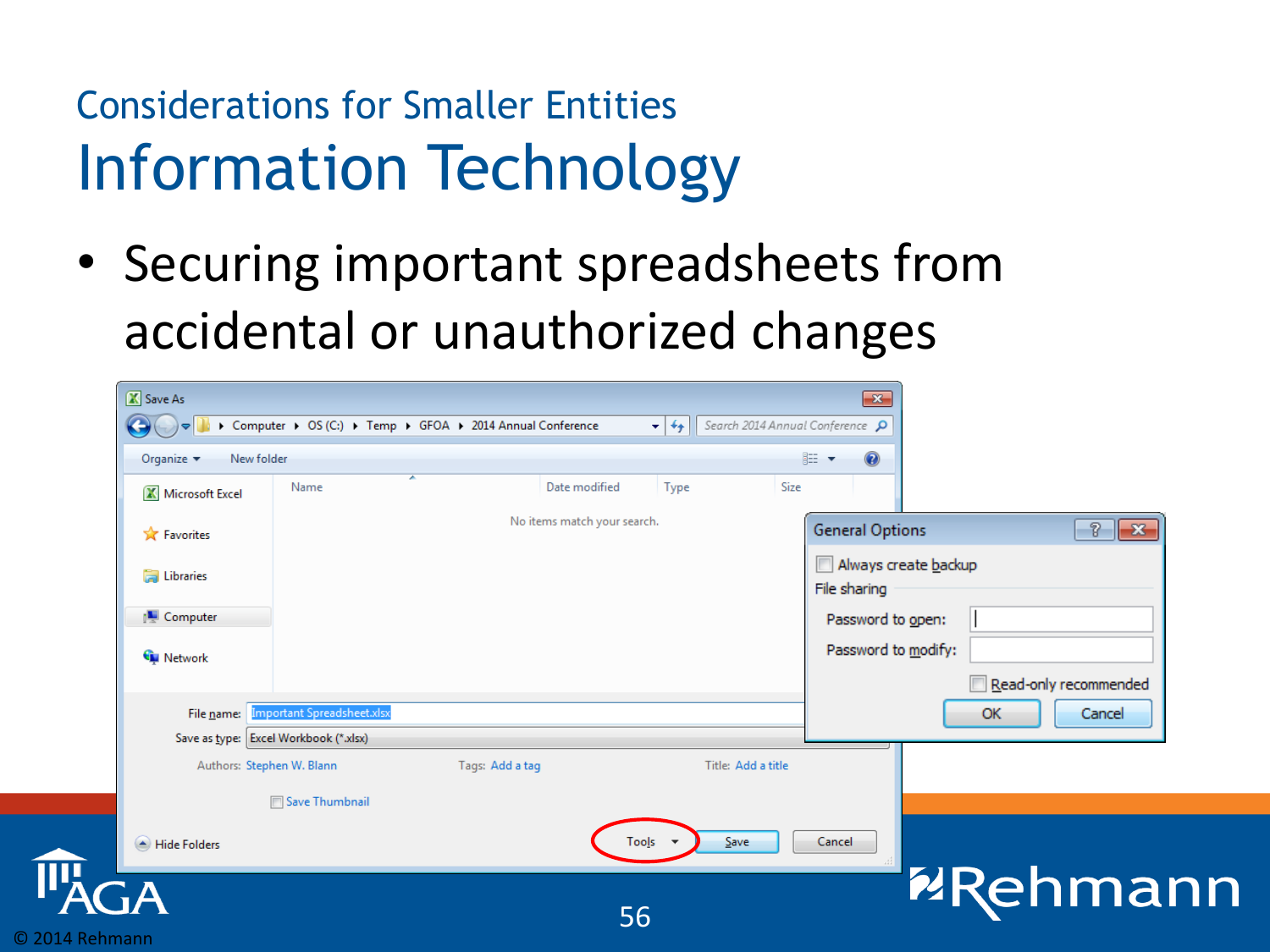#### Considerations for Smaller Entities Monitoring Activities

- Monitoring is an important part of the COSO Framework.
	- Management of smaller governments regularly perform such procedures, but have not always taken sufficient "credit" for their contribution to internal control effectiveness
	- Usually performed manually, but may rely on technology



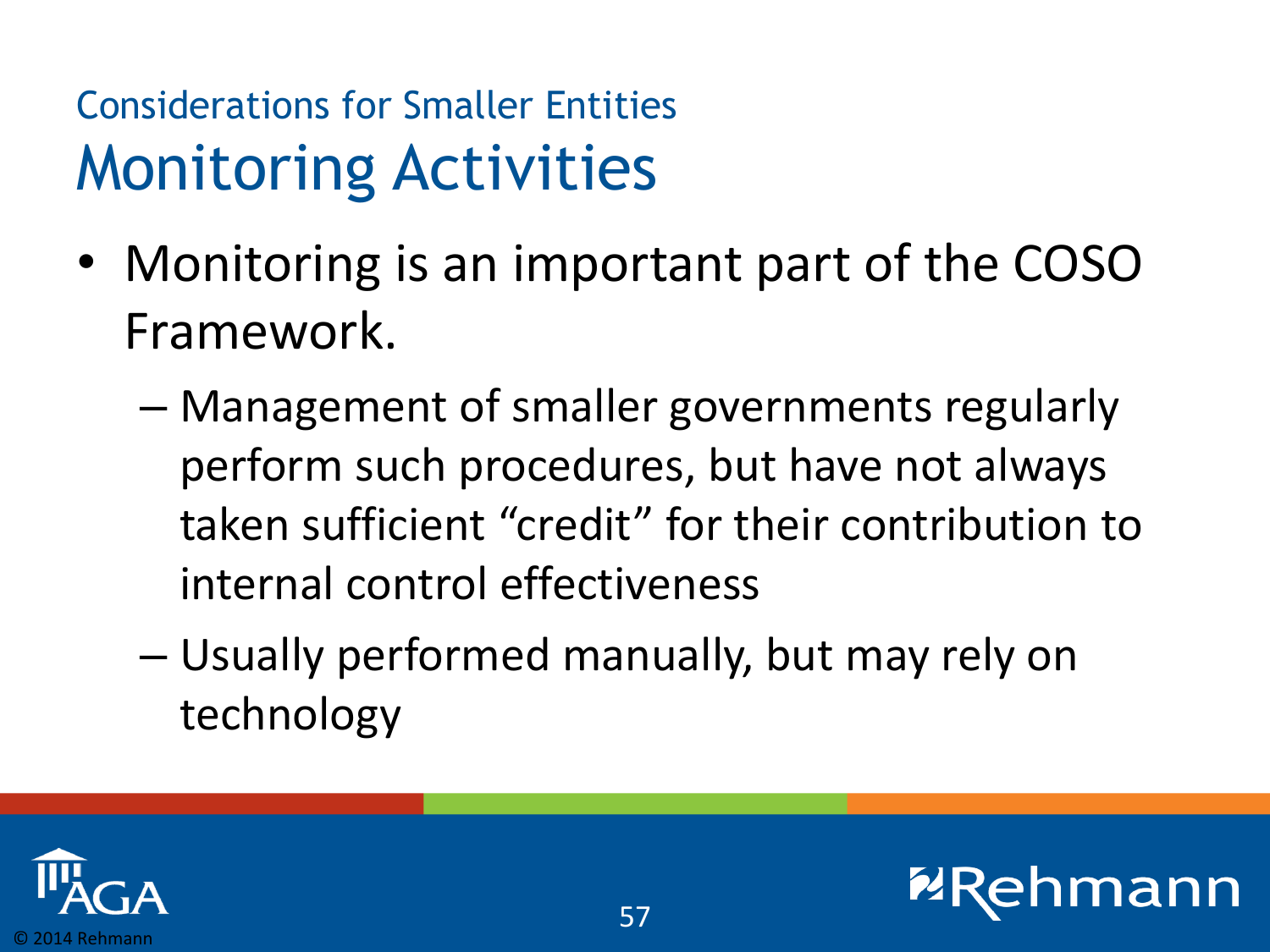#### Considerations for Smaller Entities Controls vs. Processes

- It is easy to confuse the processes used to create transactions with the controls designed to prevent or detect errors in those transactions
- Smaller governments frequently use IT systems to process financial transactions, but design manual controls to review the output of those systems



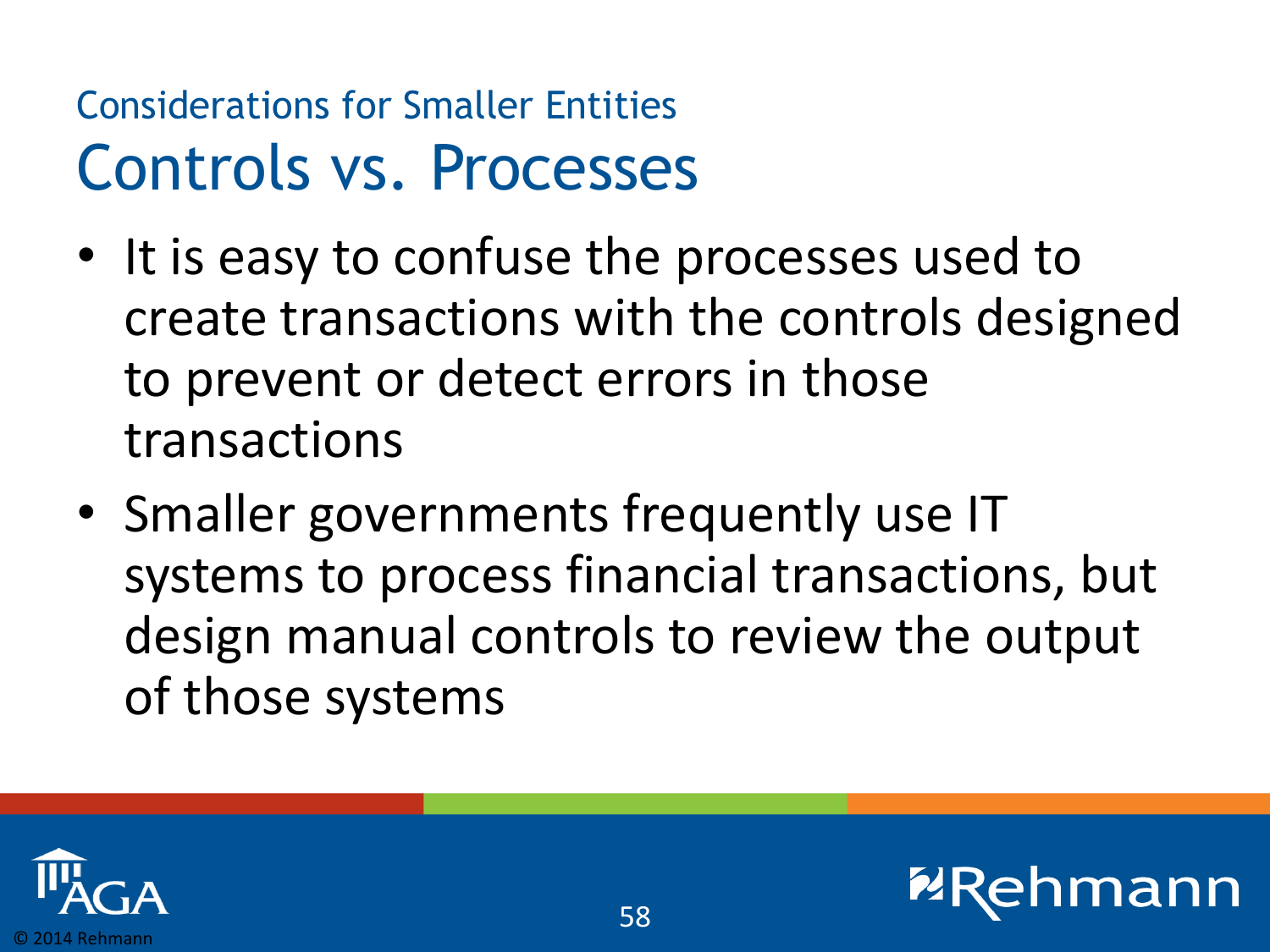#### Considerations for Smaller Entities Automated vs. Manual Controls

- Generally Accepted Auditing Standards (GAAS) recognize the difference between automated and manual controls (AU-C 315.A53)
	- Manual controls may be independent of IT or may use information produced by IT
	- Smaller governments may need to rely more heavily on manual controls in the absence of a comprehensive set of IT controls



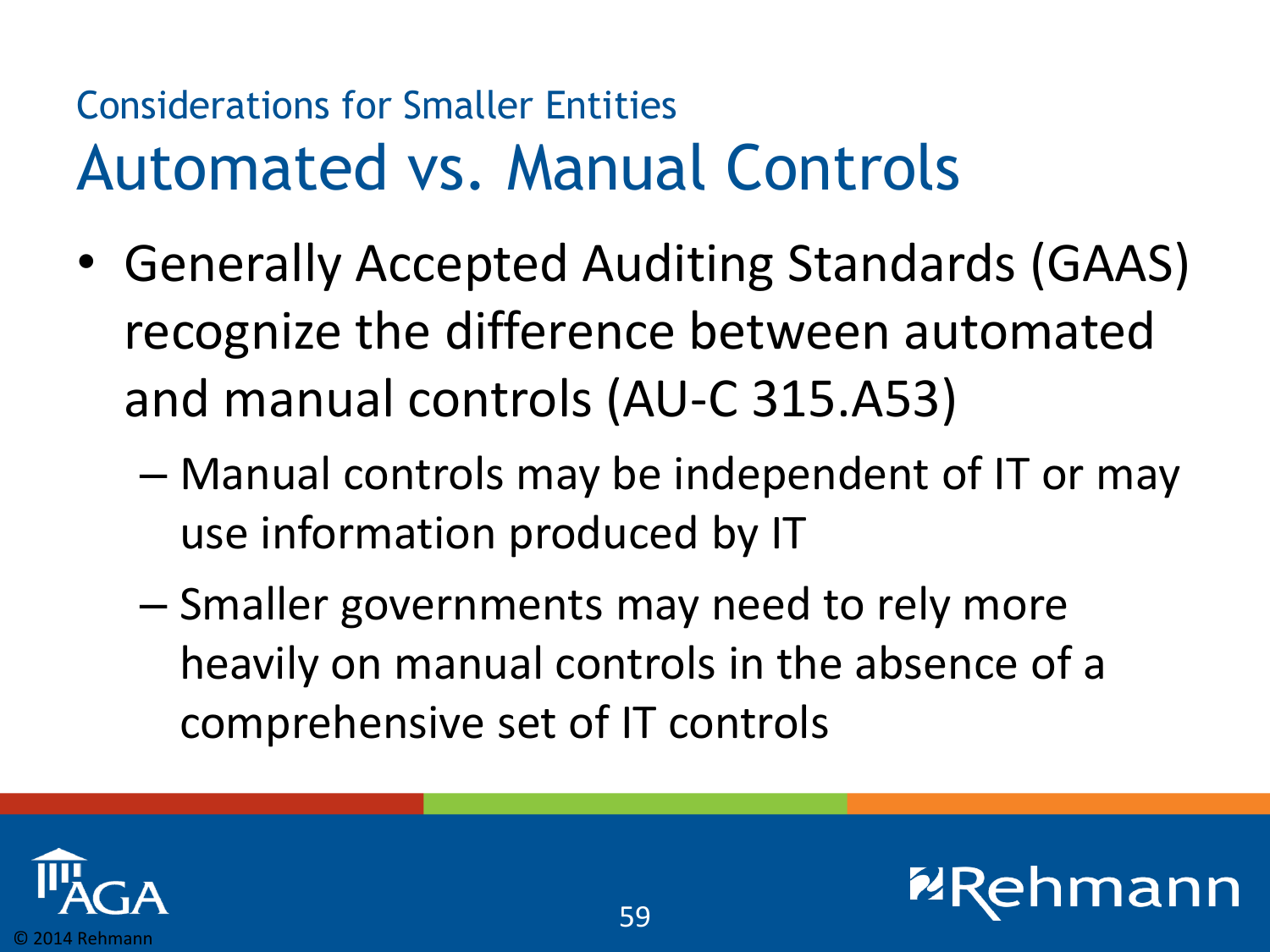#### Considerations for Smaller Entities Achieving Further Efficiencies

- Controls should focus on financial reporting objectives directly applicable to the government's activities and services:
	- Risk-based approach to internal control
	- Right-sizing documentation
	- Viewing internal control as an integrated process

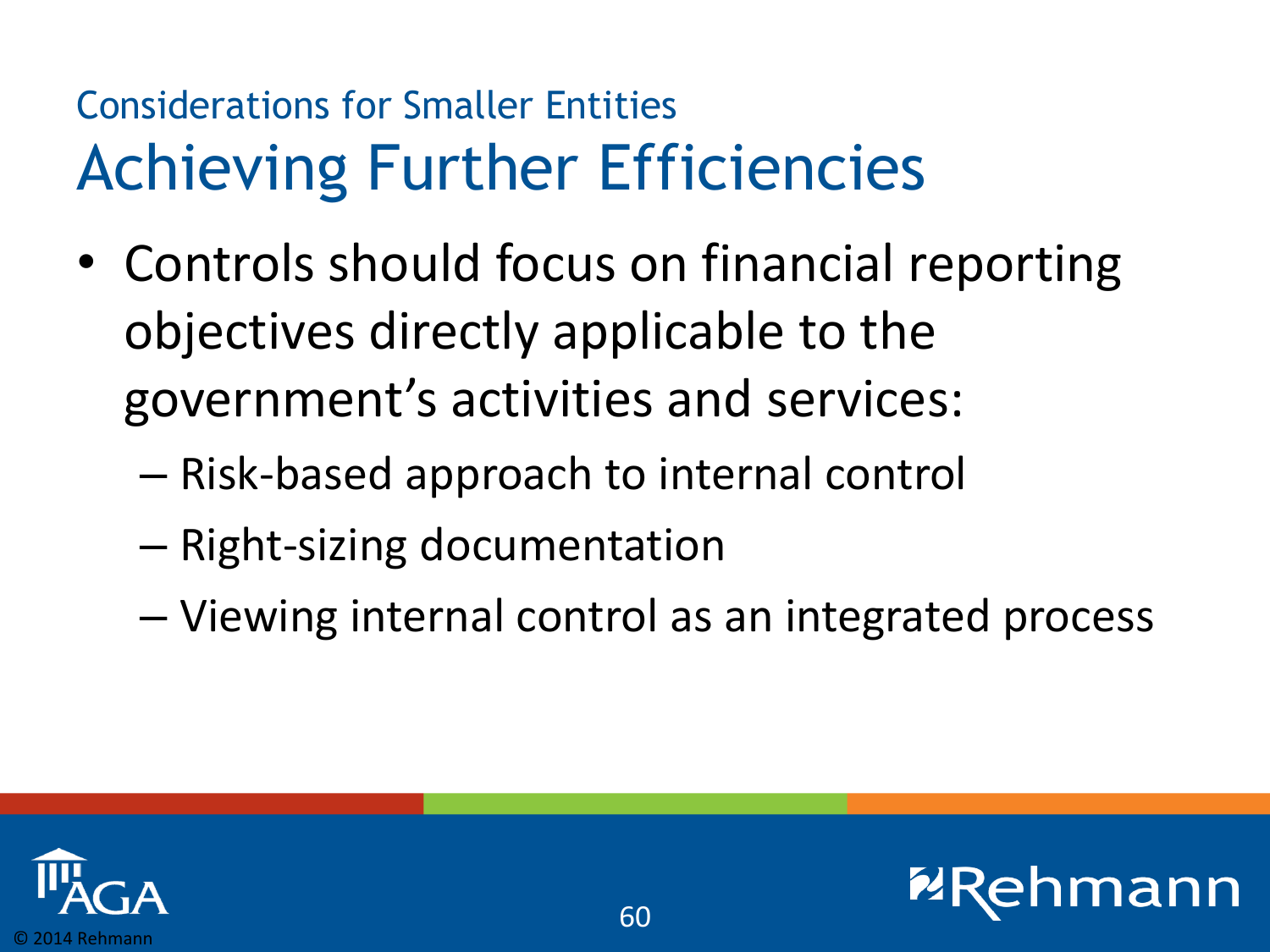#### Considerations for Smaller Entities Focusing on Risk

- Risk-based controls focus on quantitative and qualitative factors that potentially impact the reliability of financial reporting
	- Identify transactions or processes where something could go wrong
	- Assess likelihood and significance
	- Design controls specifically tailored to those risks
	- Don't rely on generic controls designed for "typical" governments without modification

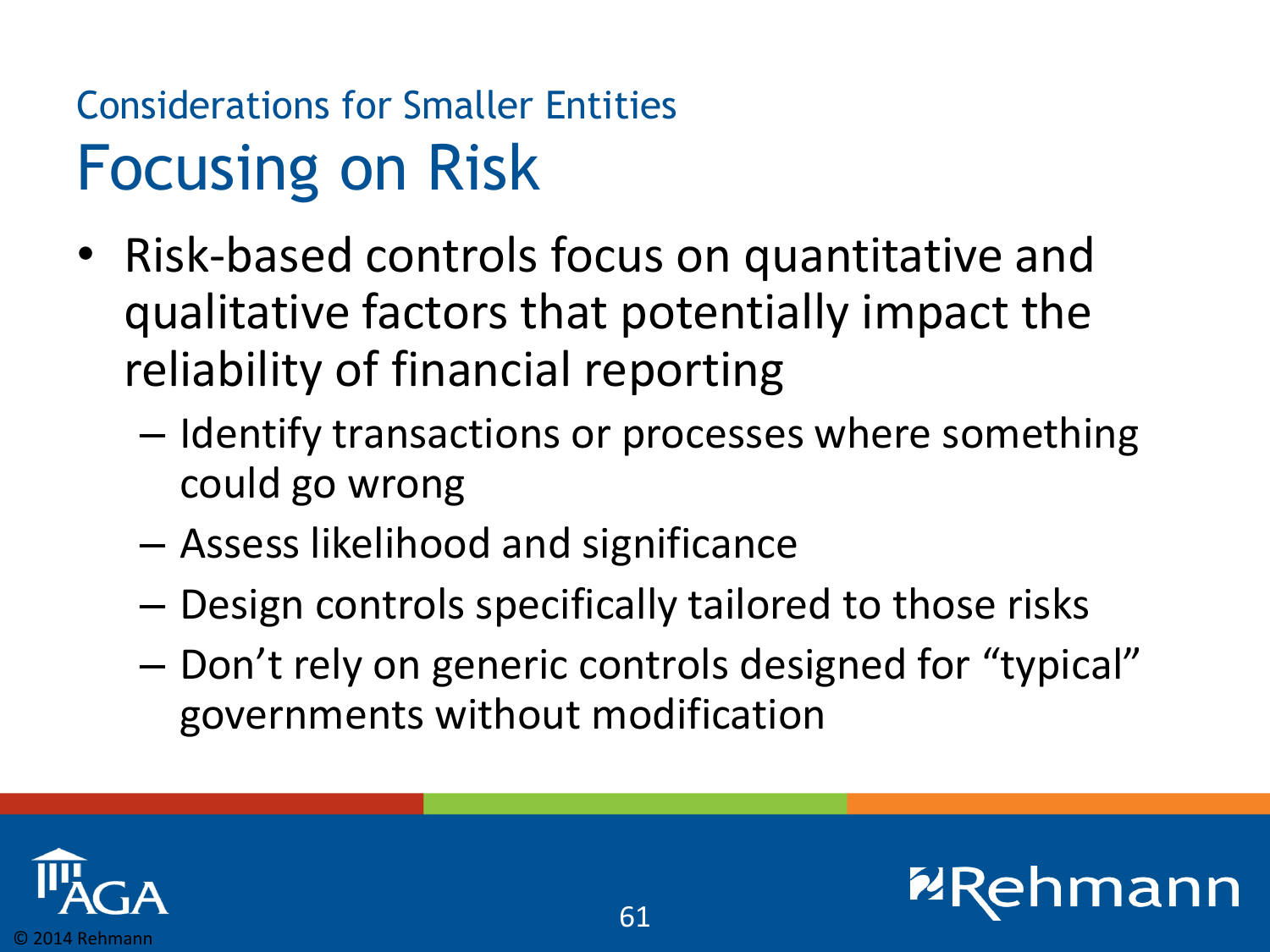### Considerations for Smaller Entities Right-Sizing Documentation

#### red·tape *noun*

: excessive regulation or rigid conformity to formal rules that is considered redundant or bureaucratic and hinders or prevents action or decision-making



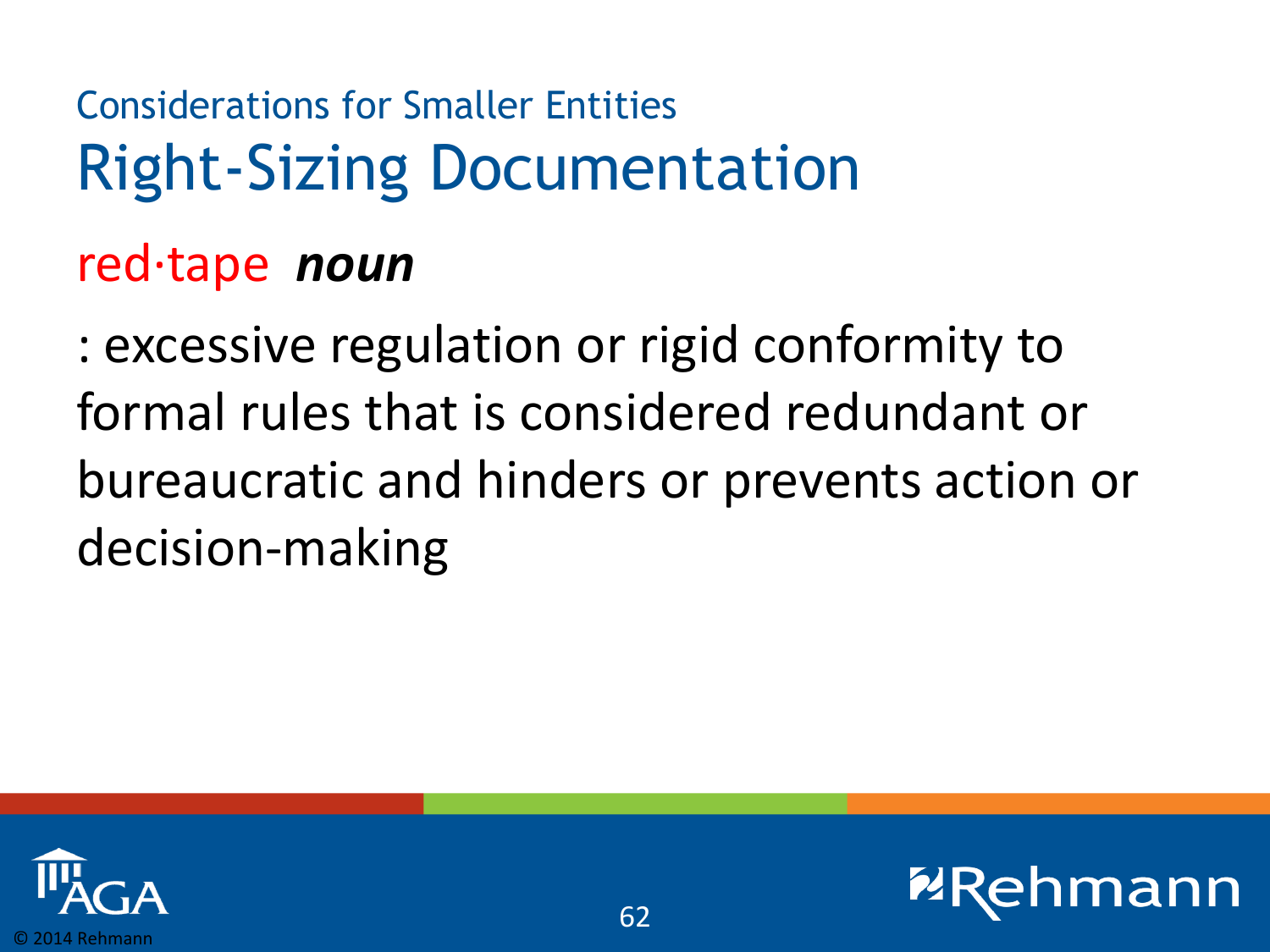#### Considerations for Smaller Entities Right-Sizing Documentation

- Smaller governments should determine the nature and extent of their documentation needs
	- Promote consistency
	- Provide evidence of control effectiveness
	- While smaller governments may not require as formal documentation, certain elements (such as risk assessment) cannot be performed entirely in the CFO's head



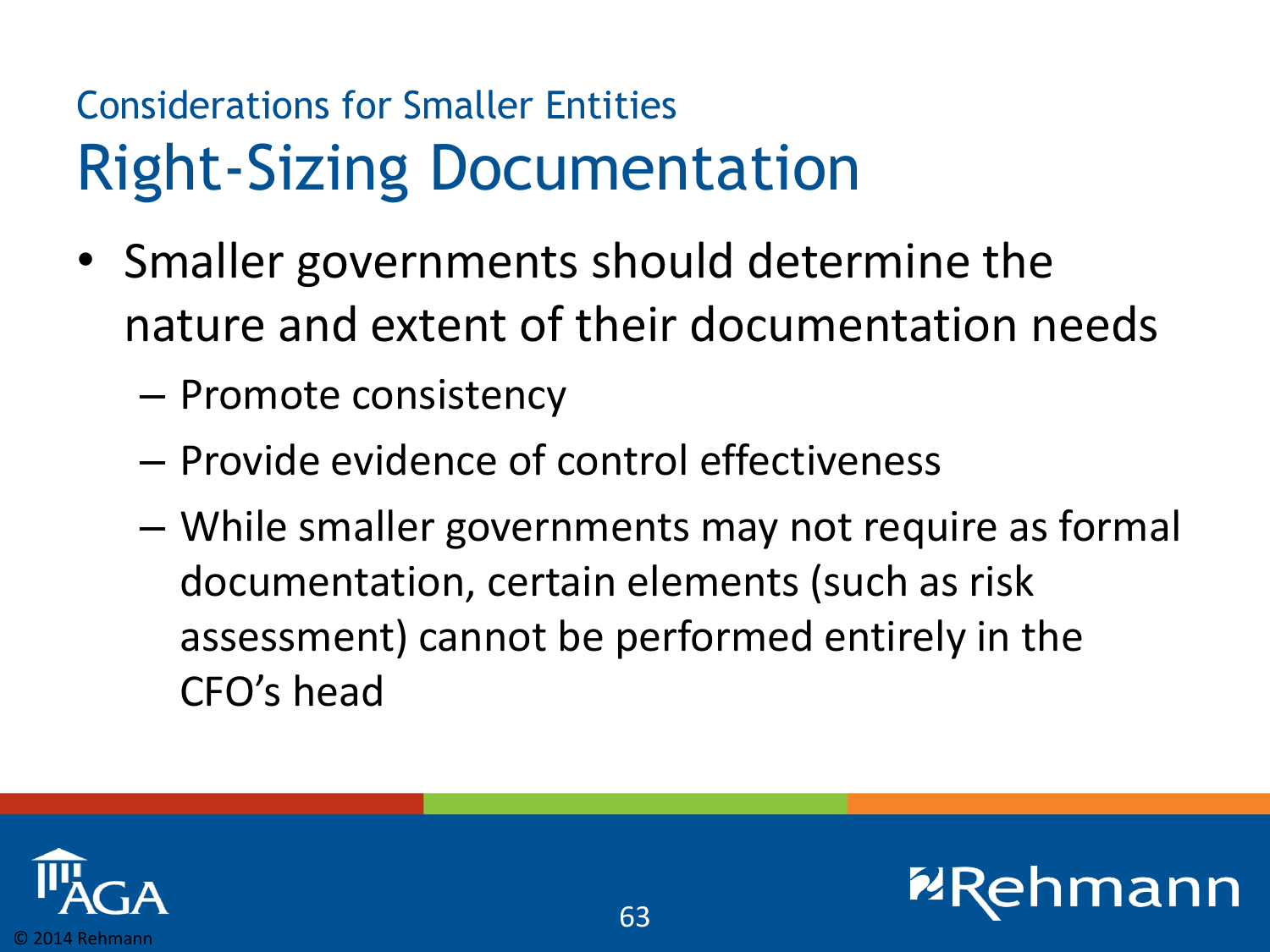#### Considerations for Smaller Entities Viewing IC as an Integrated Process



- Remember the interrelationship of the 5 elements
	- Management has flexibility in choosing controls
	- Should adjust and improve controls over time
	- Effectiveness is measured overall, not by element

**mann** 

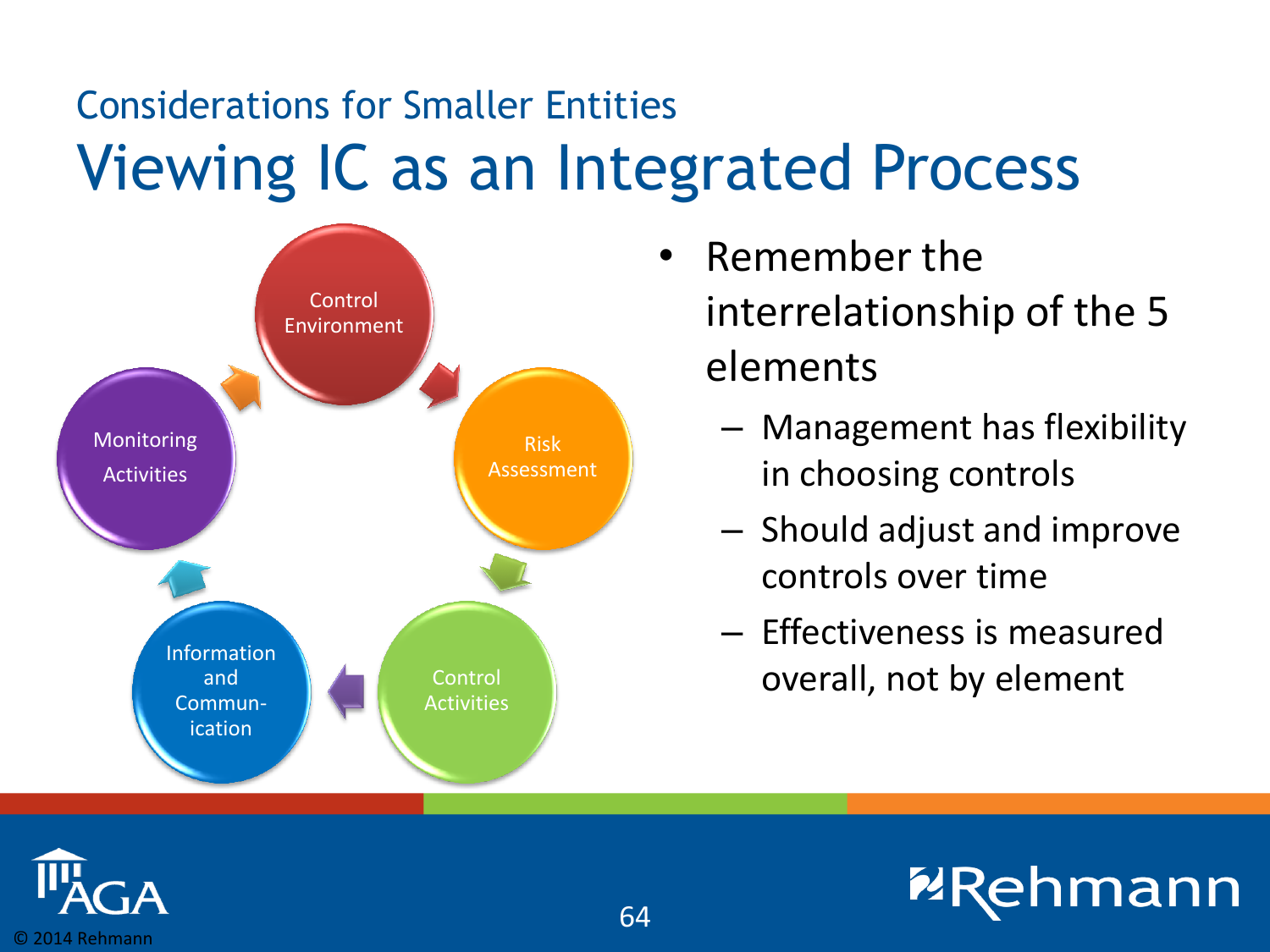#### Considerations for Smaller Entities Final Thoughts

- Remember the objective of internal control
- Design controls that are consistent with the government's risk assessment and resources
- Mitigate deficiencies in internal control with as much supervision and review as possible

65

- Management
- Governing body
- Others within the organization



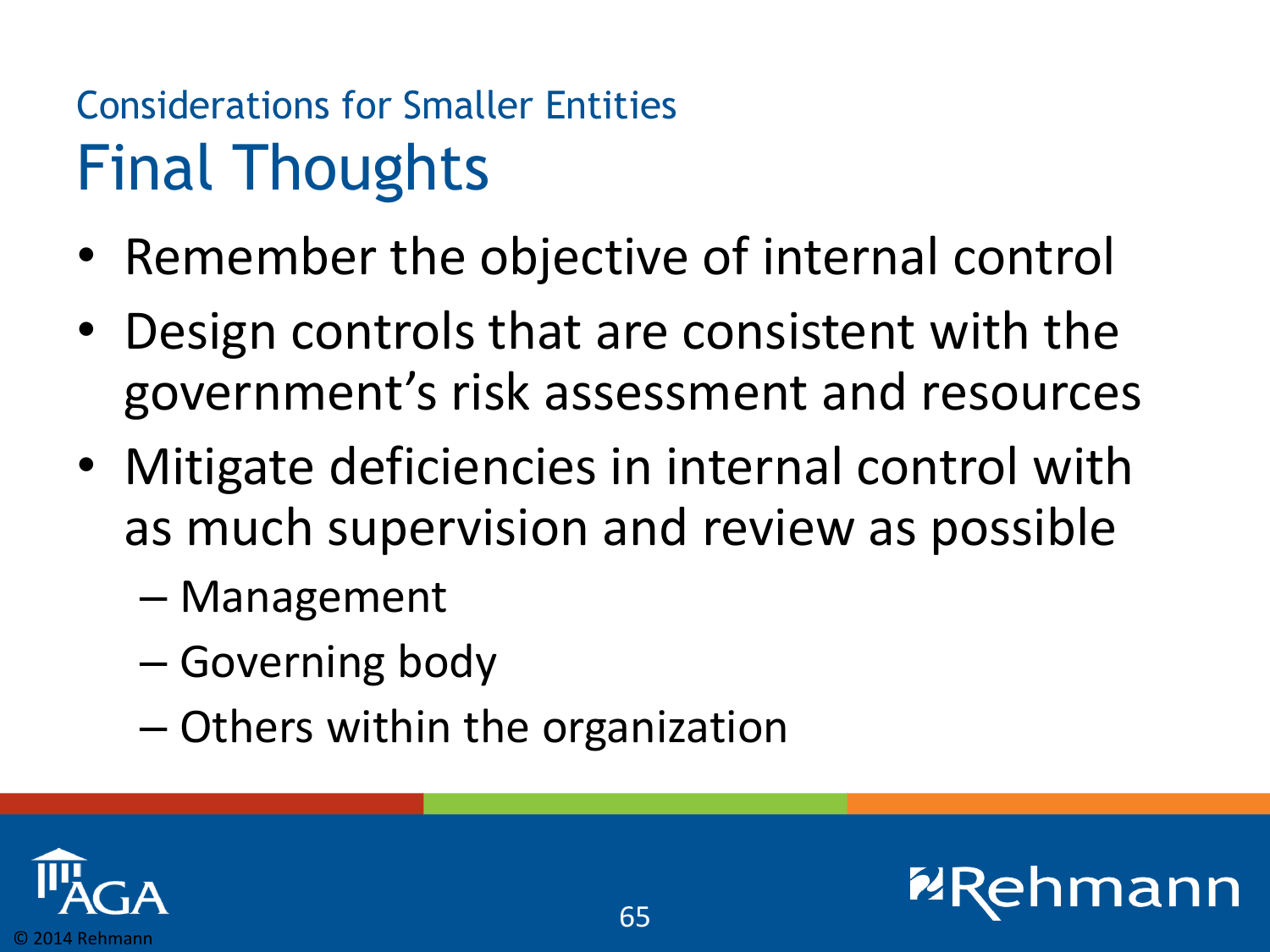### Questions?